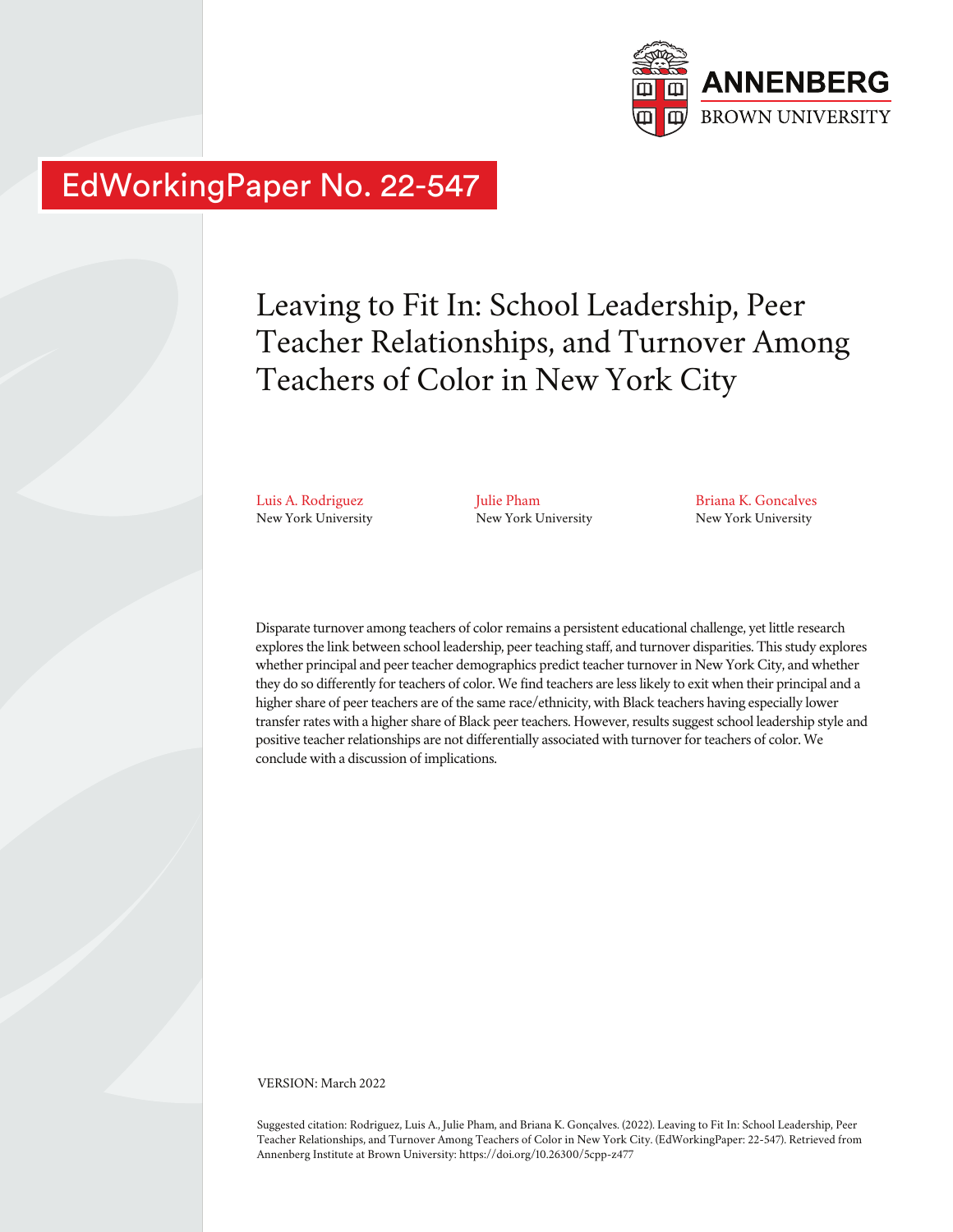## **Leaving to Fit In: School Leadership, Peer Teacher Relationships, and Turnover Among Teachers of Color in New York City**

Luis A. Rodriguez<sup>1</sup> Julie Pham Briana K. Gonçalves *New York University*

## **Abstract**

Retention of teachers of color remains a persistent educational challenge, yet little research explores the link between school leadership, peer teaching staff, and turnover disparities for teachers of color. This study explores whether principal and peer teacher demographics predict teacher turnover in New York City, and whether they do so differently for teachers of color. We find teachers are less likely to exit when their principal and a higher share of peer teachers are of the same race/ethnicity, with Black teachers having especially lower transfer rates with a higher share of Black peer teachers. However, results suggest school leadership style and positive teacher relationships are not differentially associated with turnover for teachers of color. We conclude with a discussion of implications.

## **Keywords**

Teacher Research • Teacher Characteristics • Retention • Race • Principals • Survey Research • Regression Analyses

## Biographical Sketches:

LUIS A. RODRIGUEZ is Assistant Professor of Education Leadership and Policy Studies at New York University, 82 Washington Square East, New York, NY 10003; e-mail: [luis.a.rodriguez@nyu.edu.](mailto:luis.a.rodriguez@nyu.edu) His research focuses on the K–12 teacher labor market and policies intended to improve quality, retention, and diversity within the teaching workforce.

JULIE PHAM is a doctoral candidate of Educational Leadership at New York University. Her research focuses on factors that influence the high school to college transition for underrepresented students in the K–16 pipeline, including issues such as teacher retention, school quality, and students' social assets.

BRIANA K. GONÇALVES is a doctoral student of Educational Leadership at New York University. Her research focuses on the assessment of K–12 policy and practice for school improvement, including issues facing the teacher labor market and the influence of community factors on school choice options.

<sup>&</sup>lt;sup>1</sup> Corresponding Author: Luis A. Rodriguez; Assistant Professor of Education Leadership and Policy Studies; Department of Administration, Leadership, and Technology; New York University; 82 Washington Square East; New York, NY 10003; (212) 998-5144; [luis.a.rodriguez@nyu.edu](mailto:luis.a.rodriguez@nyu.edu)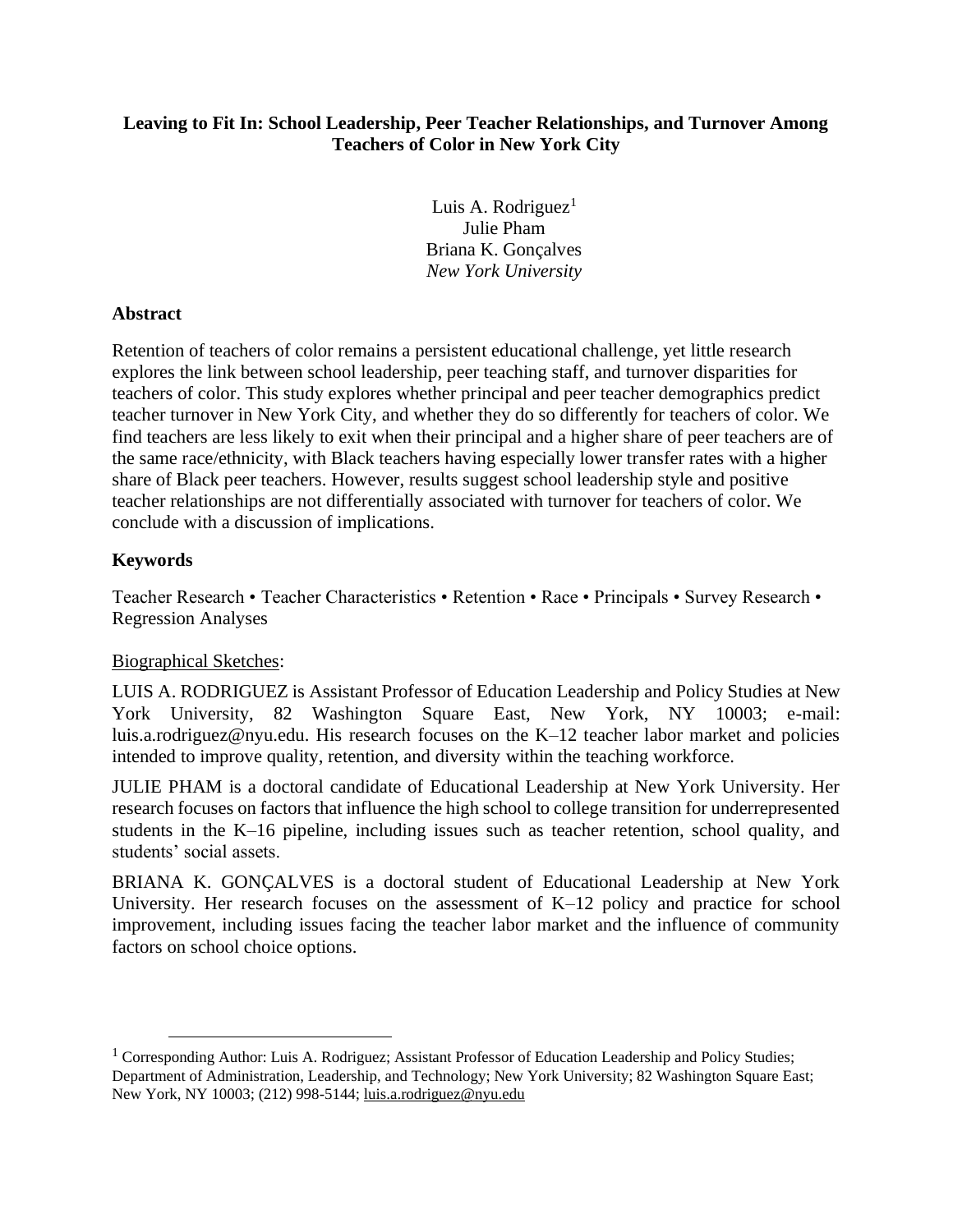#### **Introduction**

The evidence abounds concerning the benefits of a racially diversified teaching workforce to student learning, particularly for students who have been historically underserved by the K–12 education system within the United States (Grissom et al., 2015; Easton-Brooks, 2019; Villegas & Irvine, 2010). A number of studies—spanning numerous contexts and employing a variety of methods—provide compelling evidence that increased racial and ethnic representation within the educator workforce is associated with higher child engagement and motivation (Rasheed et al., 2019); improved student achievement (e.g., Dee, 2004, 2005); reduced absenteeism (Holt & Gershenson, 2017); more favorable placement into gifted programs and special education services (Grissom & Redding, 2016; Grissom et al., 2017); increased enrollment and performance in advanced courses (Hart, 2020); and lessened exclusionary discipline outcomes (Lindsay & Hart, 2017) for students of color. Moreover, prior evidence suggests students of color experience positive outcomes from being paired with instructors of color well beyond the secondary grade level, as they are more likely to graduate high school, enroll in college, and receive higher course grades when in college (Birdsall et al., 2018; Gershenson et al., 2018). Some scholars argue that increased representation of teachers of color within the workforce extends to White students as well by fostering interracial understanding, multicultural awareness, and respect for authority figures of color during a critical phase of child development (Nevarez et al., 2019; Wells et al., 2016). Such benefits may redress concerns that any increase in the representation of teachers of color in the teaching profession may somehow detriment White students, especially considering empirical evidence to suggest that students of *all* racial and ethnic backgrounds view teachers of color more favorably (Cherng & Halpin, 2016).

However, retention of teachers of color within the profession remains a persistent educational challenge. Previous national studies document higher turnover rates for teachers of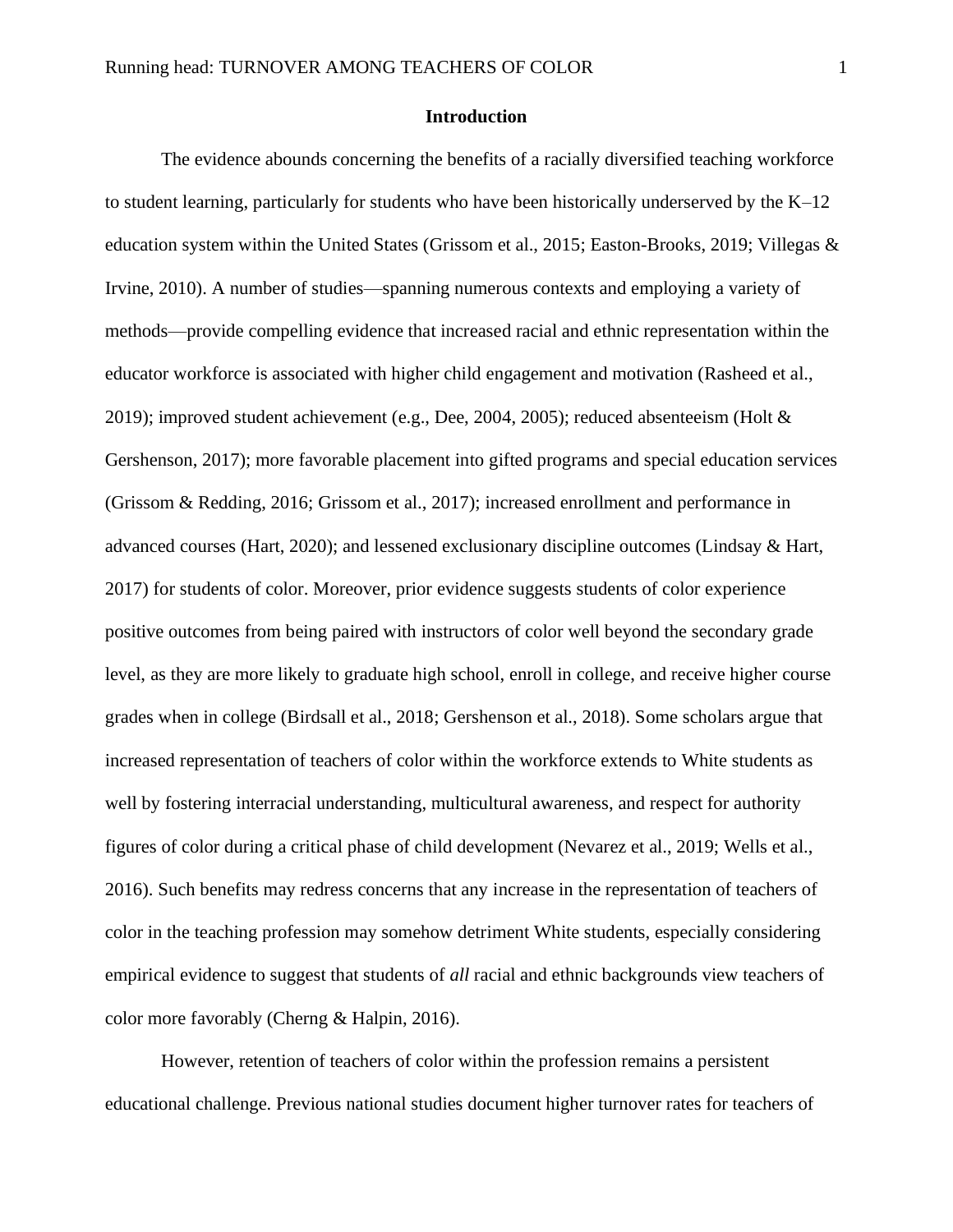color compared to those for White teachers (Achinstein et al., 2010; Ingersoll et al., 2019). Moreover, the turnover gap for teachers of color has widened in the last decade (Ingersoll et al., 2019), thus highlighting the complexity of retaining a promising human resource capable of allaying educational gaps for historically underserved students. In light of these trends, there is a growing desire among various education stakeholders—researchers, policymakers, administrators, and advocates alike—to understand the determinants of the disproportionate turnover patterns endemic among teachers of color and to seek solutions to better augment a more diverse educator pipeline (e.g., Dixon et al., 2019).

Scholars and policymakers have long conjectured that school context and working conditions are crucial factors affecting teacher turnover decisions (e.g., Kraft et al., 2016; Ladd, 2011; Simon & Johnson, 2015). In this manner, organizational fit and demographic similarity appear to be salient factors theorized to specifically affect workplace preferences for teachers of color (Allport, 1954; Bednar & Gicheva, 2019; Byrne, 1971; Pfeffer, 1985). The extant research examining the underlying antecedents for disparate turnover among teachers of color has largely relied on qualitative accounts and descriptive surveys to understand the factors affecting turnover decisions for current or former teachers of color (e.g., Ahmad & Boser, 2014; Sutcher et al., 2016). Notably absent from the literature is a comprehensive quantitative analysis of the relationship between the demographic composition of school staff, perceptions of staff relationships, and turnover patterns for teachers of color. While few quantitative studies have shown that racial congruence among peer teachers and school leaders predicts lower turnover for teachers of color (Grissom & Keisser, 2011; Strunk & Robinson, 2006), they do not fully explore disparities in teacher turnover beyond a crude White/non-White categorization of race nor do they explore whether perceptions of teacher and school leader relationships differentially predict turnover patterns for teachers of color. A deeper inquiry into these areas would offer valuable insights into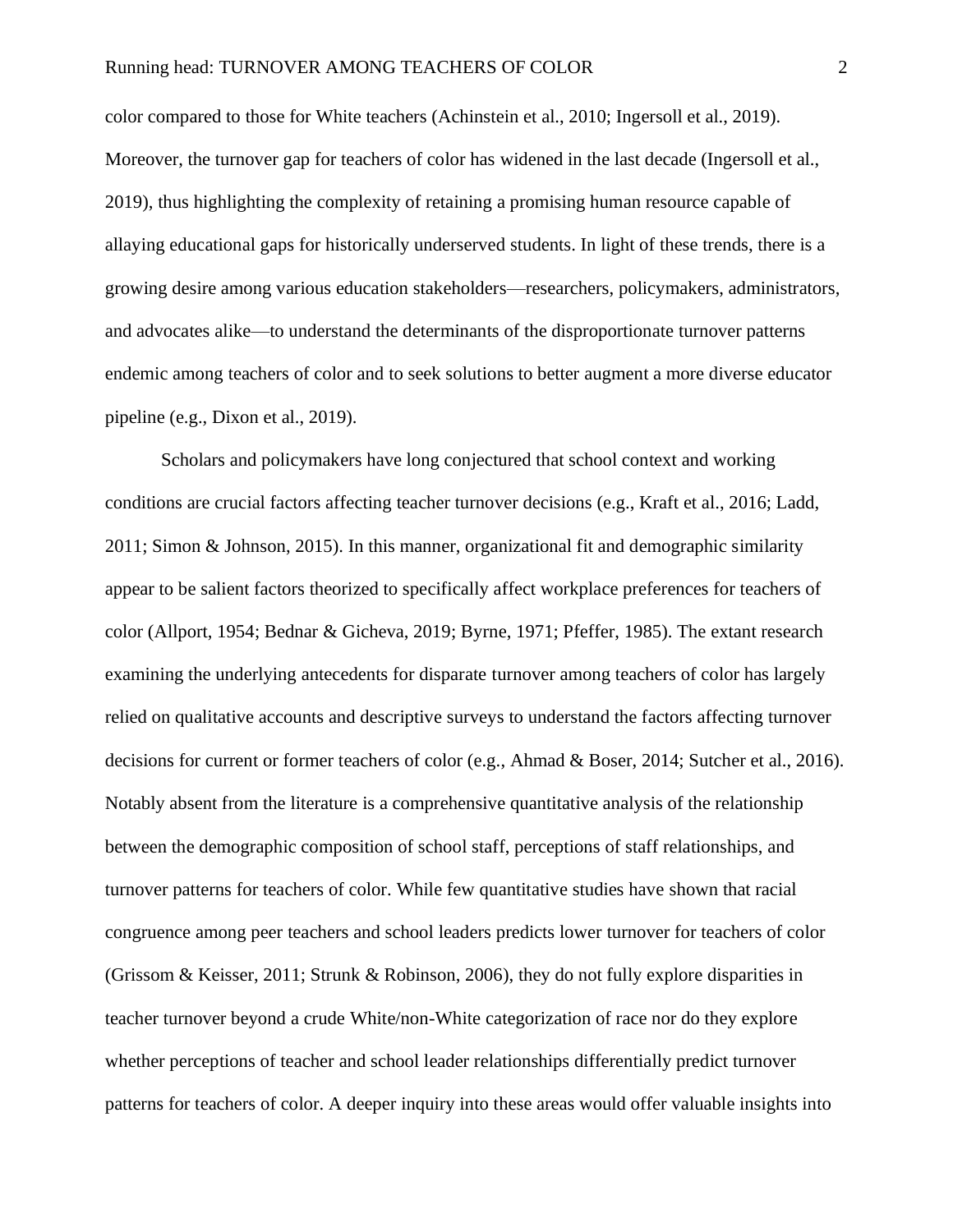workforce behaviors and systemic hurdles that may threaten efforts to diversify the teacher workforce. An investigation of this kind can serve the field's evaluation of retention strategies and professional development support for both teachers and school leaders.

The purpose of this study is to further investigate the drivers that contribute to the disparate turnover rates among teachers of color. We focus on New York City (NYC) as an empirical case and use longitudinal survey and administrative data over a seven year period. We explore how the relationship between the racial/ethnic demographic composition of principals and peer teachers, measures of school leadership and teacher relationships, and transfer and attrition patterns differ for teachers of color. More specifically, we ask:

- 1. Does the demographic makeup of principals and peer teacher colleagues within a school influence teacher turnover patterns differentially for teachers of color?
- 2. And, do school leadership style and peer teacher relationships differentially affect turnover among teachers of color?

We find that teachers are less likely to exit the teaching profession when paired with a principal of the same racial/ethnic background as well as when located in schools where a larger share of teachers are of the same racial/ethnic background. Moreover, results suggest that the differences in the likelihood of transferring are especially prominent among Black teachers when located in schools with a higher share of Black peer teachers. Additional analyses indicate that, while school leadership style and the quality of teacher relationships within a school are predictive of teacher turnover patterns, these factors do not explain disparities in turnover for teachers of color.

## **Theory and Prior Empirical Literature**

Prior research has explored the determinants of teacher turnover largely through the economic lens of labor supply and demand models that aim to explain the interaction between teachers as laborers and schools as employers (e.g., Haggstrom et al., 1988; Ingersoll, 2001). The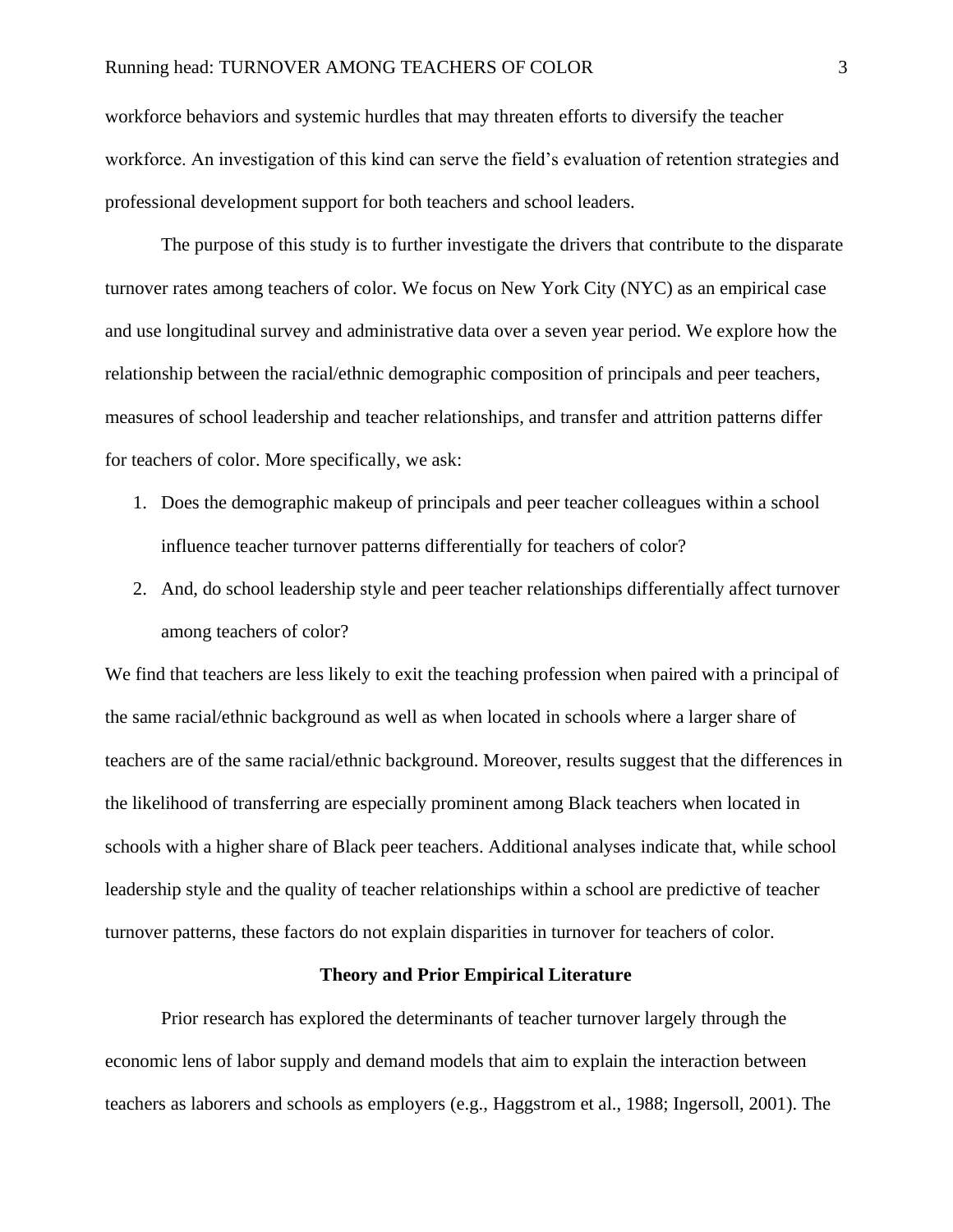level of compensation and nonpecuniary benefits—such as working conditions, school location, and administrative support—are positioned as central determinants of teacher labor supply and demand within an economic framework (e.g., Borman & Dowling, 2008; Farinde et al., 2016; Grissom et al., 2016; Ladd, 2011; Kulka-Acevedo, 2009; Sutcher et al., 2016).

However, when considering turnover specifically among teachers of color, an economic lens offers but few possible explanations for disparate turnover patterns compared to those of White teachers. School preferences for teachers of color may deviate from White teachers and the schooling environments in which teachers of color typically desire to work may be more conducive to higher teacher turnover. In fact, prior research provides suggestive evidence that teachers of color—Black and Hispanic<sup>2</sup> teachers in particular—tend to work in under-resourced schools with ostensibly more challenging behavioral climates (Kulka-Acevedo, 2009; Simon & Johnson, 2015). Alternatively, the under-representation of teachers of color in well-resourced schools may, in some contexts, reflect implicit or explicit discriminatory hiring practices (D'amico et al., 2017) or systematic differences in qualifications or experience among the pool of teaching candidates. However, national estimates do not provide compelling evidence of stark and directionally consistent differences in degree attainment and experience by teacher race/ethnicity (de Brey et al., 2019), as teachers of color demonstrate higher levels of teaching experience and degree attainment in specific contexts (e.g., Sun, 2018), which challenges the deficit-based notion that systemic differences in qualifications is a driving force undergirding their under-representation in well-resourced schools.<sup>3</sup>

Economic theories, while useful for understanding the dynamics of the general labor market, are arguably insufficient to holistically understand the disparate retention of teachers of color. More specifically, economic models of supply and demand do not consider how racialized social interactions of the schooling environment might affect teacher turnover; however,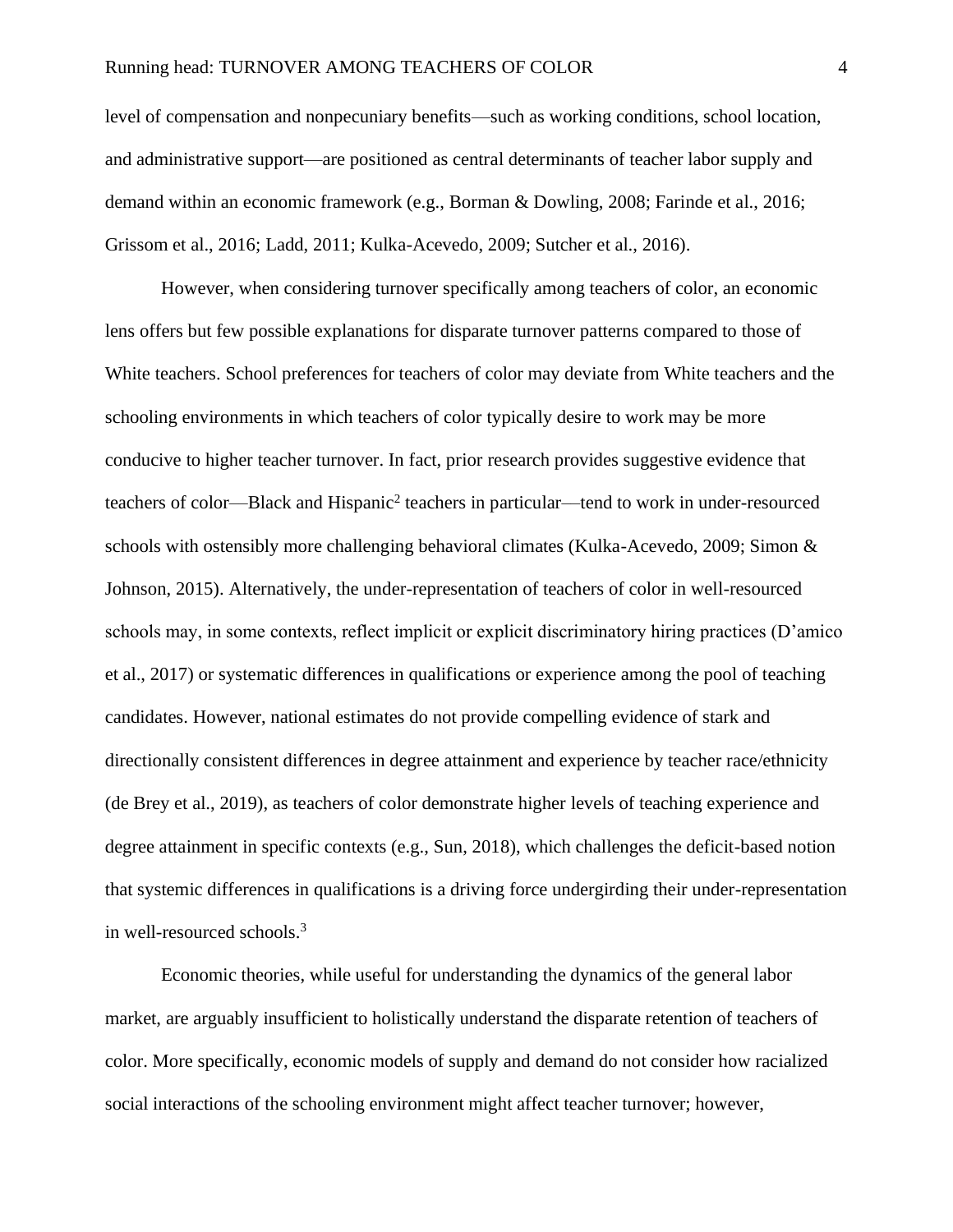theoretical frameworks originating from and applied within the fields of sociology, industrial and organizational psychology, organizational behavior, and human resource management do. In the following section, we highlight a few of the more prominent frameworks from these fields that can more readily explain turnover disparities for teachers of color.

#### **Relational Demography and the Similarity-Attraction Paradigm**

The study of the relationship between demographic characteristics of employees and their behaviors and perceptions has been a longstanding tradition in industrial and organizational psychology. Early studies situated within the literature on "organizational demography" (Pfeffer, 1985) focused on the compositional or distributional demographic characteristics of an organization such as age, race, and gender and their relation with organizational outcomes such as innovation, hiring and promotion decisions, and employee performance and turnover (Pfeffer, 1985; Wagner et al., 1984). Later studies concerned themselves with the study of "relational demography," or the connection between two or more individuals *within* an organization to better understand how individual demographic differences between subordinates and their superiors affect employee behavior and attitudes, such as job satisfaction, performance, and turnover (O'Reilly et al., 1989; Tsui & O'Reilly, 1989).

The conceptual mechanisms underlying the study of organizational and relational demography primarily originate from the similarity-attraction paradigm, which maintains that individuals are most attracted to those who share similar attitudes, beliefs, or personality traits that are signaled through a number of observable physical or social status traits (Byrne, 1971). Pfeffer (1985) proposes the underlying hypotheses that link organizational demography to organizational performance is that demographic homogeneity infers similarity to employees, which can affect relative cohesiveness and social integration within an organization (Tsui & O'Reilly, 1989). Social integration and cohesion of employees may manifest as increased frequency of communication or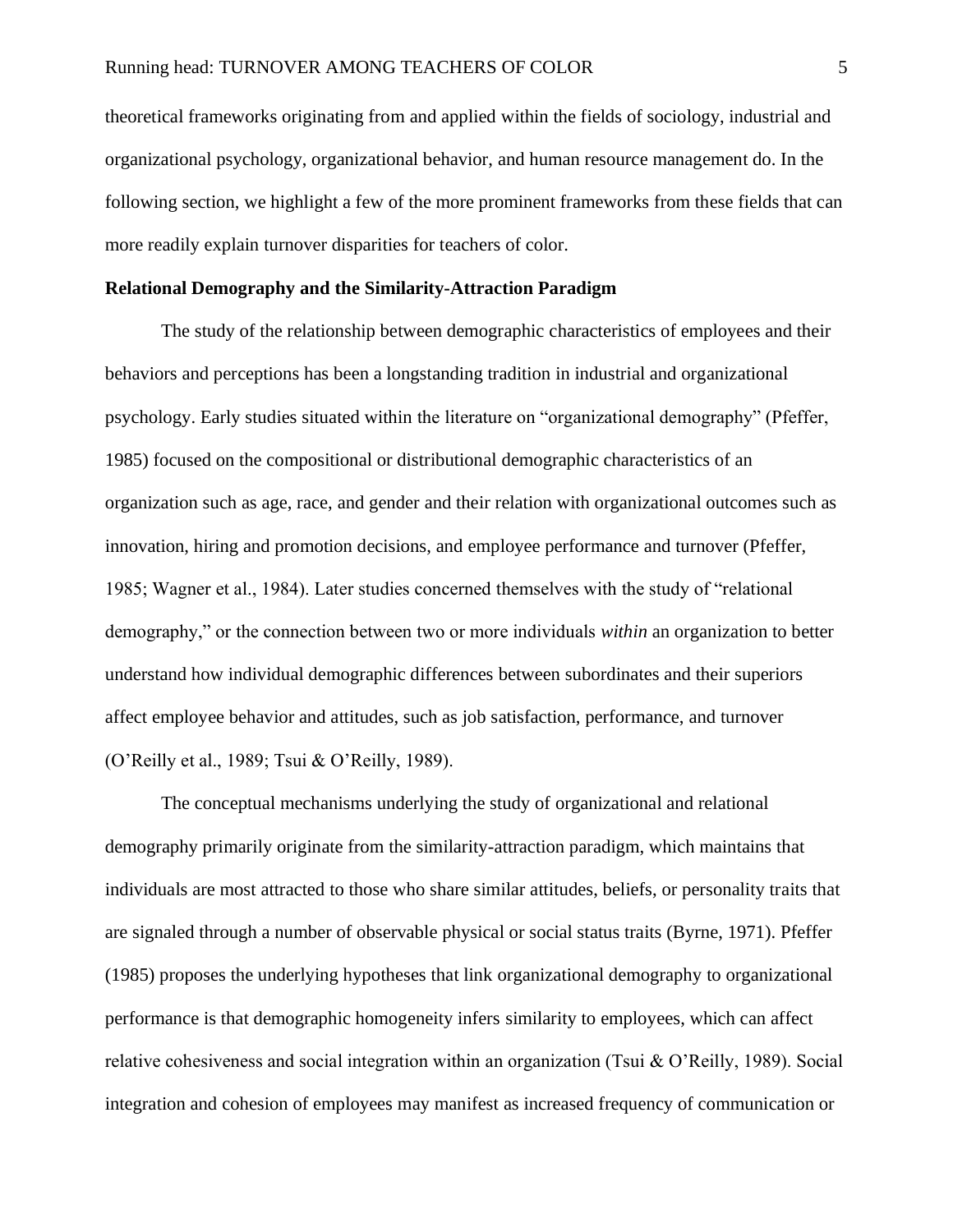improved quality of mentoring relationships and networks, which may, in turn, increase employee productivity, advancement, job satisfaction, and attachment to an organization (Tsui & O'Reilly, 1989; Zatzick et al., 2003). In this regard, individuals who leave an organization are more likely to be dissimilar from others remaining in the organization, whether that be with respect to specific personality traits or demographic characteristics, such as race or ethnicity.

Few scholars have explicitly drawn on the concept of similarity-attraction to study how the organizational demography of schools affects teacher attitudes and behavior. For instance, Renzulli et al. (2011) explored how the racial composition of students within a school is associated with teacher satisfaction and subsequent teacher turnover and found that teacher racial mismatch with the student population is predictive of lower satisfaction among White teachers and increased turnover; however, they did not consider how demographic match among education staff affected satisfaction and turnover intentions.

## **Theories on Self-Categorization, Social Identity, and Social Isolation**

Other theories center a teacher's sense of belonging and isolation as the underlying mechanisms for why the demographics within a school's environment might matter for teacher turnover. Theories on social identity, self-categorization, and social isolation operate in tandem to explain how the racial/ethnic similarity of school staff may predict disparate turnover patterns for teachers of color. Social identity theory posits that an individual gains more utility in a group setting if other members of the group are of a similar type (Bednar & Gicheva, 2019). Moreover, self-categorization theory proposes that demographic characteristics, and particularly race and ethnicity, are salient traits through which individuals categorize themselves as part of a group (Stangor et al., 1992). Jointly, both theories suggest that an individual is likely to seek out interactions with their own racial/ethnic group and avoid interactions with members of other groups to reinforce positive self-images associated with their racial/ethnic identity (Tajfel, 1982).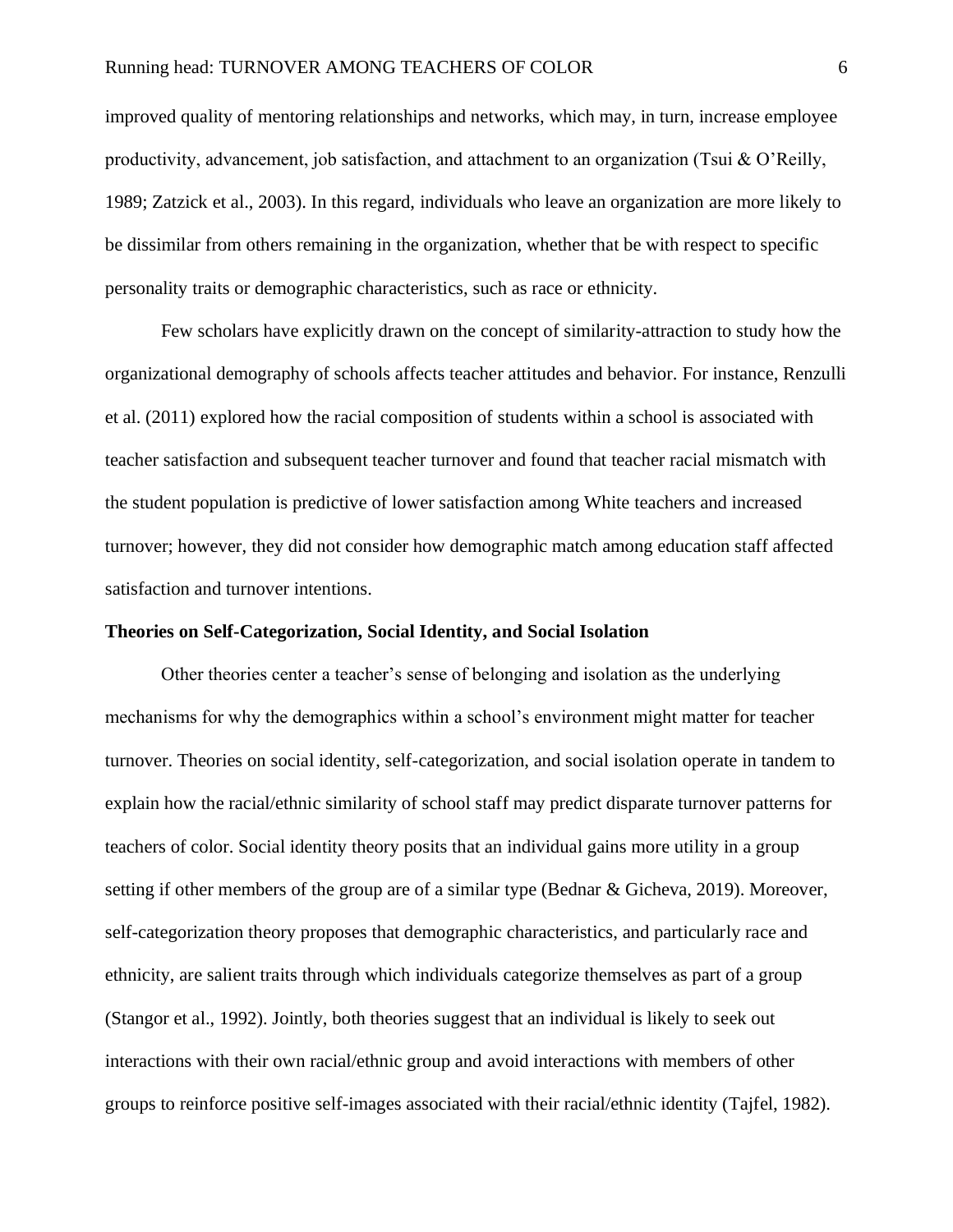In an employment context, workers—such as teachers—may seek to work with colleagues of a similar racial background to preserve their social identity. Further, social isolation theory holds that as a group that is less connected to dominant culture increases in size within an organization, social contact among members of the group becomes more frequent, thus reducing feelings of loneliness and social isolation (Leonard & Levine, 2006). In contrast, working in an organization where most colleagues are of different race/ethnicity may heighten an individual's feeling of dissimilarity and isolation. In turn, dissimilarity among colleagues and superiors may hinder social integration, job satisfaction, and commitment to remain in the organization (Riordan & Shore, 1997).

Several studies draw on identity-based self-categorization and social isolation within the workplace to better understand the effect of an organization's demographic composition on employee cohesion and turnover (e.g., Bryk & Schneider, 2002; Gottlieb, 1964; Mueller et al., 1999). For example, social identity theory was one of several frameworks that Zatzick and colleagues (2003) drew on to examine voluntary turnover among workers of color in a large organization in which they found that the likelihood of individual turnover non-linearly decreased as the proportion of peer and senior employees of a similar racial background increased. Bristol and Shirrell (2019) similarly drew on social isolation theory to examine work-related social networks among staff of color in two mid-sized public school districts. In one of the two studied districts, staff of color were less likely to seek out advice when located in schools wherein they were the only staff member of color. While not consistent across district settings, the presence of such social patterns were suggestive of the salience of social identity and social isolation in how staff interact with their professional colleagues particularly in contexts where they were the lone member of a minoritized group.

## **School Leadership, Teacher Relationships, and Teacher Turnover**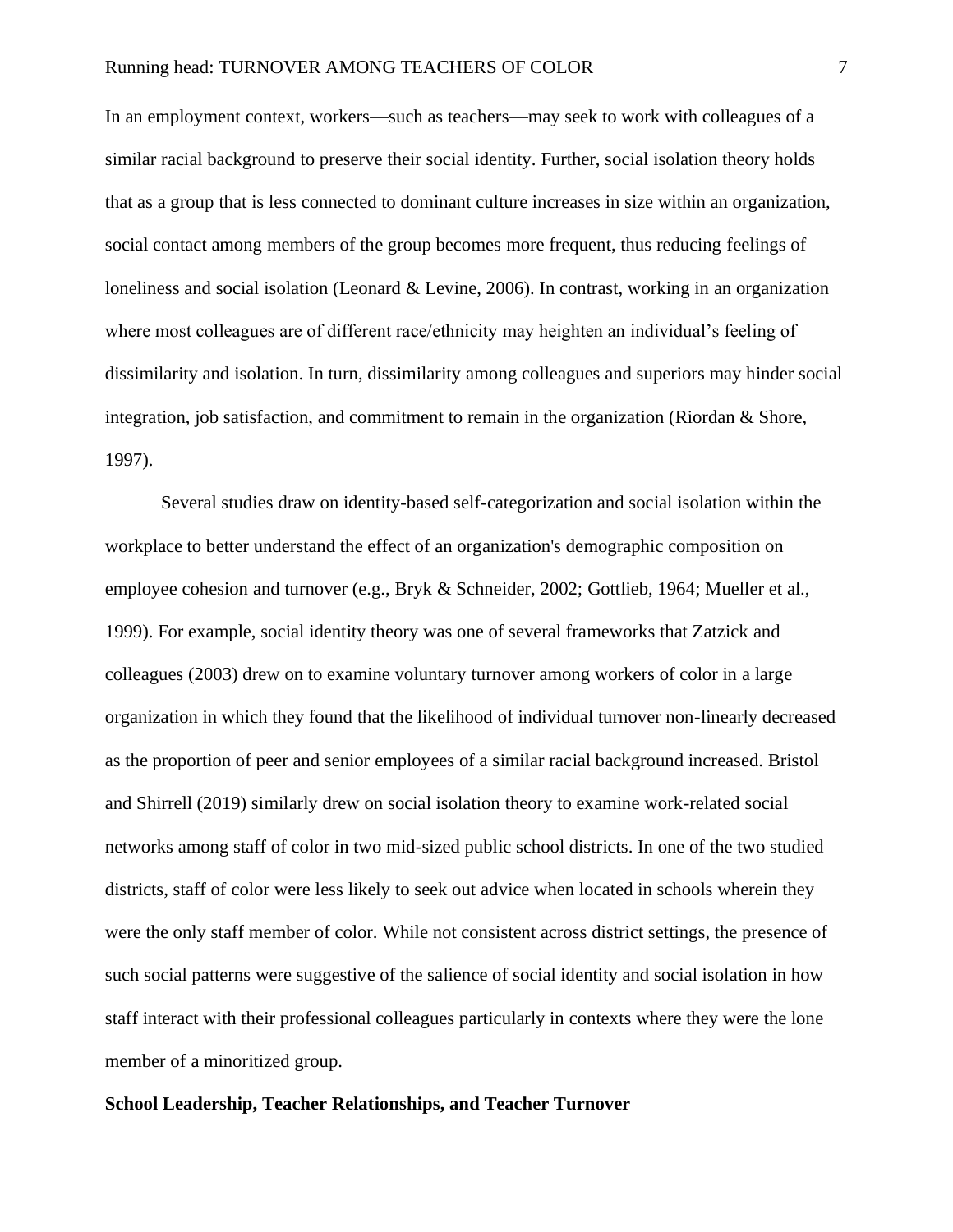Considering the collective forgoing theories, there is substantial theoretical basis to hypothesize that the demographics of school leadership and peer teaching staff may affect turnover patterns for teachers of underrepresented groups. Indeed, some scholars have sought to explore these links empirically. For instance, using a nationally representative sample of teachers and principals made available through the 1999–2000 Schools and Staffing Survey (SASS), Strunk and Robinson (2006) found that, in accordance with social identity theory, teachers are less likely to leave their school if the teaching staff's racial composition is more matched to their own race/ethnicity. Grissom and Keisser (2011) similarly used the later 2003–2004 wave of SASS in conjunction with the 2004–2005 Teacher Follow-Up Survey (TFS) to find that—in addition to having higher job satisfaction and, in some instances, higher supplemental pay—teachers are less likely to turnover when supervised by a principal of the same race. However, due to limited racial/ethnic diversity within the utilized samples, both studies were limited in their ability to fully disaggregate the differential effects on turnover across Black and Hispanic teacher groups.

Yet theories on similarity-attraction and social isolation described herein place emphasis on the social interactions underlying demographic similarity and match of employees to highlight how marginalized individuals are particularly affected by the quality of interactions with their colleagues and supervisors. These theories suggest that in the absence of shared background with colleagues and supervisors teachers who identify with the racial/ethnic minoritized group within their school may be more likely to experience a lack of support from and trust with their colleagues and school leaders––however, with greater access to more positive professional relationships and leadership, they may become more willing to remain in their school (Riordan & Shore, 1997; Zatzick et al., 2003).

A robust body of scholarship corroborates the importance of effective school leadership to teacher retention (Boyd et al., 2011; Fuller et al., 2016; Grissom, 2011; Kraft et al., 2016; Ladd,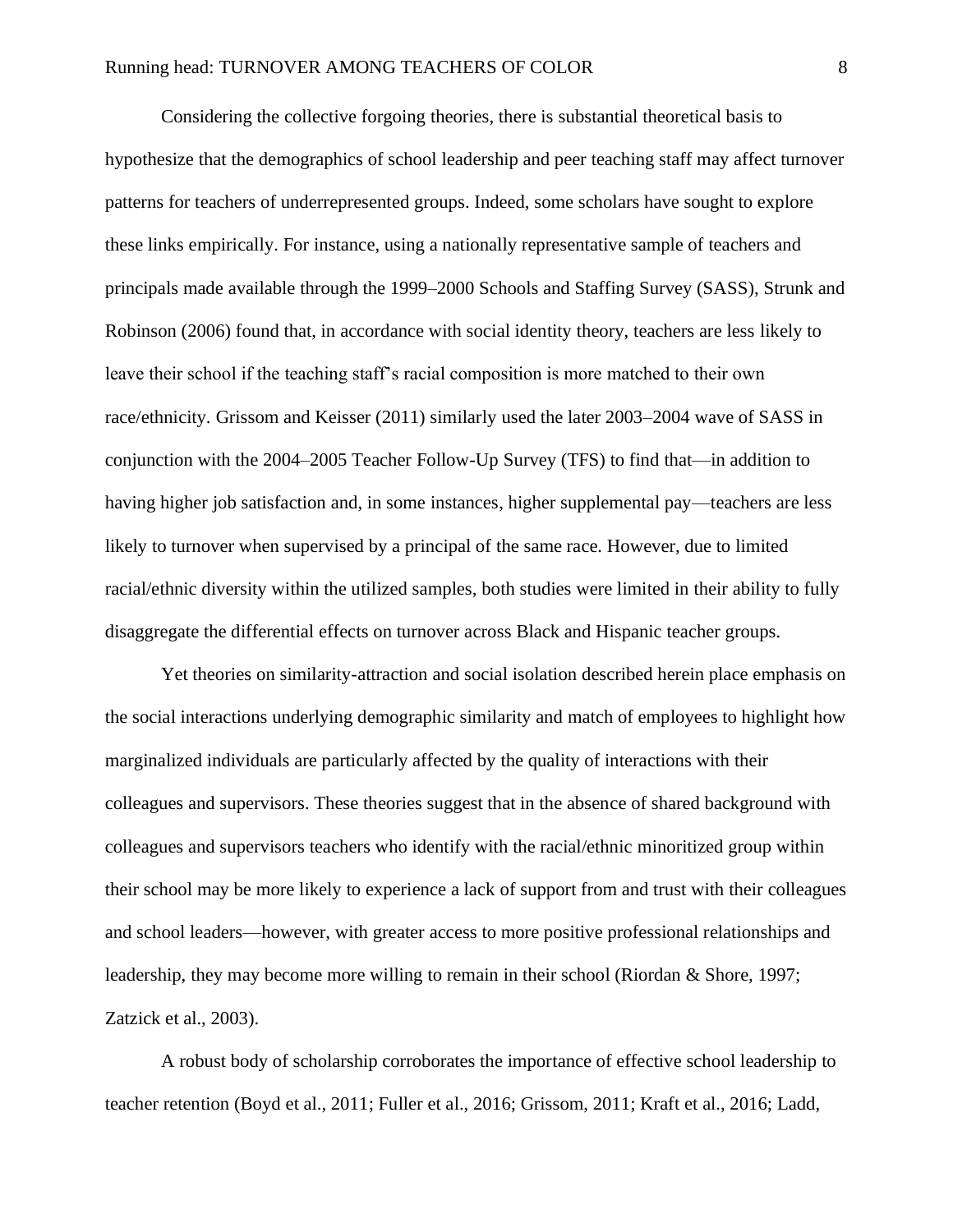2011). Based on a review of prevailing literature on teacher turnover in high-poverty schools, Simon and Johnson (2015) developed a framework that highlights the salience of school leadership to teacher retention, and identifies a principal's effectiveness at fulfilling a multifaceted role as a general manager, instructional leader, and inclusive decision-maker as critical factors that are important to teachers. Above all, principals are tasked with communicating and executing a clear school vision that centers student learning and makes clear the expectations for teaching (Simon  $\&$ Johnson, 2015). Many examples arise from the empirical literature to evidence how school leaders, and principals in particular, affect the workplace conditions of teachers, including investing in teaching and support staff committed to their school's mission (Balu et al., 2009-2010); creating formal systems that support and develop instruction and reward good teaching (Borman & Dowling, 2008); facilitating trust, collaboration, and professional advancement among and for teaching staff (Bryk & Schneider, 2002); and sheltering teachers from political situations and external demands that detract from teaching duties (Acheinstein et al., 2010). Numerous studies reinforce the importance of these leadership characteristics to teacher retention, particularly schools in urban and high-poverty contexts (Boyd et al., 2011; Ladd, 2011; Kraft et al., 2016; Scallion et al., 2021).

In their same review, Simon and Johnson (2015) identify collegial teacher relationships as yet another factor that influences teacher turnover intentions. Research reports a clear connection between teachers' relationships with peer teachers and their continued commitment to teaching at their school and specifically highlights the presence of inclusivity, respect, and trust; formal structures for support and collaboration; and a shared sense of professional goals among teachers as factors affecting a teacher's decision to remain in their school (Fuller et al., 2016; Guarino et al., 2006; Kraft et al., 2016). As previously noted, while school leaders create conditions for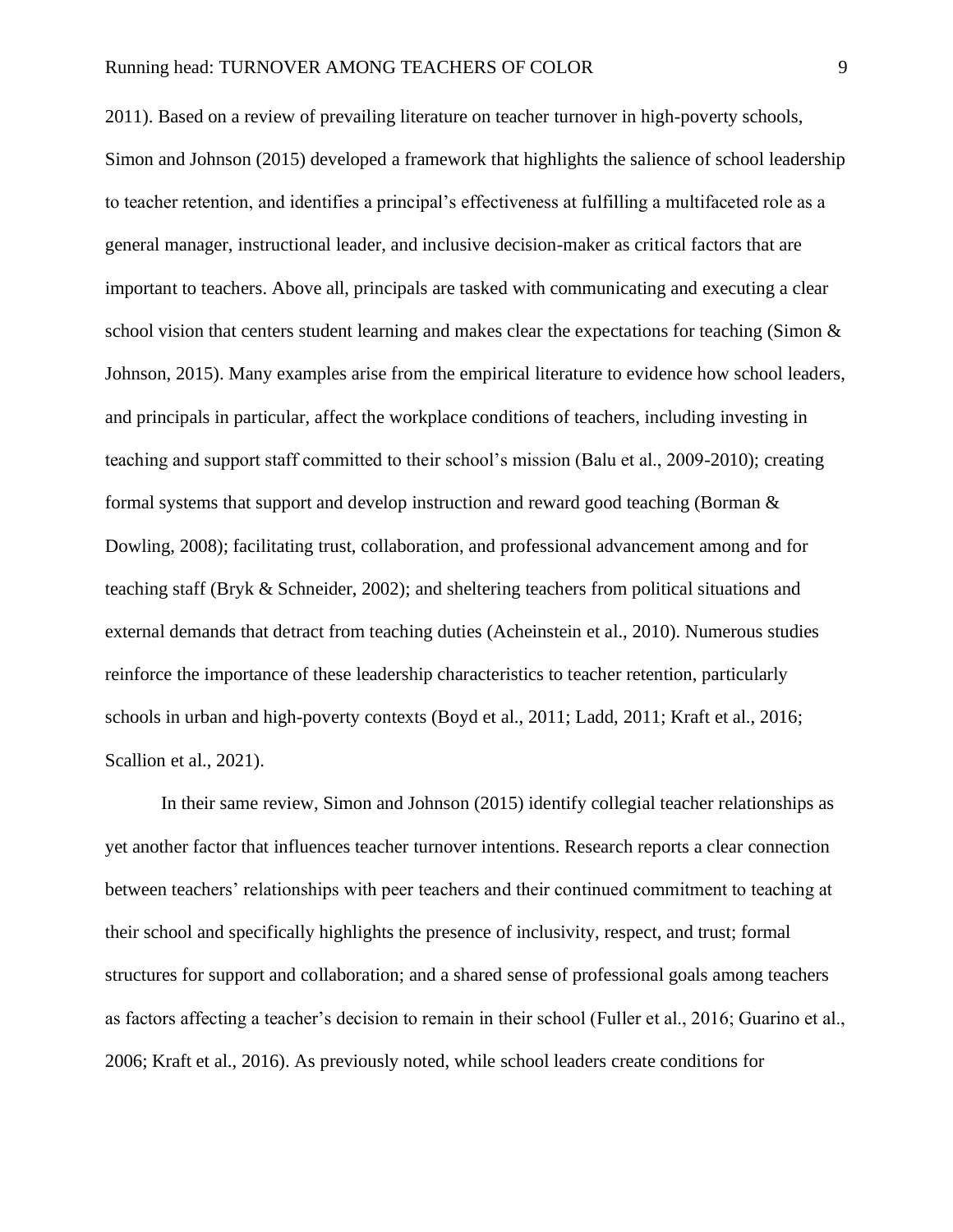productive collegial relationships among teachers, a sense of collaboration, trust, and community require teachers' involvement and input as well (Simon & Johnson, 2015).

Unfortunately, little research has disentangled the differential effects that positive school leadership and teacher relationships have on the probability of turnover specifically for teachers of color. Prior work by Farinde-Wu (2018) reveals that Black women teachers who questioned their retention identified administrative support, broadly defined, as particularly crucial to meet the psychological, socio-emotional, and academic needs of their students, however, the scope of the study did not involve examining the comparability of the salience of leadership to turnover across teachers of different racial/ethnic backgrounds. To our knowledge, the only quantitative study to do so is an analysis of the Schools and Staffing Survey by Bednar and Gicheva (2019), which found that principal support is most strongly associated with retention for teachers of color in schools where they are underrepresented. According to their study, in non-diverse schools a one standard deviation (SD) increase in perceived administrative support was associated with a 2.5 percentage point decrease in the probability of school exit for teachers of color, a magnitude of change that was over twice as large compared to that of White teachers (Bednar & Gicheva, 2019). Yet these findings do not inform whether there are differential relationships between administrative support and turnover across distinct racial subgroups of teachers of color, as their analysis considered teachers of color a monolithic group.

Our current study seeks to extend the robust research base on teacher turnover by examining whether the racial composition of both school leaders and peer teachers as well as perceived school leadership and teacher relationships differentially predict turnover intentions for teachers of color. We do so by utilizing data from NYC, a demographically and racially diverse setting that permits us to explore relationships beyond the White/non-White dyad commonly explored in prior studies.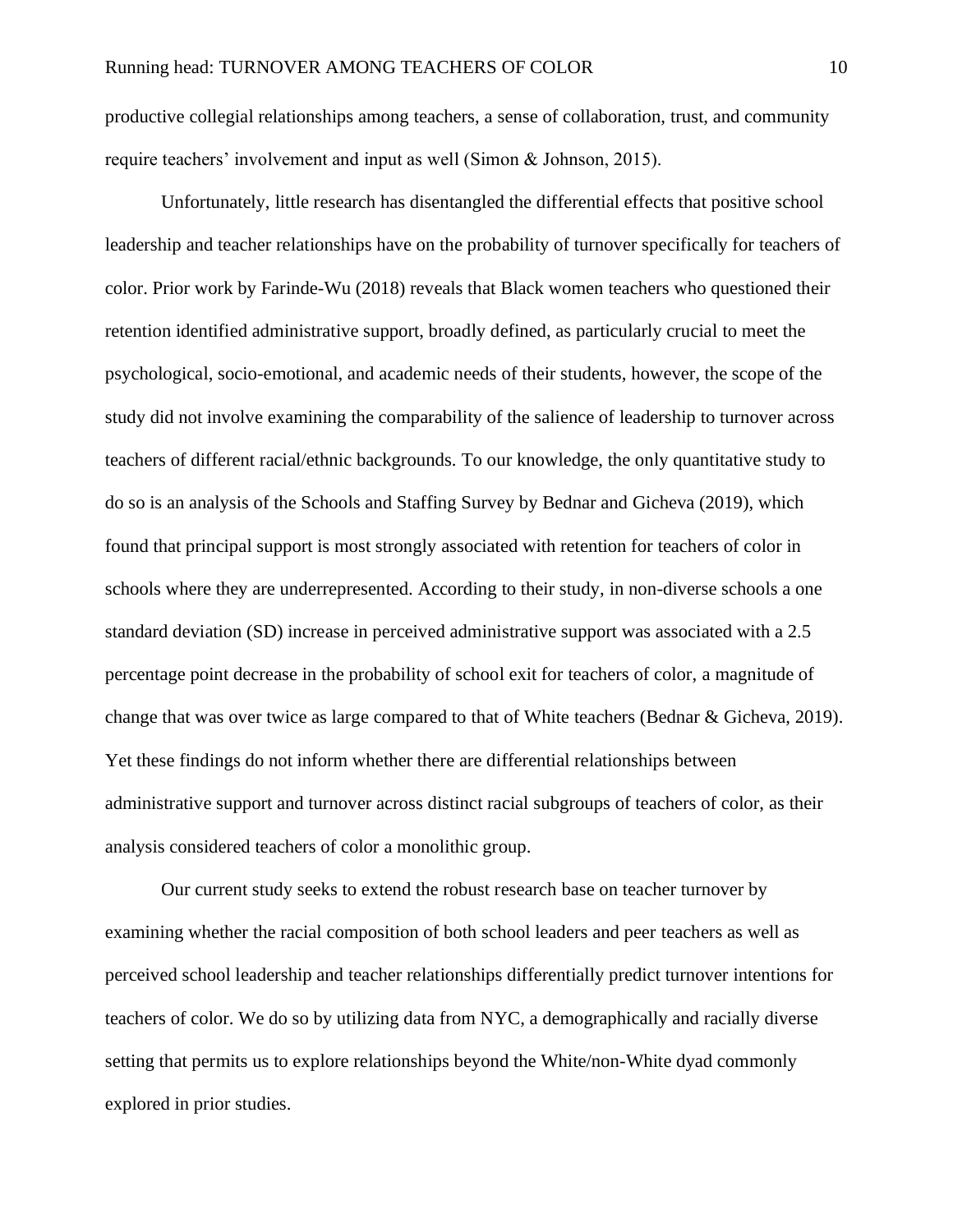#### **Data and Methods**

This study relies on three sources of longitudinal and administrative data provided by the New York City Department of Education (NYC DOE), including (1) human resource data, which include information on teacher and principal school assignments as well as information on teacher and principal demographic and background characteristics; (2) teacher responses to the annual NYC School Survey, which provide items that probe teachers' perceptions of school leadership and sentiments of trust among the teaching staff in their school; and (3) school administrative data, which provide a variety of school characteristics.

The human resource data capture background and demographic information on all employees—teachers and principals—hired by the NYC DOE, including their school assignment, role at the school, salary, education history, experience, gender, and racial and ethnic background. We use these data to identify when a teacher moves from their assigned school in a given year. Consistent with prior research on teacher turnover (Kraft et al., 2016; Boyd et al., 2011), we distinguish between "movers" and "leavers" to identify whether teachers transferred within the NYC public school system or exited the system entirely by the next academic year.

The NYC School Survey is administered annually to all parents, teachers, and students throughout the public school system. The survey is designed to help school leaders better understand the experiences of their community members and to diagnose areas to improve the learning environment in their school. This study primarily focuses on survey responses from teachers to better understand how their perceptions of their principal and peer teaching staff relate to their patterns of turnover. While the survey was first administered during the 2006–07 academic year, we began our analysis in 2011–12. Over the years, there have been several rounds of redesign of the survey questions. However, from 2011–12 onward, survey questions of interest to our study remained consistent and unchanged. Responses to the survey are reasonably reflective of the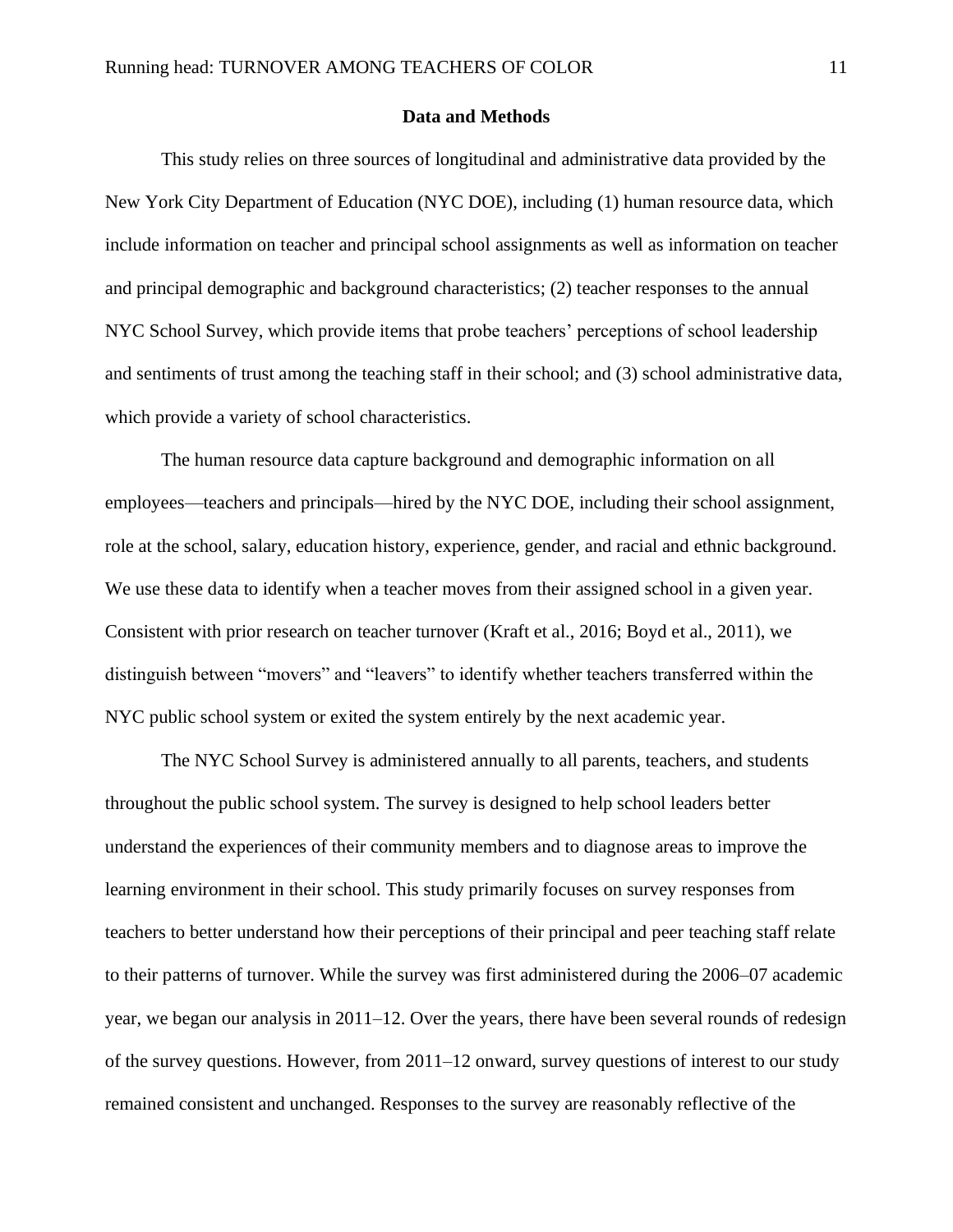broader population of NYC public school teachers due to the fairly high and stable response rates. The overall teacher response rates ranged from 81 to 83 percent during the years of our study and response rates at the school level varied moderately across schools within a given year, as shown in appendix Table A.1. We describe our analytic treatment of the survey measures of interest in the following section.

NYC school administrative data provide the third and final source of data for the study, and include information on school grade configuration, student enrollment, and school-level student and teacher demographic and background characteristics.

The study's final analytic sample comprises data spanning seven years beginning in the 2011–12 academic year and ending 2017–18. A comprehensive set of descriptive summary statistics for the overall analytic sample and by teacher race/ethnicity is provided in appendix Tables A.2 and A.3.<sup>4,5</sup> Similar to the national demographic of the teaching workforce, an overwhelming majority of teachers in NYC are female (about 78 percent) and White—Black teachers compose only 17 percent of the teacher population while Hispanic and Asian teachers compose 15 and 6 percent, respectively. On average, approximately 49 percent of teachers have more than 10 years of teaching experience and 82 percent have completed studies beyond a Master's degree. There are some notable differences across teacher racial/ethnic subgroups. For instance, on average, Black teachers have more teaching experience—and, relatedly, higher salaries—than teachers of other racial/ethnic backgrounds while a lower share of Hispanic teachers has completed studies beyond a Master's degree. Across the entire sample, approximately 50 percent of teachers work in a school with a principal of the same race/ethnicity. White teachers are noticeably the most likely to work in a school with a principal of the same race/ethnicity (62 percent) while, in contrast, approximately 50 percent of Black teachers work in a school with a Black principal and only 30 percent of Hispanic teachers work in a school led by a Hispanic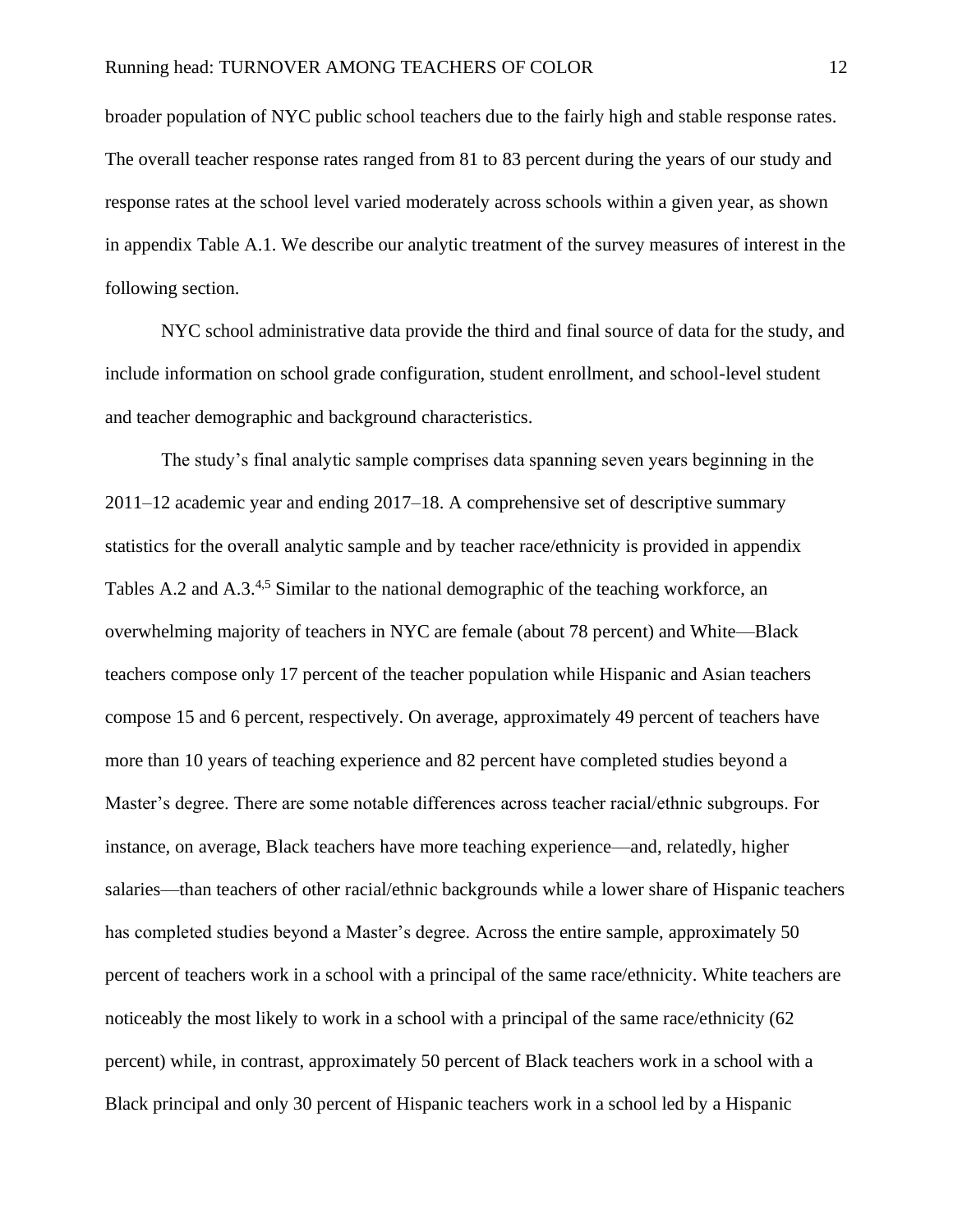principal. However, Asian teachers and teachers of other extremely underrepresented racial/ethnic backgrounds are the least likely to work in schools led by a principal of a similar racial/ethnic background (approximately nine and five percent, respectively); because of the low incidence of racial/ethnic match of these groups, the remainder of our study analyzes the effects of teacherprincipal racial congruence for these groups jointly.

#### **Constructing Measures of School Leadership and Teacher Relationships**

The NYC School Survey data provide approximately 456,000 teacher-year survey responses across the seven years under study (2011–2012 through 2017–2018). In any given year, the survey comprises responses to between 20 to 30 items coded on a Likert scale. For this study, we primarily limited our analysis to items probing teachers' perceptions of school leadership within their school or relations with peer teachers. After disregarding items that were not consistently available across the seven-year panel, we arrived at a set of five items related to school leadership and one related to peer teacher relationships (i.e., "Teachers in the school trust each other"). Appendix Table A.4 provides a description of all survey items.

As there are multiple survey items probing teachers about their perceptions of school leadership, we conducted exploratory factor analysis to alleviate multicollinearity and the prospect of Type II error; such a technique to reduce the dimensionality of a set of variables is common in survey research aiming to measure aspects of school environment (e.g., Kraft et al., 2016; Loeb et al., 2005; Ladd, 2011). The Bartlett's sphericity test (p<0.001) and Kaiser-Meyer-Olkin Index  $(KMO = 0.909)$  both indicate sufficient correlation and adequate overlap among the five items considered in the factor analysis, which ultimately led us to retain one orthogonal dimension of variation from the school survey item responses that explained about 85 percent of the total item variance. Visual examination of the scree plot aligned with the Kaiser-Guttman stopping criteria to suggest a "breaking point" after the first factor, as the items did not capture other meaningful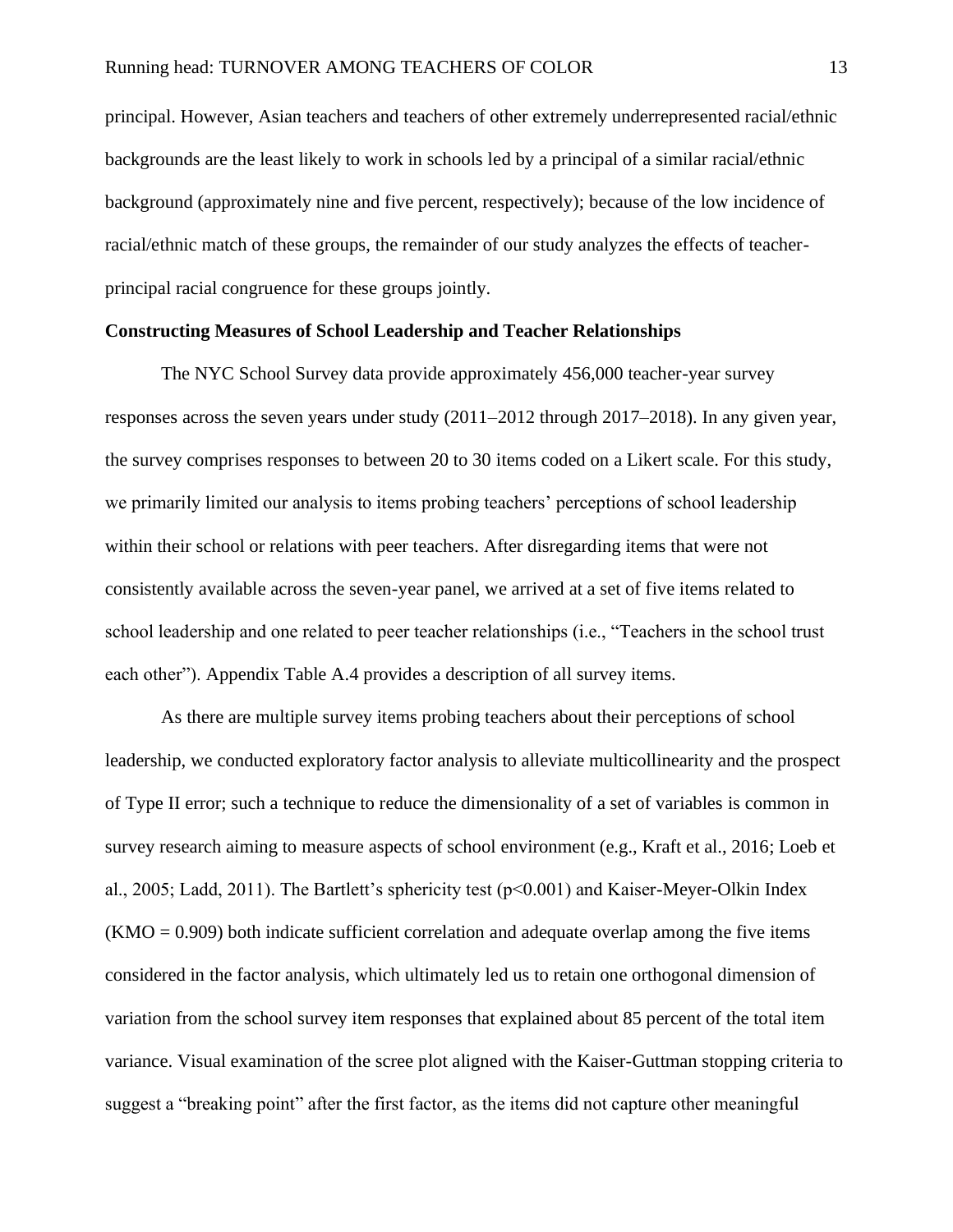dimensions. We interpret the singular measure as a measure of "Effective School Leadership"–– factor loadings associated with the five items exceeded 0.89, suggesting that all items loaded strongly onto the factor.

The NYC DOE only permits the use of anonymized individual teacher survey responses for the purpose of external research. Therefore, as the teacher survey data are only linkable at the school level, following prior studies using teacher responses to the NYC School Survey (e.g., Kraft et al., 2016) we calculated factor scores for each teacher in each year and then averaged these scores across all teachers within a school to the school-year level. Thus, the averaged factor scores at the school-year level represent school-wide teacher perceptions of school leadership. In addition to the constructed factor measuring effective school leadership, as there was only one item on teacher perceptions of peer teacher relationships, we similarly aggregated individual survey responses measuring teacher relationships to the school-year level to represent the percentage of teachers who agree that teachers trust each other in a specific school and year. As shown in appendix Figure A.1, we then standardized each of these school-year-level averages across all schools to have a mean of zero and standard deviation of one to facilitate comparisons across both measures.

We examined the correlations between the measures of school leadership and teacher relationships with other time-varying school-level characteristics observable in the data (Figure A.2). We find that teacher perceptions of effective school leadership and trust among peer teachers are, in general, significantly correlated with the identified school characteristics, however, the correlations are small in magnitude.

## **Empirical Strategy**

To examine the relationship between the demographic composition of school education staff and teacher turnover, we start with a descriptive approach by exploring year-by-year variation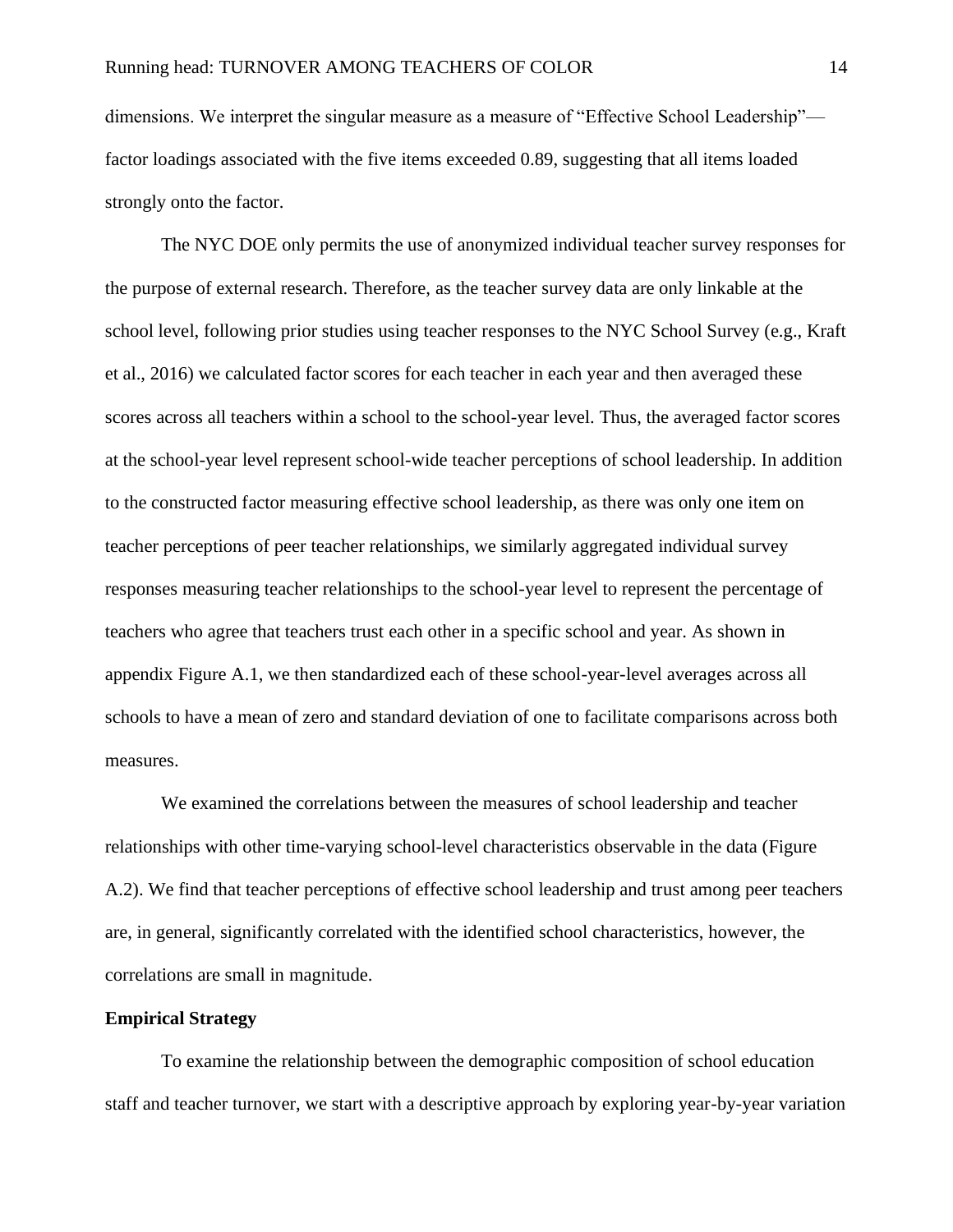disaggregated by teacher-principal race congruence and the percentage of peer teachers within a teacher's school who are of the same race/ethnicity. We build on this crude descriptive analysis by employing regression methods specified to isolate within-school variation over time, which serves as the primary identification strategy of this study. Standard errors for all models are adjusted for clustering at the school-year level to account for the nested nature of the data.

In our first set of regression analyses, we estimate a series of linear probability models  $(LPM)^6$  expressed as follows:

 $Y_{jst} = \alpha_0 + \alpha_1 Trace_{jst} + \alpha_2 Trace_{st} + \alpha_3 RaceMatch_{jst} + \eta' X_{jst} + \varphi' S_{st} + \lambda_s + \gamma_t + u_{jst},$  (1) where the  $Y_{jst}$  term represents two separate dichotomous indicators for whether teacher  $j$  in school *s* during time *t* (a) transferred schools or (b) exited from the NYC public schooling system the following year. Teacher turnover is modeled as a function of  $Trace_{ist}$ , which represents a teacher's racial/ethnic background (operationalized to distinguish between White, Black, Hispanic, and teachers of extremely underrepresented racial or ethnic backgrounds)<sup>7</sup>;  $\text{Prace}_{st}$ , which represents the principal's racial/ethnic background; and  $RaceMatch<sub>ist</sub>$ , which represents whether a teacher and principal share the same racial/ethnic background. In addition, equation (1) controls for other observable teacher characteristics, represented by the vector  $X_{jst}$ , which includes teacher gender, teaching experience, education level, age, and salary, and observable time-varying school characteristics, represented by the vector  $S_{st}$ , which includes averaged teacher characteristics, principal characteristics (gender and experience), student enrollment (logged), student attendance rate, pupil-teacher ratio, average student characteristics (gender, race, free/reduced-price lunch status, special education status, limited English proficiency status), and—as a measure of school behavioral climate—the percent of teachers who agreed order and discipline are maintained at their school on the annual NYC School Survey. To isolate within-school variation over time, we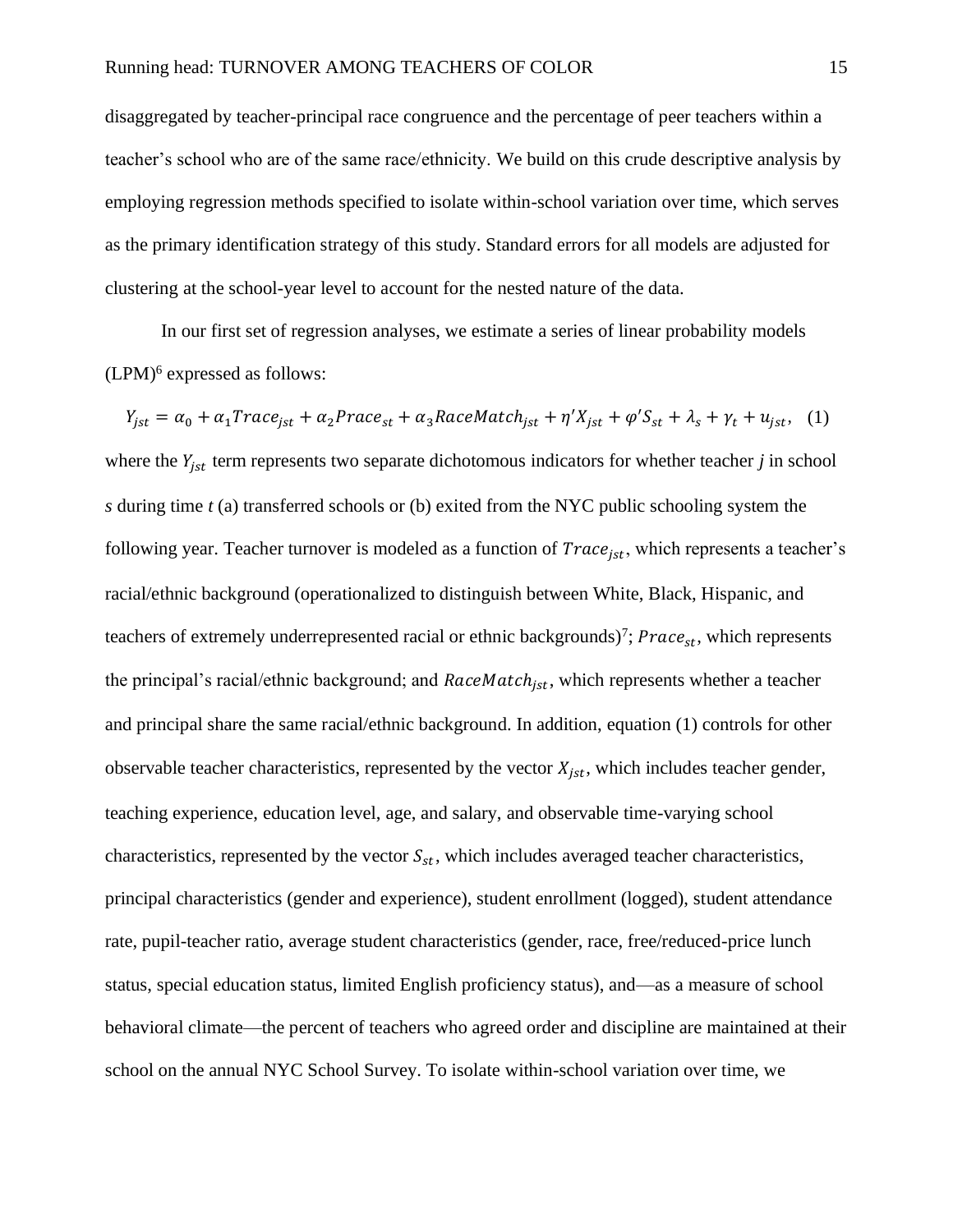adjusted for school fixed effects  $(\lambda_s)$ , and similarly adjusted for year fixed effects  $(\gamma_t)$  to account for year-specific factors affecting staff compositions within schools and teacher turnover.

The primary coefficient of interest in equation (1) is  $\alpha_3$ , which represents the estimated effect that teacher-principal race match has on the likelihood teachers depart their school. Based on theories such as similarity-attraction, self-categorization, and social identity, individuals tend to gain more utility in a group setting with members of a similar type with regard to demographic characteristics such as race and ethnicity based on associations with cultural attitudes, beliefs, or traits (Bednar & Gicheva, 2019; Byrne, 1971; Stangor et al., 1992). Therefore, we hypothesize that teacher-principal race congruence will be associated with a significantly lower chance that teachers transfer schools and exit the schooling system. However, it remains unclear whether such benefits of demographic similarity extend to all teacher subgroups equally or whether the positive effects experienced from demographic similarity are more salient for racially/ethnically minoritized teacher groups. To explore this point, we estimate modified forms of equation (1) wherein we interact  $Trace_{ist}$  and  $RaceMatch_{ist}$  to test whether teacher-principal race congruence has a differential effect on the likelihood of turnover for teachers of color.

We similarly explore the extent to which the racial/ethnic composition of peer teachers within a teacher's school predicts their likelihood of turnover using models expressed as follows:

$$
Y_{jst} = \beta_0 + \beta_1 Trace_{jst} + \beta_2 PctSameRace_{jst} + \eta' X_{jst} + \varphi' S_{st} + \lambda_s + \gamma_t + u_{jst},
$$
 (2)

where PctSameRace<sub>ist</sub> represents the percent of teachers within school *s* that are of the same racial/ethnic background as teacher *j* during time *t*. Here, a significant and negative coefficient of interest,  $\beta_2$ , would indicate that teachers are less likely to depart their school when there is a larger share of teachers of the same race or ethnicity. As before, we interact  $Trace_{jst}$  and  $PctSameRace<sub>ist</sub>$  to assess whether the influence of peer teacher demographic composition significantly differs for particular racial/ethnic subgroups of teachers.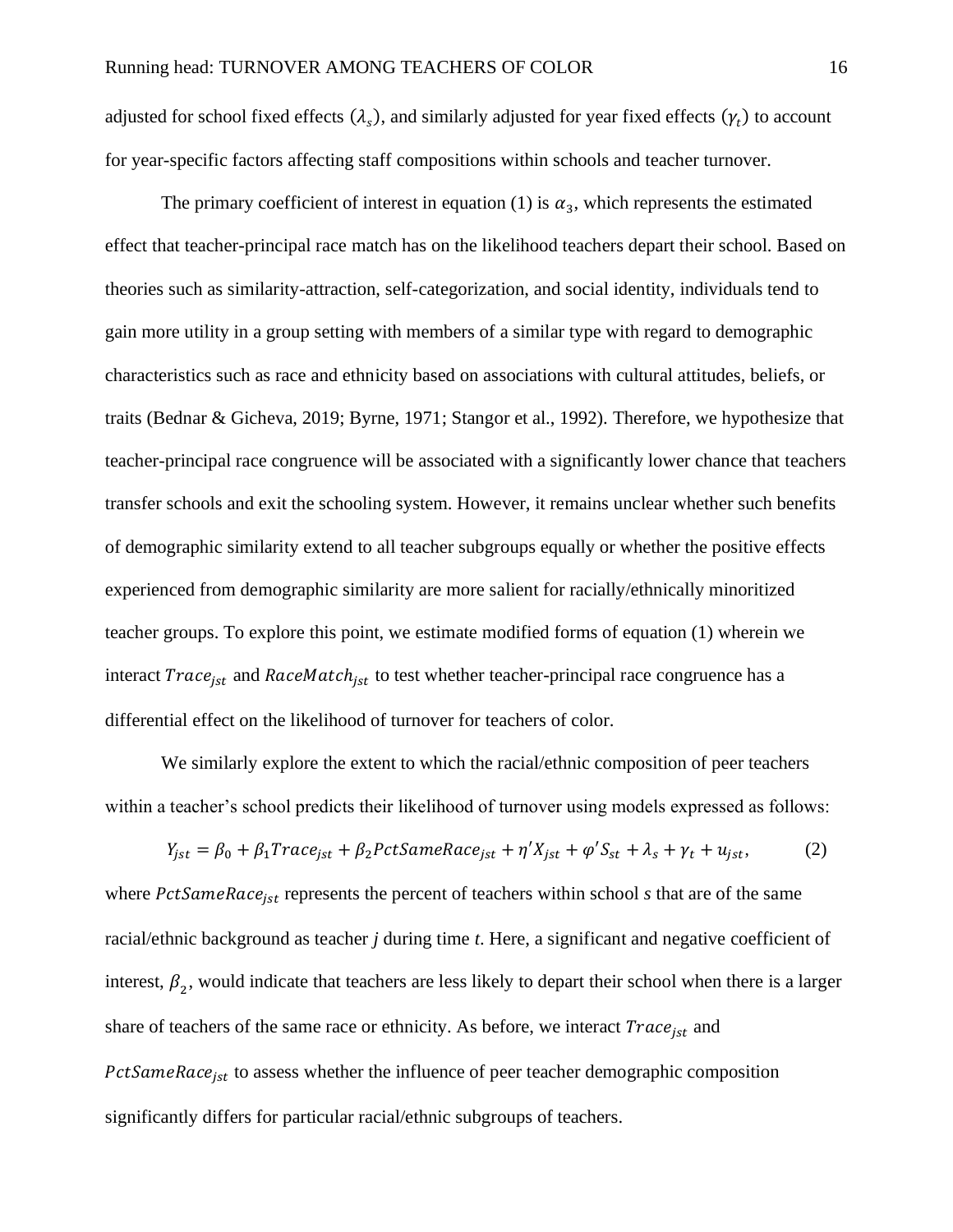Finally, we use survey-based measures to estimate the predictive relationship between teachers' perception of effective school leadership and positive teacher relationships with teacher turnover using models of the following form:

$$
Y_{jst} = \varpi_0 + \varpi_1 Trace_{jst} + \varpi_2 Perception_{st} + \eta' X_{jst} + \varphi' S_{st} + \lambda_s + \gamma_t + u_{jst}.
$$
 (3)

We estimate equation (3) separately where the term  $Perception_{st}$  represents the survey-based measure for either (a) teachers' perception of their principal as an effective school leader or (b) teachers' perception of peer teacher relationships within the school. To the extent that teachers' utility from working in their school is reflected in their perceptions of their principal's leadership style and more positive peer relations, we expect that both factors will be significantly related to the likelihood a teacher departs their school. We also modify equation (3) to interact the perception measure with teacher race/ethnicity to test whether the relationship between effective school leadership practices and positive teacher relationships differentially affect the likelihood teachers of color leave their school.<sup>8</sup>

### **Results**

Before proceeding onto the results from the study's primary analysis, we present descriptive trends in teacher turnover patterns to illustrate the extent to which they differ by teacher race and ethnicity. Each year, the rate of exit was consistently higher than the rate of school transfer, as about 10 percent of all teachers exited from the district while about 5 percent transferred schools. We more closely examine teacher turnover patterns by disaggregating rates based on teacher racial/ethnic subgroup and principal race congruence in Figure 1.<sup>9</sup> Plot (A) captures turnover rates for all teachers in the analytic sample. The subsequent plots differentiate turnover for White, Black, and Hispanic teachers. Notably, the depicted trends in turnover demonstrate that teachers are more likely to remain at their school when their principal is of a similar racial/ethnic background. While about 16 percent of teachers leave their school when their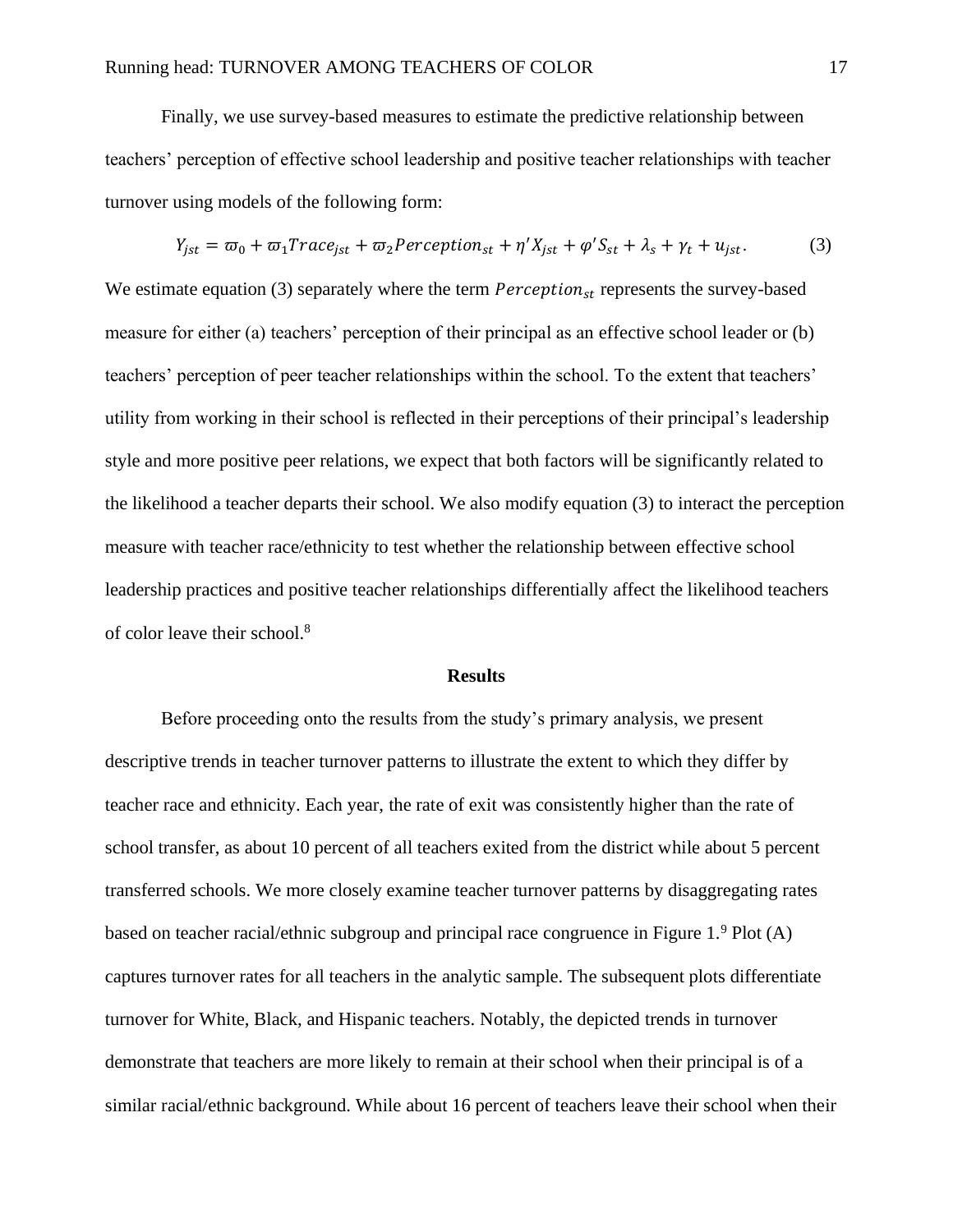principal is of a different racial/ethnic background, the average rate of turnover is approximately 4 percentage points lower for teachers in schools led by a principal of a similar race or ethnicity.

#### [INSERT FIGURE 1 HERE]

However, we find that the pattern in which teachers tend to turnover less when located in schools with a principal of the same race is confined to Black teachers, as shown in plot  $(B)$ . In contrast, post-2013, turnover rates are actually *higher* for Hispanic teachers in schools led by Hispanic principals—plot (C)—and, to a greater extent, for White teachers in schools led by White principals—plot (D).

Figure 2 explores descriptive trends in teacher turnover but by teacher racial/ethnic subgroup and the racial/ethnic composition of peer teachers. Each line represents teacher turnover rates based on the degree to which the percentage of peer teachers in a school are of the same race/ethnicity as a teacher. Plot (A) indicates that, overall, teachers leave at lower rates when more than 75 percent of peer teachers are the same race/ethnicity. However, this pattern varies based on teacher racial/ethnic background. As shown in plot (B), Black teachers are *more* likely to leave their school when more than 75 percent of teachers are also Black. To the contrary, Hispanic and White teachers are less likely to leave their school when more than 75 percent of teachers are the same race/ethnicity—plots (C) and (D).

## [INSERT FIGURE 2 HERE]

Overall, the patterns in Figures 1 and 2 suggest that the demographic compositions of school leaders and peer teaching staff moderate turnover rates for teachers, but do so differently for teachers of particular racial/ethnic backgrounds. These descriptive patterns serve as the launch point for the remainder of the study, which presents results demonstrating estimated associations between teacher-principal race congruence and teacher turnover after conditioning on the characteristics of teachers, principals, and the schools in which they work. We then examine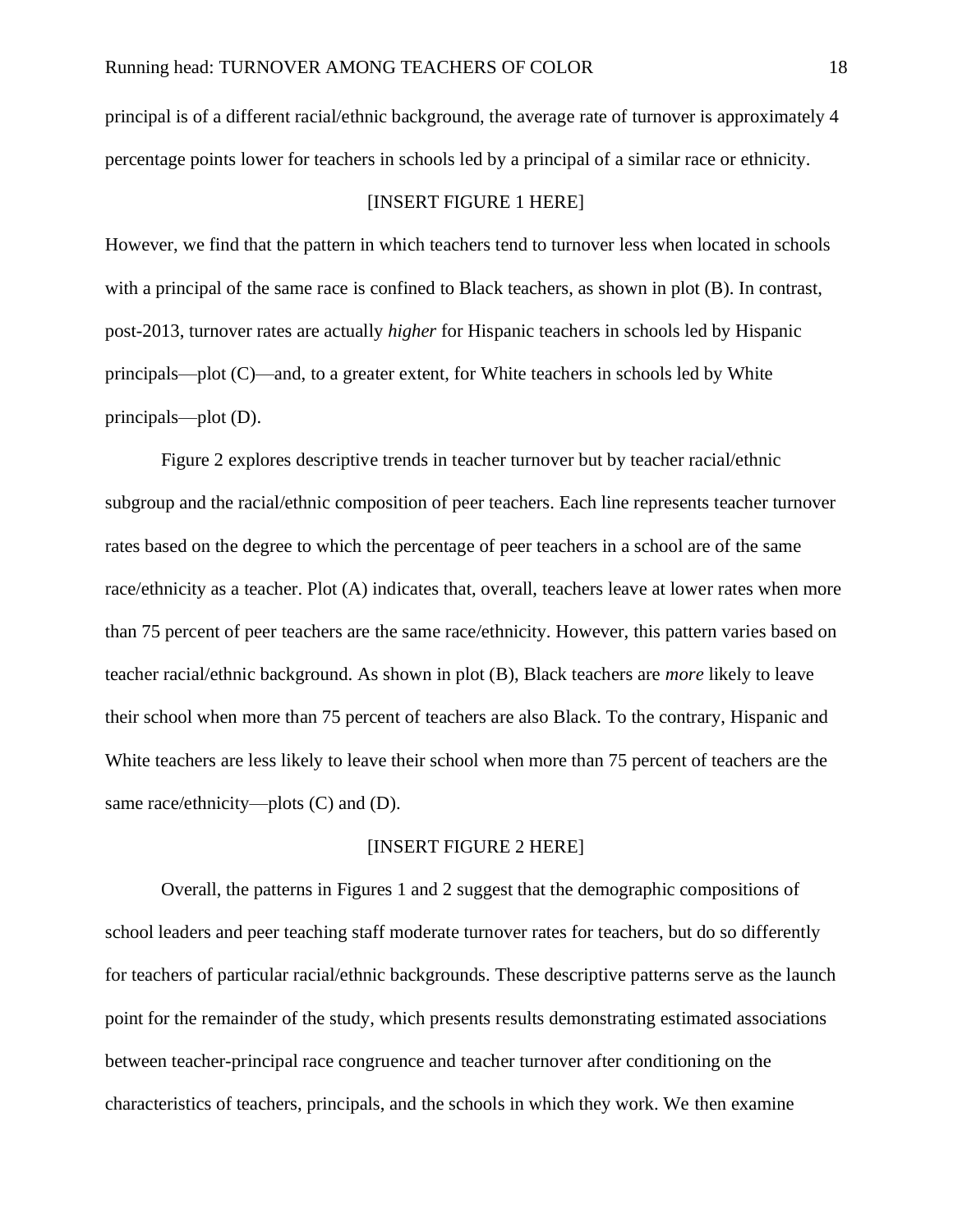whether an increased presence of peer teachers of the same race predicts lower turnover rates for teachers, and whether such patterns differ for teachers of color. From there, we explore whether reported leadership style and more positive relationships among peer teachers are predictive of turnover rates, specifically for teachers of color.

#### **Principal-Teacher Race Congruence and Teacher Turnover**

Table 1 shows the results from multivariate regression models estimating the probability a teacher transfers schools within or exits from the public schooling system by the following year. We first present estimates predicting transfer and exit with school characteristics excluded as model covariates in columns (1) and (5), respectively. As shown, both Black and Hispanic teachers are 1 to 1.5 percentage points more likely to transfer schools but are interestingly 0.3 to 1.5 *less* likely to exit the schooling system than White teachers  $(p<0.05)$ . Regarding differences in turnover based on principal race, results indicate that teachers are 2.3 percentage points more likely to transfer when working in a school led by a Black principal and 2.1 percentage points more likely to transfer when working in a school led by a Hispanic principal compared to the likelihood of transferring when working in a school with a White principal (p<0.001). Similarly, the likelihood that teachers exit from the public school system are approximately one percentage point higher when working in a school with a Black or Hispanic principal as well.

Many of these differences in teacher transfer patterns are explained by systematic differences across school environments in which teachers and principals of color tend to work. Columns (2) and (6) display corresponding estimates from models that include both controls for observable time variant school characteristics as well as school fixed effects adjusting for fixed school characteristics. Upon controlling for school-related factors, the estimated difference in the probability of transferring schools between Black and White teachers is no longer statistically significant. Hispanic teachers, however, are more likely to transfer than White teachers by 0.3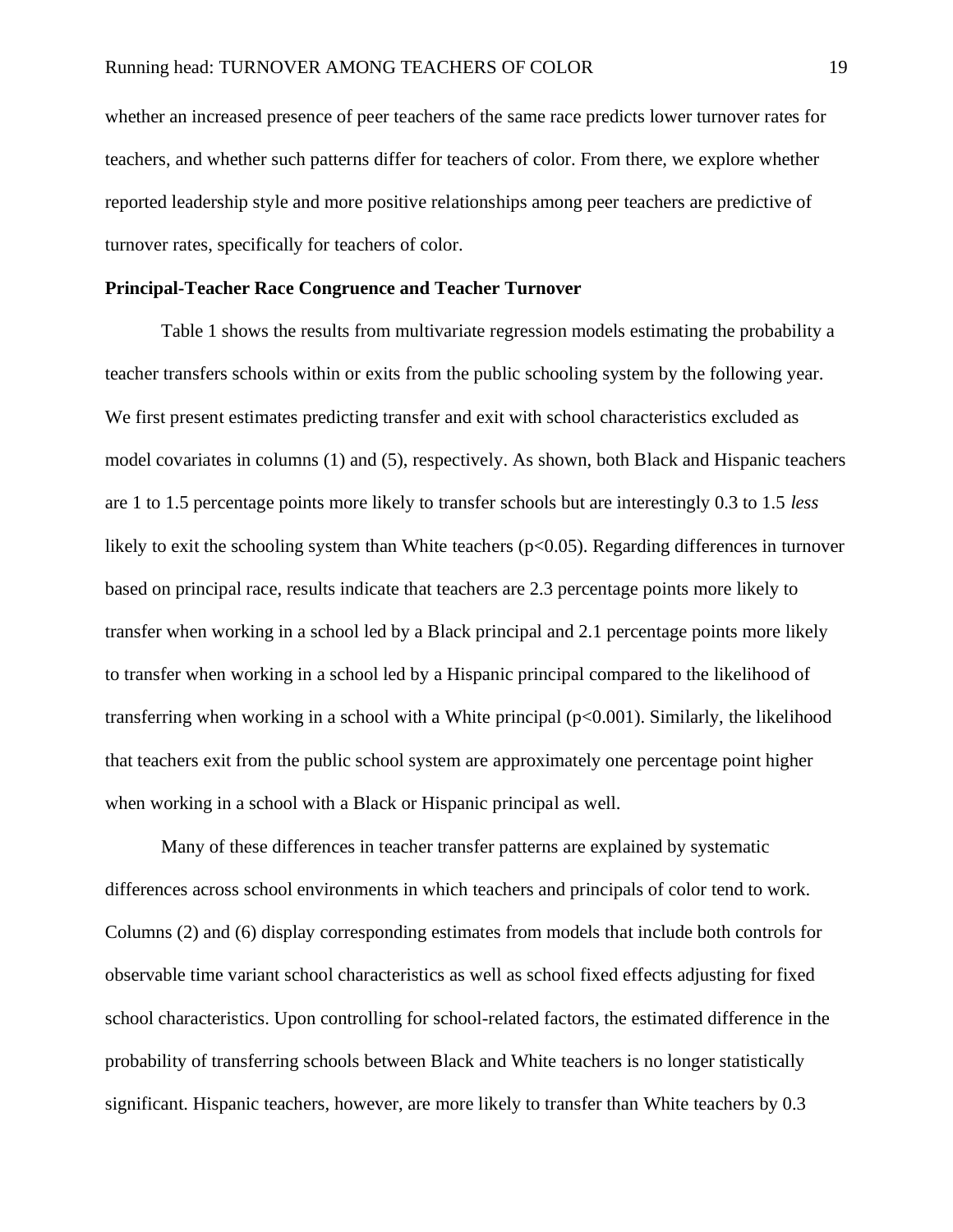percentage points after controlling for school characteristics (p<0.05). Furthermore, teachers are 0.9 percentage points more likely to transfer when working in a school led by a Black principal even after adjusting for fixed and observable time-varying school characteristics ( $p<0.05$ ).

#### [INSERT TABLE 1 HERE]

The remaining estimates displayed in Table 1 test for differences in transfer and exit patterns among teachers with a principal of the same racial/ethnic background. Across models, the estimated coefficients show consistent evidence that race congruence between teachers and principals is predictive of lower likelihood of transfer and exit. Columns (3) and (7) first show estimates modeling for differences in teacher turnover based on teacher-principal race congruence for all racial/ethnic subgroups combined. According to model estimates, teachers paired with a principal of the same race or ethnicity are 0.5 percentage points less likely to transfer schools and 0.5 percentage points less likely to exit the schooling system  $(p<0.001)$ , which translates to about a 10 and 5 percent reduction of baseline transfer and exit rates, respectively. When disaggregated by racial/ethnic subgroup—columns (4) and (8)—estimates suggest that the reduced likelihood of transfer associated with teacher-principal race congruence is seemingly concentrated among Black teachers only, as on average the probability that a Black teacher transfers from their school is one percentage point lower when in a school led by a Black principal compared to when they are paired with a principal of a different racial/ethnic background (p<0.01). However, the reduced probability of transfer associated with Black teacher-principal race-match only offsets the predicted 1.1 percentage point increase in transfer associated with teachers teaching in a school led by a Black principal. Conversely, the differential likelihood of exiting the schooling system based on principal-teacher race congruence does not differ across racial/ethnic subgroups.

## **Demographic Composition of Peer Teachers and Teacher Turnover**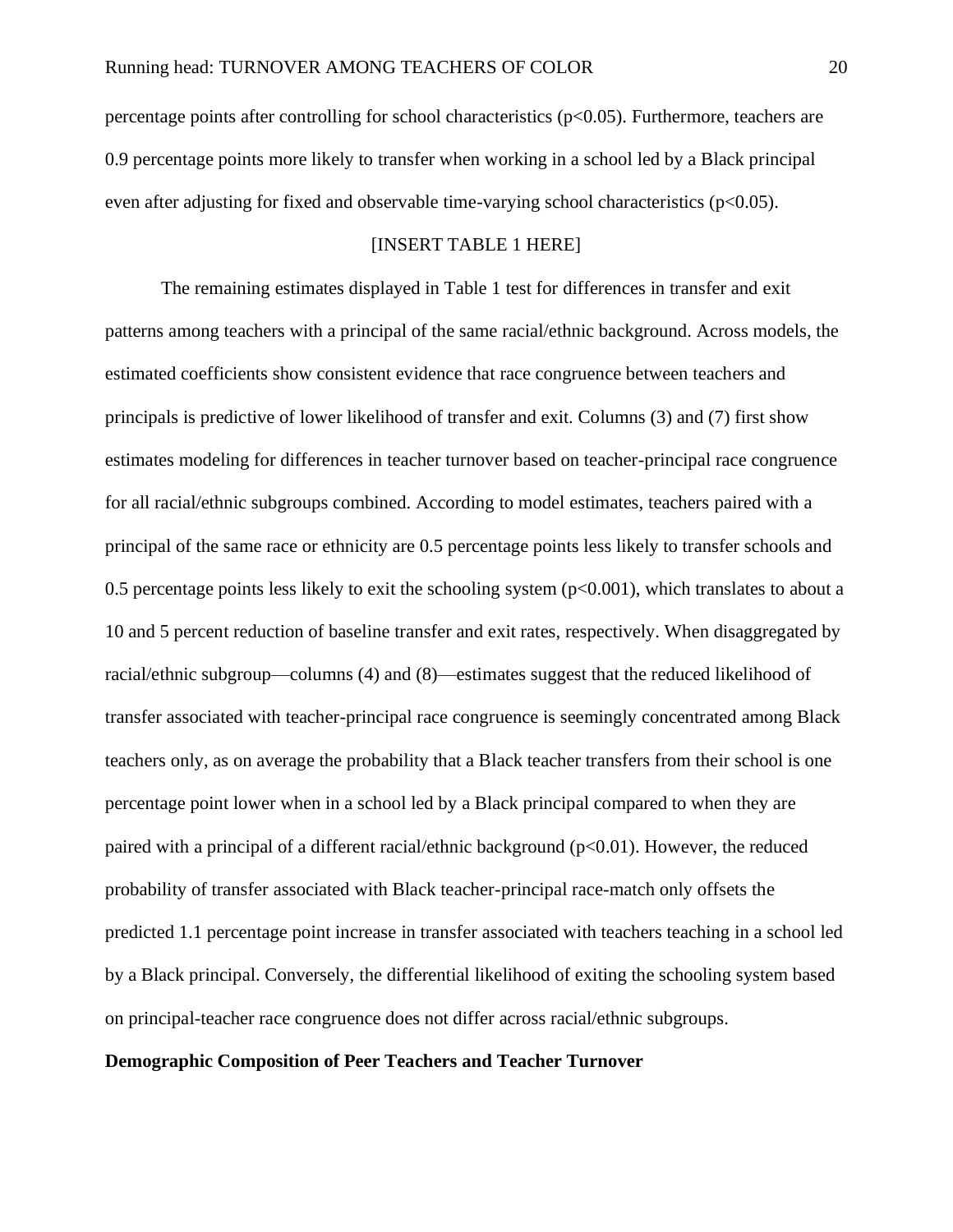Table 2 presents model estimates of the relationship between the racial/ethnic composition of peer teachers within a school and the likelihood of turnover. Columns (1) and (3) present estimates from equation (2) predicting teacher turnover and exit, respectively, from models that condition on observable teacher, principal, and school characteristics. The coefficients on teacher race/ethnicity suggest that Black and Hispanic teachers are significantly *less* likely to turnover and exit compared to their White teacher counterparts when controlling for differences in school characteristics. Notably, the racial/ethnic composition of teaching staff within a school appears to be particularly predictive of the likelihood a teacher transfers within or exits from the schooling system when considered in relation to (as opposed to irrespective of) a teacher's race or ethnicity. In other words, the likelihood a teacher departs from their school is not significantly related to the overall racial/ethnic composition of their school's teaching staff after adjusting for the percentage of same-race teachers in the school; however, the percentage of teachers who are of a similar racial or ethnic background is in and of itself predictive of the likelihood a teacher turns over. The coefficient on percentage of same-race teachers is statistically significant and negative, suggesting that the probability a teacher transfers schools or exits the system is 2.3 and 2.6 percentage points lower, respectively ( $p<0.001$ ) for each percentage point increase in the share of teachers of the same racial/ethnic background within their school.

## [INSERT TABLE 2 HERE]

Columns (2) and (4) present estimates for the modified form of equation (2), which interacts the percentage of same-race teachers in a school with a teacher's race/ethnicity. As shown, the predicted relationship between a one-percentage point increase in the same-race teacher composition within a teacher's school and the probability that a teacher transfers is significantly larger for Black teachers (3.5 percentage points;  $p<0.001$ ). In contrast, the interaction terms are not significant when predicting the probability of exiting the system, suggesting that an increased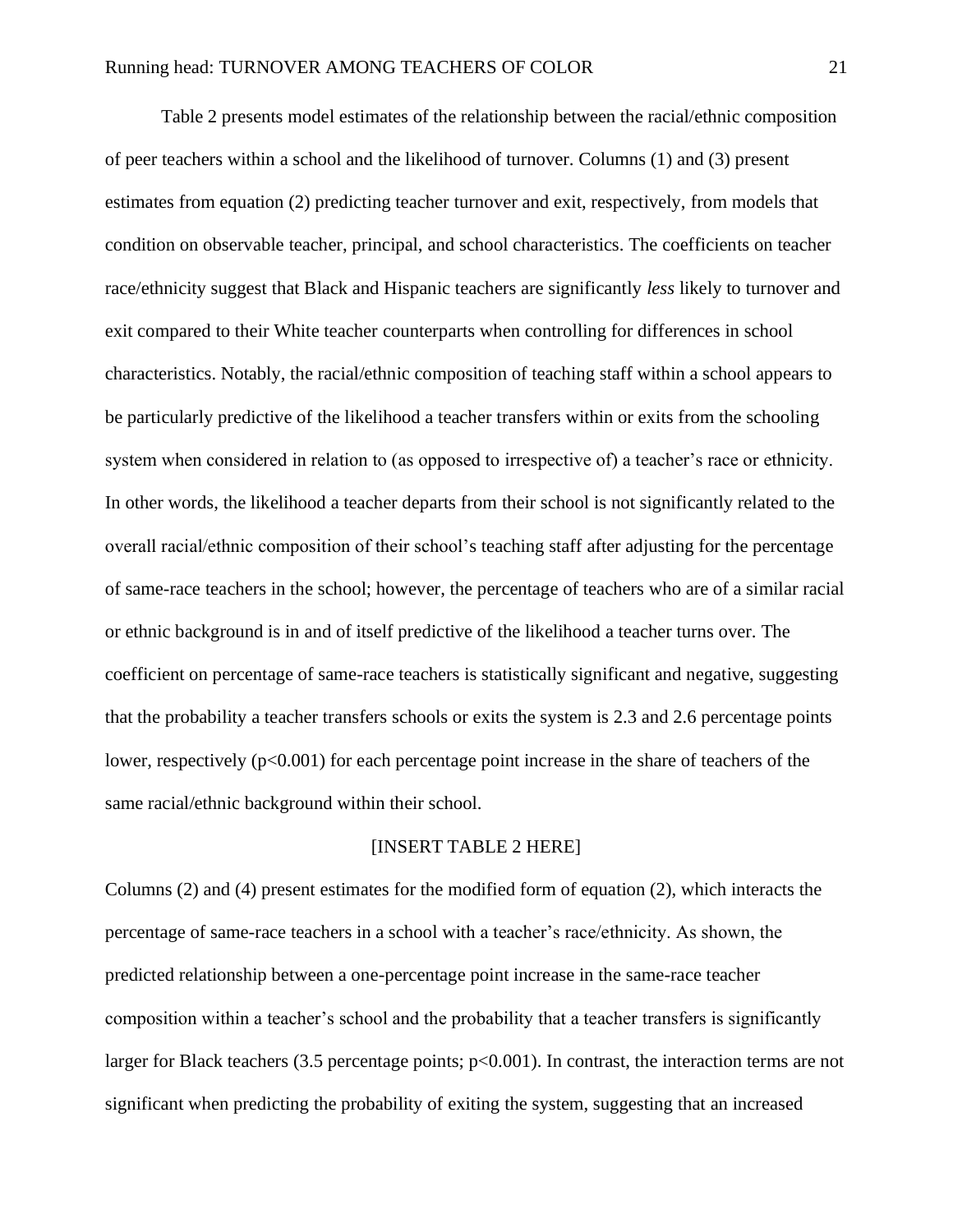proportion of teachers of the same race does not differentially predict the probability that teachers of color exit the public school system entirely. In other words, model estimates provide suggestive evidence that the racial composition of peer teaching staff predicts the likelihood of exit uniformly for both White teachers and teachers of color.

#### **School Leadership Style, Teacher Relationships, and Teacher Turnover**

Next, we leverage the survey-based measures of school leadership and teacher relationships to predict teacher turnover. Table 3 shows the results of models that include the constructed factor measuring the extent to which a principal demonstrates effective school leadership. Estimates from baseline models presented in columns (1) and (3) consistently indicate that effective school leadership is significantly associated with lower teacher turnover. We find that, on average, a 1-SD increase in the effective school leadership measure is associated with a decrease in probability of transferring schools by 1.2 percentage points  $(p<0.001)$  and a decrease in probability of exiting the school system by 0.5 percentage points  $(p<0.001)$ . Furthermore, results from the interacted model presented in column (2) reveals that the relationship between effective school leadership and likelihood of turnover does not differ systematically among teachers of color, as the interaction terms are not statistically significant at conventional levels.

## [INSERT TABLE 3 HERE]

We next model the relationship between the teacher relationships measure and teacher turnover. Table 4 displays the results of models that include the aggregated survey item representing the percent of teachers who agree that teachers within the school trust one another. As shown in the baseline models presented in columns (1) and (3), a higher proportion of teachers who report positive teacher relationships within their school is associated with a decrease in probability of school transfer by 0.6 percentage point  $(p<0.001)$  and a decrease in probability of exiting the school system by 0.4 percentage points  $(p<0.001)$ . When disaggregated, estimates from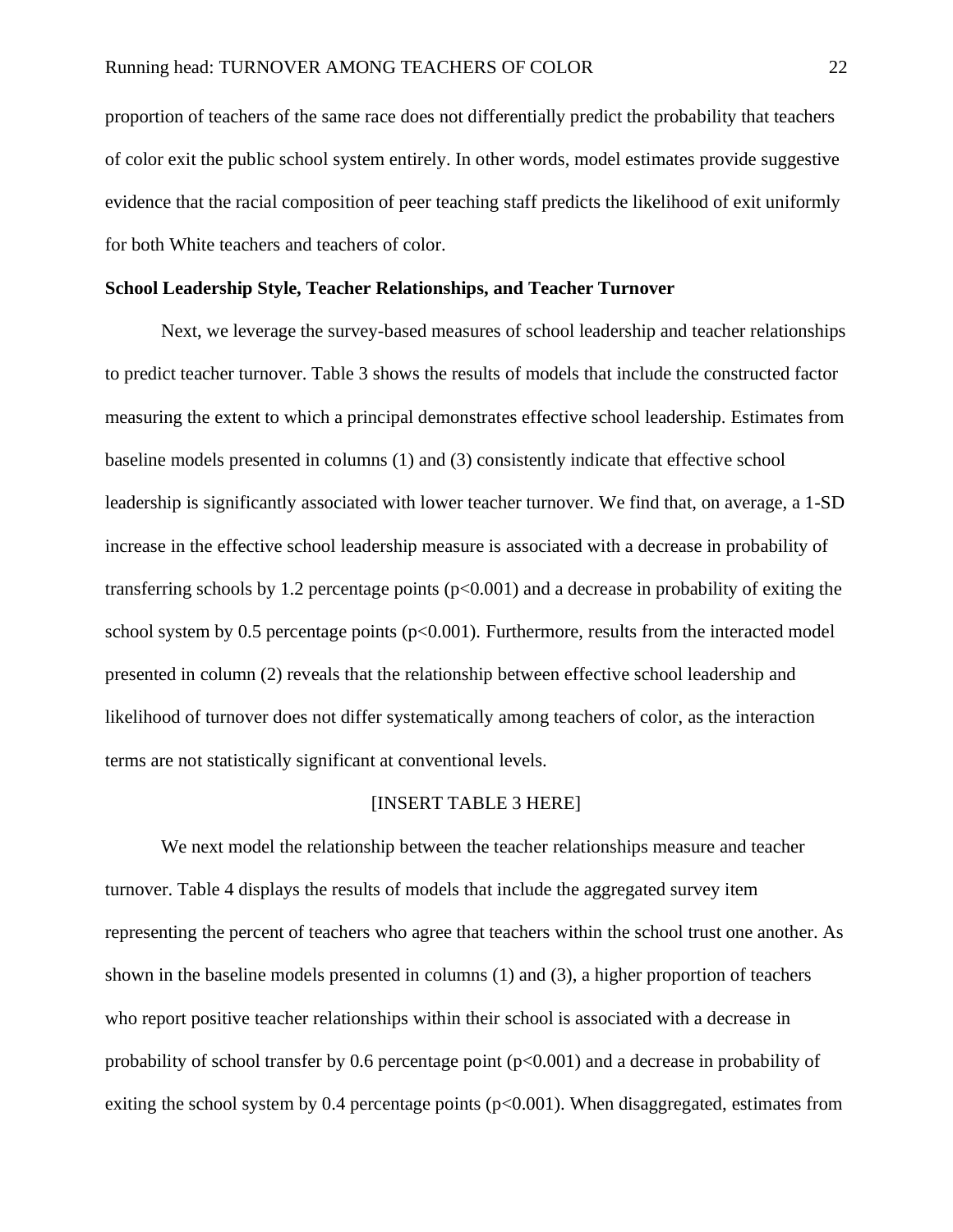the modified interacted model indicate that the predictive relationship between more positive teacher relationships and teacher transfer is significantly weaker for Black teachers (by 0.3 percentage points) but not significantly different for other teachers of color—column (2). Similarly, the relationship between more positive teacher relationships within the school and the probability of exiting the system is attenuated for Hispanic teachers—column (4). While a 1-SD increase in teachers who agree that teachers trust one another in their school is generally associated with a 0.5 percentage point decline in exit ( $p<0.001$ ), the predicted likelihood of exiting is only 0.1 percentage points lower for Hispanic teachers  $(p<0.05)$ .

#### [INSERT TABLE 4 HERE]

#### **Discussion**

Our findings augment the extensive body of research documenting the contributors of teacher turnover and do so by specifically focusing on turnover disparities for teachers of color. Based on data of public school teachers in NYC, our analyses suggest that, while transfer rates are higher among teachers of color, the disparity is largely explained by school-level characteristics. Further, the predicted likelihood teachers of color exit the schooling system entirely is lower than White teachers after adjusting for differences in fixed and observable time-varying school characteristics, which runs in contrast to evidence found in prior studies (e.g., Kohli, 2018), likely due to what may be a comparably less hostile racial climate in NYC schools compared to other public school systems throughout the United States. However, these results add nuance to findings from prior research documenting that teachers of color are noticeably more likely to work in schools that are under-resourced and have higher turnover rates but, despite being more likely to move schools, tend to leave the workforce at similar rates to White teachers (Achinsten et al., 2010; Sutcher et al., 2016).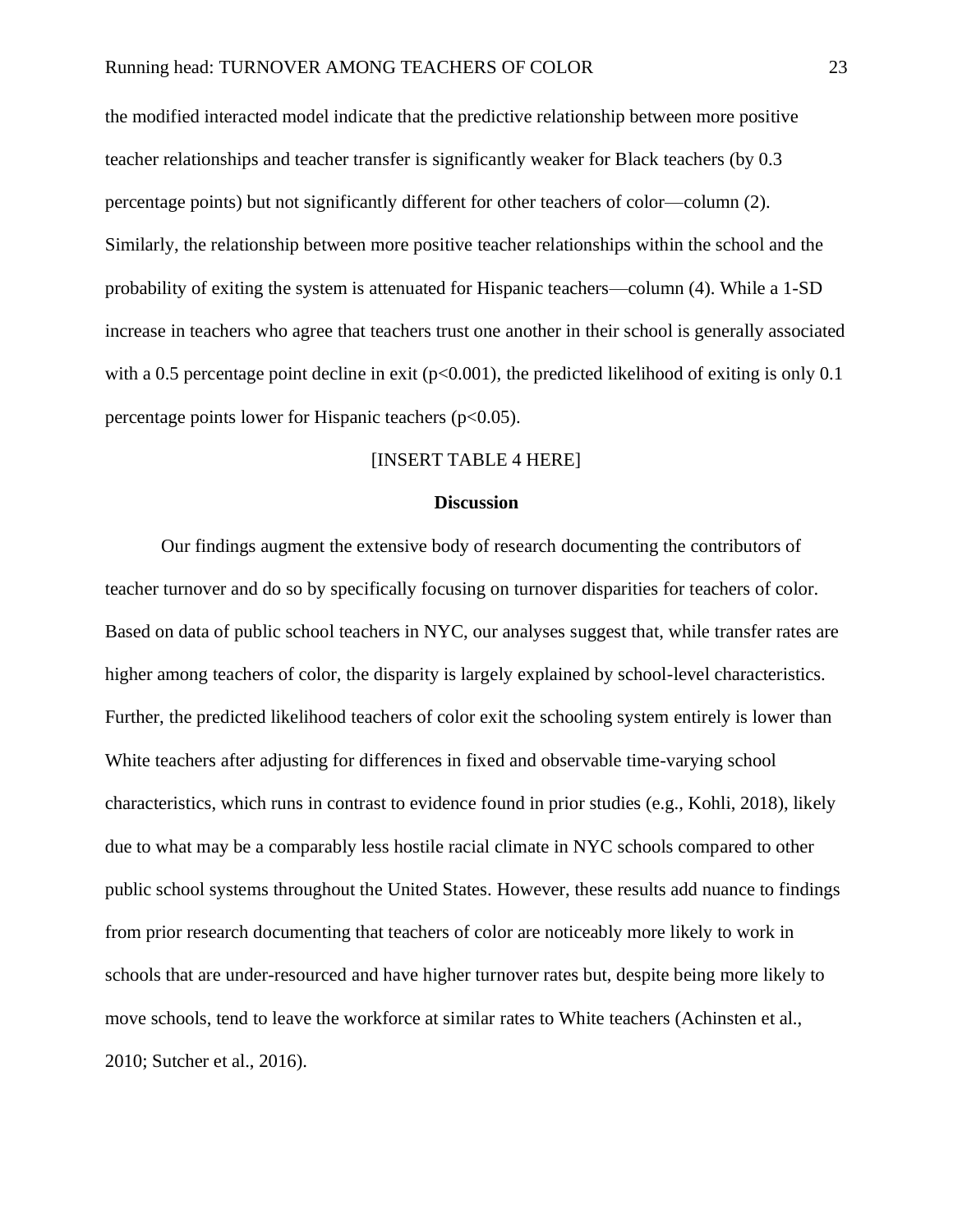Importantly, our findings shed light on the degree to which a school staff's demographics might affect teacher turnover decisions and affirm turnover patterns hypothesized by prevailing theories such as similarity-attraction and social isolation. According to model estimates, a teacher is about 5 to 10 percentage points less likely to transfer to a new school or exit the schooling system when teaching in a school led by a principal of the same race/ethnicity. Similarly, even after controlling for the student demographic composition within a school, teachers are less likely to leave their school if a larger share of their teacher colleagues are of the same race/ethnicity this predicted difference in school transfer especially applies to Black teachers. This finding supports prior survey evidence of teacher racial sorting wherein teachers of color tend to remain teaching in schools with a larger share of colleagues of similar racial/ethnic backgrounds (Frankenberg, 2009), and simultaneously adds nuance to emerging qualitative research by providing robust evidence that "groupers" are less likely to leave their school (Bristol, 2020). Moreover, the concentrated effects of demographic similarity with Black teacher peers observed on Black teacher turnover may be suggestive of the salience of similarity attraction and social isolation for Black teachers, likely due to an implicit desire to evade and buttress against instances of anti-blackness in school work environments. Lastly, while more effective school leadership styles and more positive teacher relationships predict a lower likelihood of turnover for the average teacher, effective school leadership appears to more prominently predict teacher turnover but does not do so differently for teachers of color.

## **Implications for Education Policy and Practice**

A long tradition of theoretical research has posited that shared demographic background is associated with increased cohesion and positive outcomes for organizations and its employees (e.g., Bednar & Gicheva, 2019; Byrne, 1971). Our findings lend support for the applicability of these theories to K–12 teachers and schools while adding a layer of complexity to suggest that they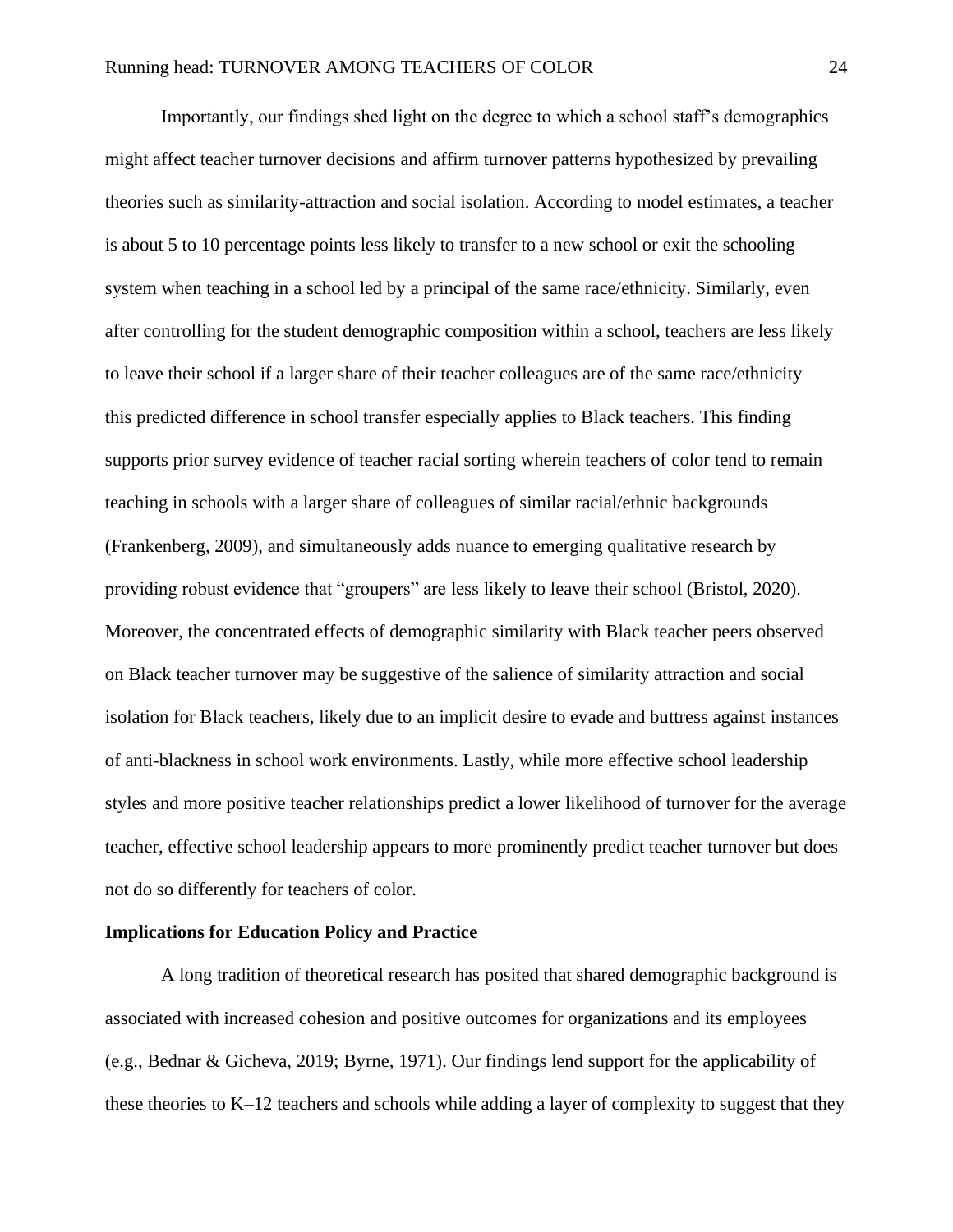may apply unevenly to specific subgroups of teachers. The K–12 public school system finds itself with a problem requiring a set of solutions that include the diversification of the pipeline for teachers and school leaders as well as more transparent and culturally responsive hiring and leadership practices in schools.

Educators of color are severely underrepresented within the field of education. National estimates suggest that while Black students comprised about 15 percent of the student population in public schools during the 2017–18 academic year, only about 7 percent of teachers and 11 percent of principals were Black in that same year, with even worse representation gaps arising among Hispanics (U.S. Department of Education, National Center for Education Statistics, 2020). The underrepresentation of both teachers and principals of color remains an intertwined and persistent educational challenge that education policymakers and administrators should continue to address.

The challenge for researchers and policymakers is to develop effective ways to diversify the pipeline of school educators and leaders. The demographics of school leadership matter for retention of teachers of color, so, to that end, a promising start to building and sustaining a racial and ethnically diverse teaching workforce would be to specifically bolster initiatives to diversify the principal pipeline. Prioritizing the development of school leaders of color may involve a mix of recruitment and mentoring strategies to reduce barriers of entry into the principalship and create conditions conducive for successful retention. Such strategies may include partnering with local higher education institutions and teacher preparation programs to identify and recruit promising teachers of color into school building leader programs; offering scholarships, loan forgiveness, and paid apprenticeships to students who complete school leader preparation; and creating formalized systems of professional support for aspiring school leaders with philosophies that center the importance of race and cultural inclusion to student learning (Stanley, 2021). Notwithstanding the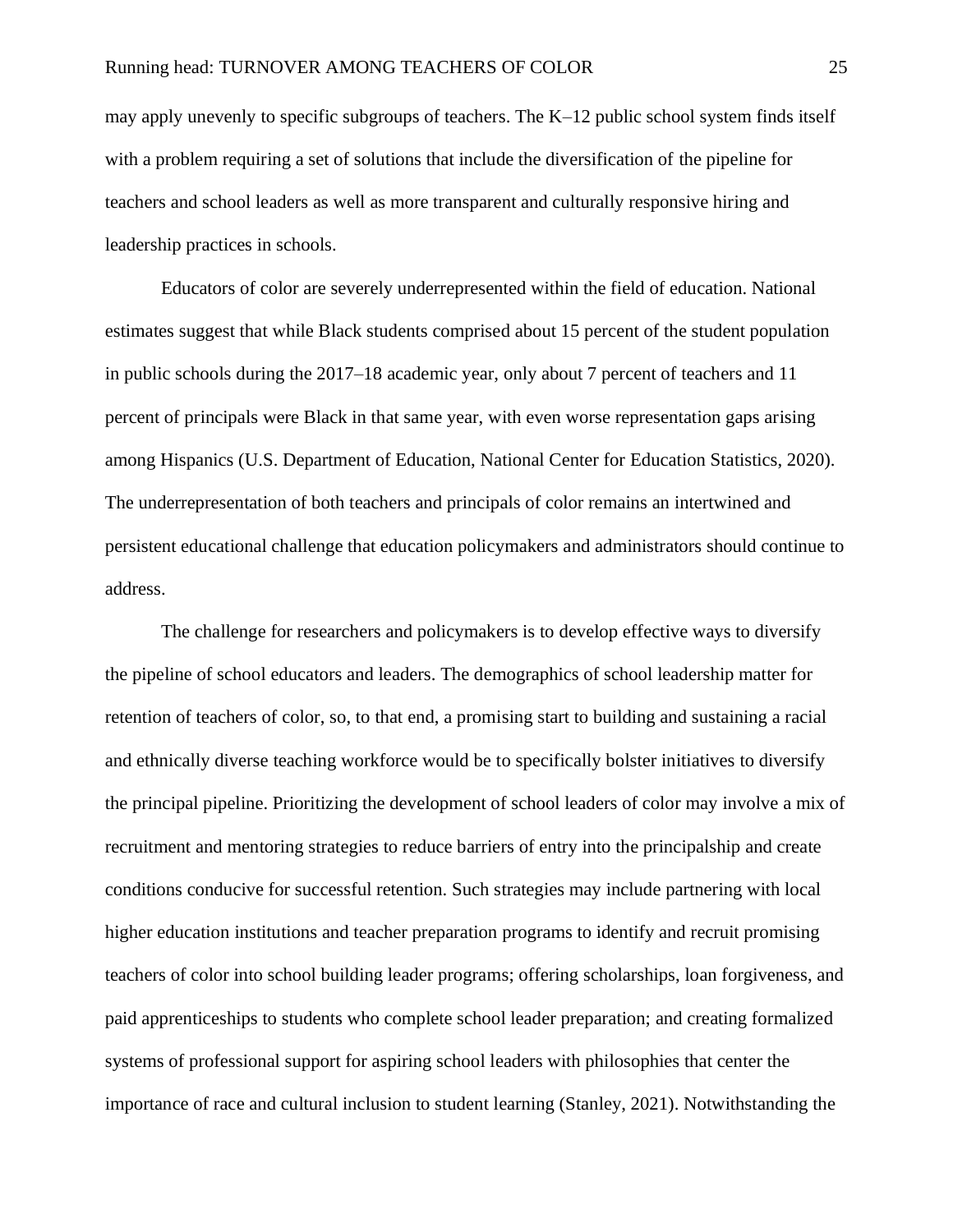forgoing, our study revealed an increased likelihood of teacher transfer associated with Black principals, which was not entirely related to differences in observable and time-invariant school characteristics; thus, enhancing diversity of the principalship will require that policymakers and practitioners contend with the underlying drivers of differences in teacher turnover associated with principals of color and warrants future research on the matter.

Beyond school leadership, the demographics of peer teaching staff matter for the retention of teachers of color as well. It can be argued that a cause of high turnover rates often includes a lack of effective hiring practices (Abbasi & Hollman, 2000). To the extent that district leaders and school principals espouse the mindset that successful recruitment and retention of teachers of color are continuous processes, a marginal, one-time hiring of teachers of color may prove to be an unsuccessful long-term strategy to sustain a diverse teaching workforce. In accordance with best practices for fostering a culture of inclusion within the workplace, deliberate and transparent hiring and communication strategies may prove crucial to the retention of minoritized staff as they provide reassurance of a school's hiring goals and whether they are concretely moving toward an inclusive and diverse group of personnel (Ferdman, 2013; Scott-Baumann, 2019).

While education policymakers and practitioners increasingly (and rightfully) devote increased attention to how schools espouse culturally responsive pedagogy and curricula for students (Acosta, 2018), we argue that less attention is devoted to promoting culturally responsive supervision of teaching staff and extending a culture of inclusion among peer teachers, practices that may help attract and maintain a racially diverse teaching staff. In accordance with recommendations made by the modest literature on culturally responsive leadership and management in education and other professional settings (e.g., Griffin et al., 2016; Johnson, 2006; Khalifa et al., 2016), school leaders should play a leading role in maintaining cultural responsiveness in their schools by articulating a school vision that centers inclusivity for both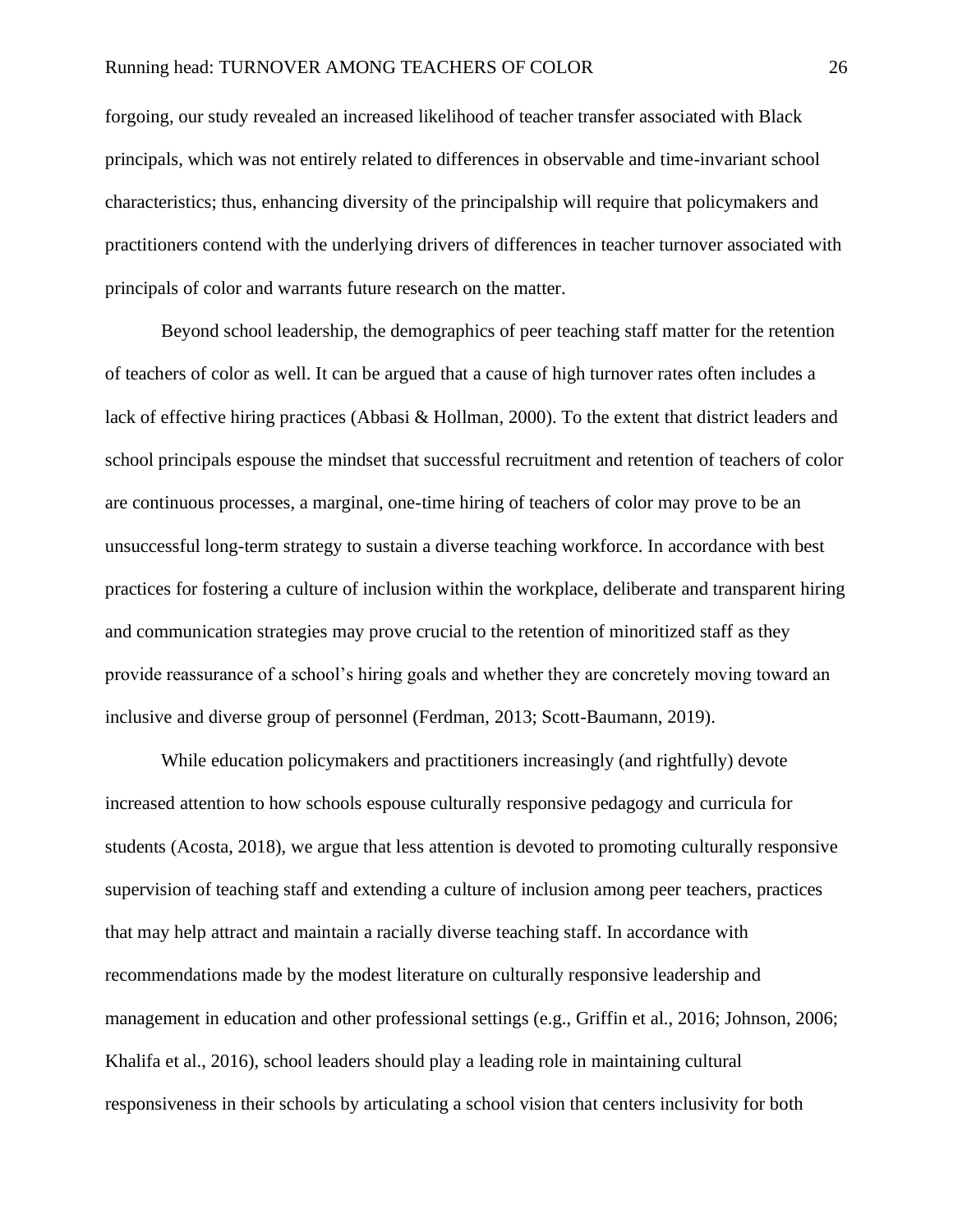teachers and students (Acosta, 2018); recruiting, developing, and retaining teachers that share in that vision (Stanley, 2021); and facilitating critical professional development that interrogates the assumptions about race and culture and their effect on both teachers and students within their classrooms (Kohli et al., 2021; Lisle-Johnson & Kohli, 2020)––and, by extension, education leadership programs and district education agencies should also work to strengthen pre-service and in-service school leaders' capacities in these areas (White et al., 2020). Several scholars provide further recommendations to bolster a diverse teacher workforce in schools that involve school leaders and teachers collectively examining and revising policies and practices that obstruct the hiring and retention of a diverse teaching staff, supporting and respecting teacher supportive communities of practice, and continually acknowledging and dismantling in-group and out-group divides in professional settings (Andrews et al., 2019; Farinde-Wu et al., 2020; Stanley, 2021).

### **Implications for Education Research**

We note that while school characteristics explain turnover disparities for teachers of color, there nevertheless remains a lack of understanding of what dimensions of school leadership and teacher relationships contribute to those disparities. Current and standard survey-based methods for measuring perceptions of school leadership and teacher relationships arguably do not capture their nuanced racialized aspects. Researchers should continue to explore and define aspects of school leadership and teacher relationships that are particularly salient for supporting the inclusion and retention of teachers of color in schools, especially in contexts where they may be underrepresented. Advancing our understanding in this area as well as developing suitable metrics capable of measuring the complexities of school leadership and teacher relationships will be vital to enhance school leaders' ability to establish and maintain a school environment conducive to cohesion, collaboration, and inclusivity among diverse staff.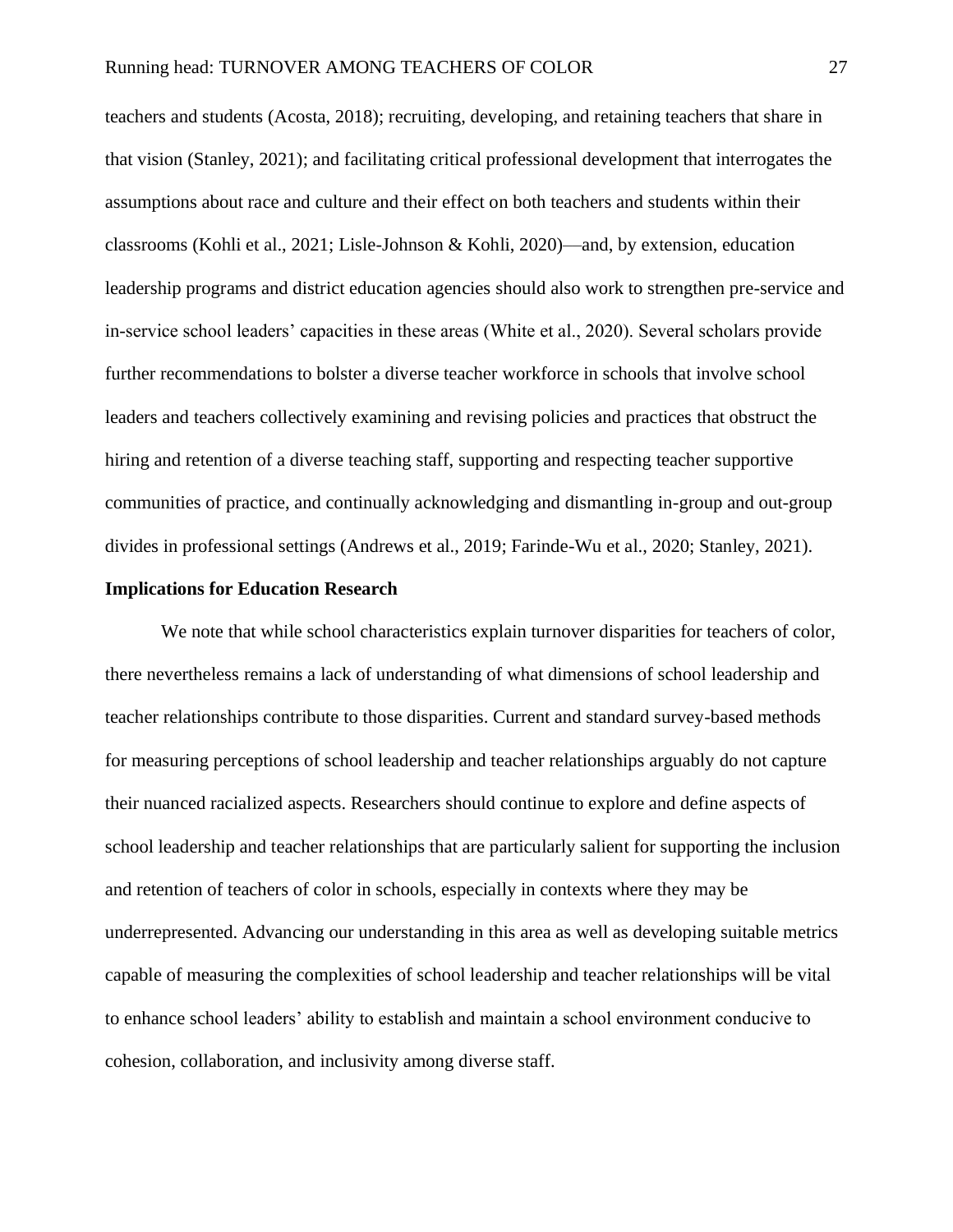Finally, while the theories described and applied herein are among the most commonly used by scholars studying racial disparities in employee turnover, it is important to note that they do not holistically consider the complexities of race and ethnicity and the effects thereof on interpersonal dynamics within workplace settings. In particular, intersectionality, or the concept of interconnected social identities, remains out of scope of the current study. Future research should further explore the intersectional manner by which staff demographics, perceptions, and interactions affect turnover among teachers of marginalized and underrepresented demographic backgrounds and identities. Furthermore, we argue that the study of teacher turnover is a field that is ripe for the development and application of more critical theories surrounding issues of race, power, and privilege among and between teachers and school leaders. Theoretical advancements and applications in this area could support a more granular understanding of the interpersonal, micro-interactions and the systems of power and privilege they serve to maintain among school staff. More critical insights on the matter could aid researchers in exploring additional solutions and practices to undo behaviors and dismantle systems that thwart the recruitment and retention of a diverse teaching workforce.

At present, firm and consistent evidence suggest that the underrepresentation of educators of color presents dire consequences to the maintenance of the many educational inequities experienced by students of color. Understanding and altering the factors that perpetuate the systemic underrepresentation of teachers of color is thus vital to redress such educational inequities. Taken altogether, the current study along with prior research presents convincing evidence that the demographics of a school's leadership and teaching staff are but one of the many school-related factors that contribute to teacher turnover decisions and do so in nuanced ways that exacerbate the departure of teachers of color from schools and the profession. Just as racial and ethnic representation have profound effects on students of all racial/ethnic backgrounds, they also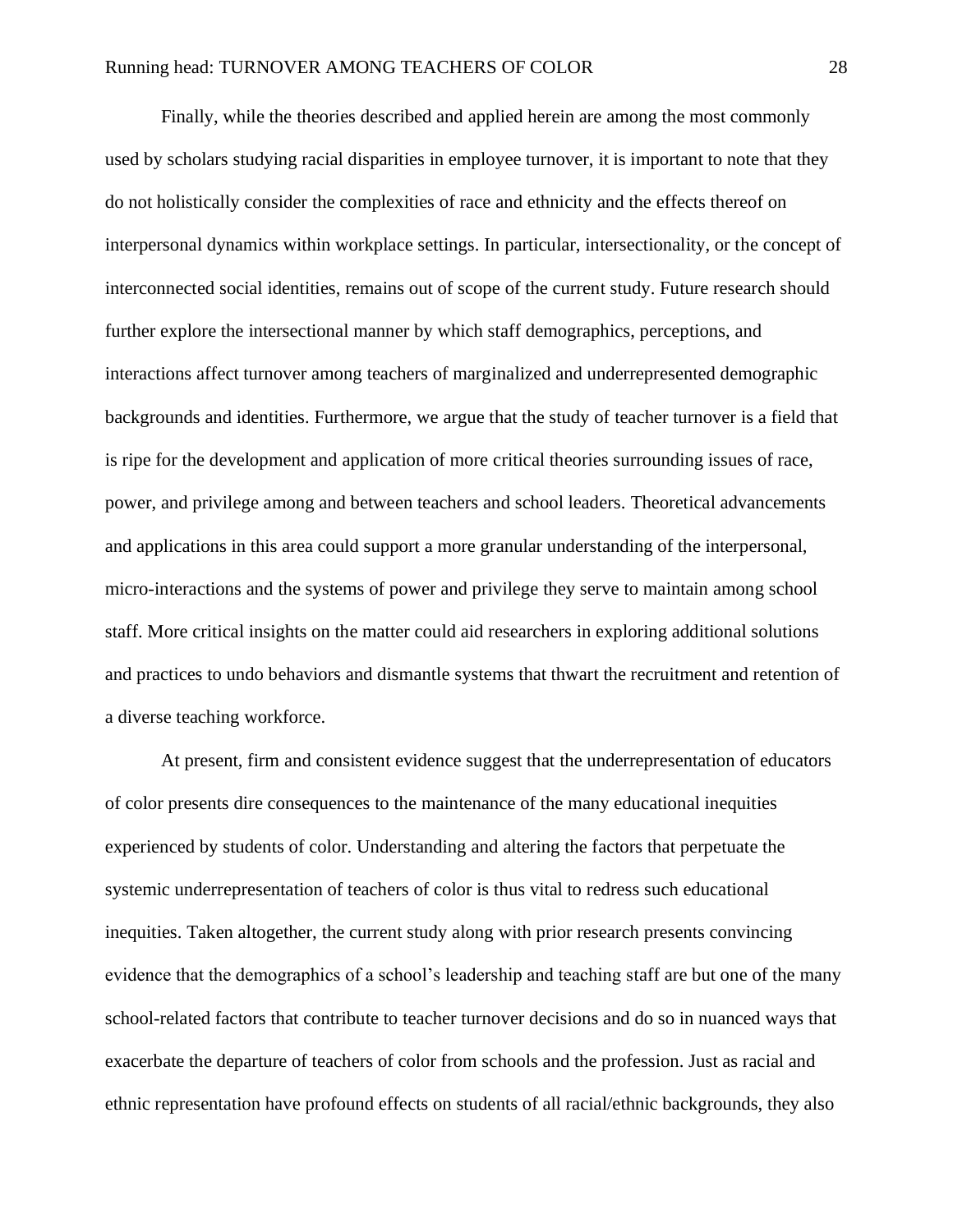have profound impact on the workforce behaviors of teachers themselves. Recognizing the layered effects that representation has among both teachers and students thus provides renewed and strengthened reason for the continued diversification of the public school workforce tasked with serving and educating an increasingly diversifying student population.

## **Notes**

- 1 Unless otherwise noted, we use the term "teachers of color" to refer to all individuals who are not White-identifying. We apply a similar definition when referring to "principals of color," "people of color," or any similar variant.
- 2 We use the term "Hispanic" in lieu of "Latino/a" or the gender-neutral equivalent "Latinx." While we recognize the distinction between the term Hispanic, used to denote Spanishspeaking descent, and the terms Latino/a and Latinx, used to denote Latin American origin or ancestry, our preference for the term Hispanic stems from its use in the cited literature as well as the racial/ethnic categories defined in the administrative and survey data sources used for the analysis presented in this study.
- 3 In NYC, the setting under study, Black and Hispanic teachers tend to have more years of teaching experience but lower rates of attainment of Master's or more advanced degrees compared to White teachers (see Table 1).
- 4 We restrict our analytic sample to teachers in "regular" school districts in NYC, which include 32 community districts across the five regional boroughs.
- 5 Across all 12,816 school-years, 1,754 unique schools appear in the NYC DOE administrative data, 2.58 percent of which were associated with two active principals in a given year. We selected one principal at random to serve as the primary principal for our analysis. The magnitude and significance of results presented remain robust to sensitivity checks in which the alternate principal was selected.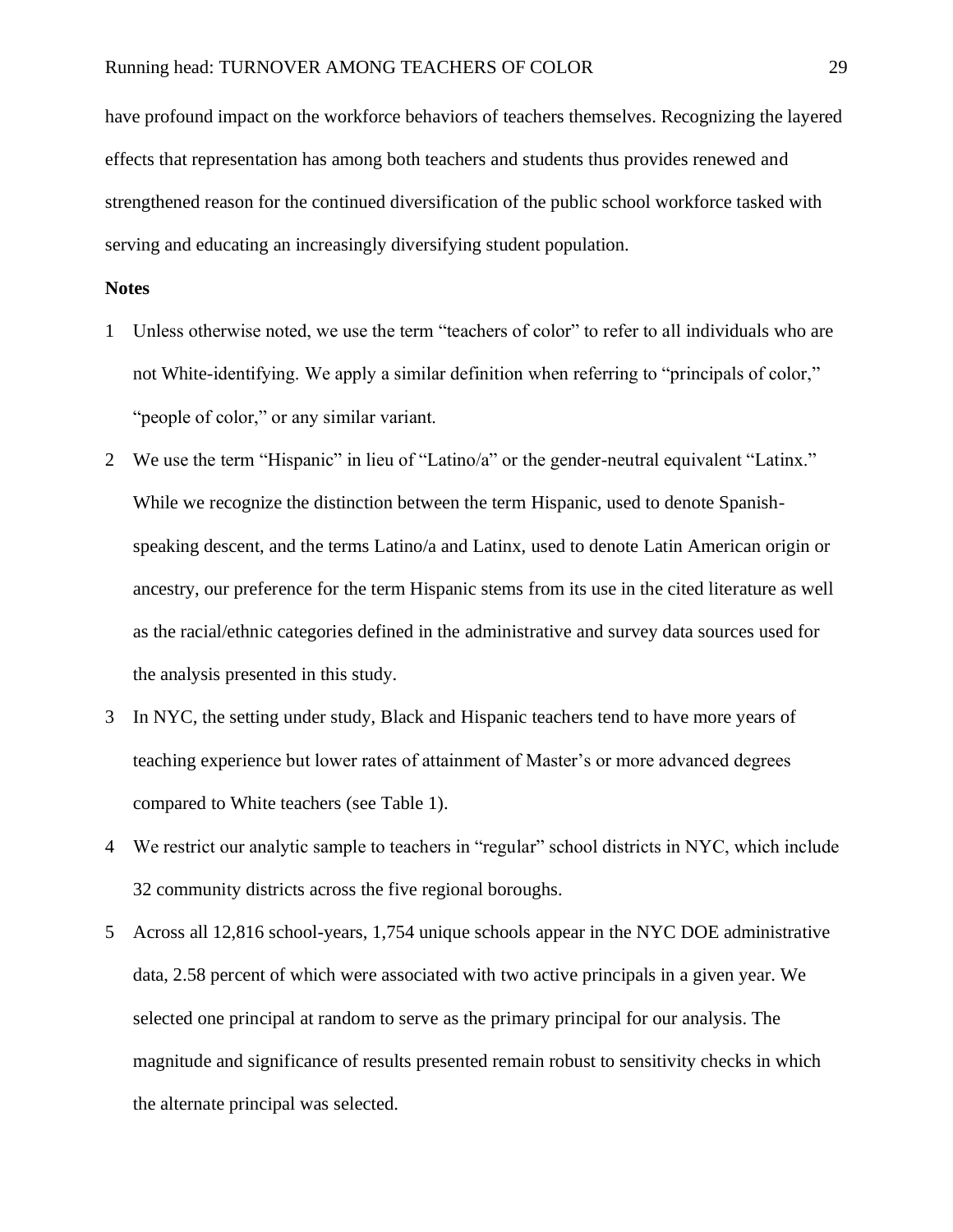- 6 We estimate all our models using logistic regression and find the results are qualitatively similar with respect to magnitude, direction, and statistical significance of marginal effects. We thus chose to utilize LPM as our preferred modeling approach for the sake of interpretability. Results for all analyses estimated using logistic regression are available upon request from the authors.
- 7 The analyses presented throughout this study distinguish between different racial/ethnic groups as reflected in available administrative data. Due to small numbers of individuals belonging to specific racial/ethnic origin categories, we collapse Asian, Pacific Islander, Native American, Alaskan Native as well as people of two or more races or whose racial/ethnic identity remains unidentifiable in the data to represent them within the group labeled as extremely underrepresented background (EUB). This decision is by no means intended to erase the diverse and individualized experiences of racial/ethnic subgroups and persons or to avoid the complexities of racial identity, but reflects the limitations presented by statistical analysis with small subgroup samples.
- 8 As an auxiliary analysis (presented in Appendix B), we regress teacher turnover on both measures of school leadership and peer teacher relationships simultaneously, but within separate subsamples defined by teacher race/ethnicity.
- 9 For the sake of concision, Figures 1 and 2 present overall turnover rates encompassing both school transfers and system exits; all regression analyses distinguish between both forms of turnover.

## **References**

Abbasi, S. M., & Hollman, K. W. (2000). Turnover: The real bottom line. *Public Personnel Management*, *29*(3), 333-342. [https://doi.org/10.1177/009102600002900303](https://doi.org/10.1177%2F009102600002900303)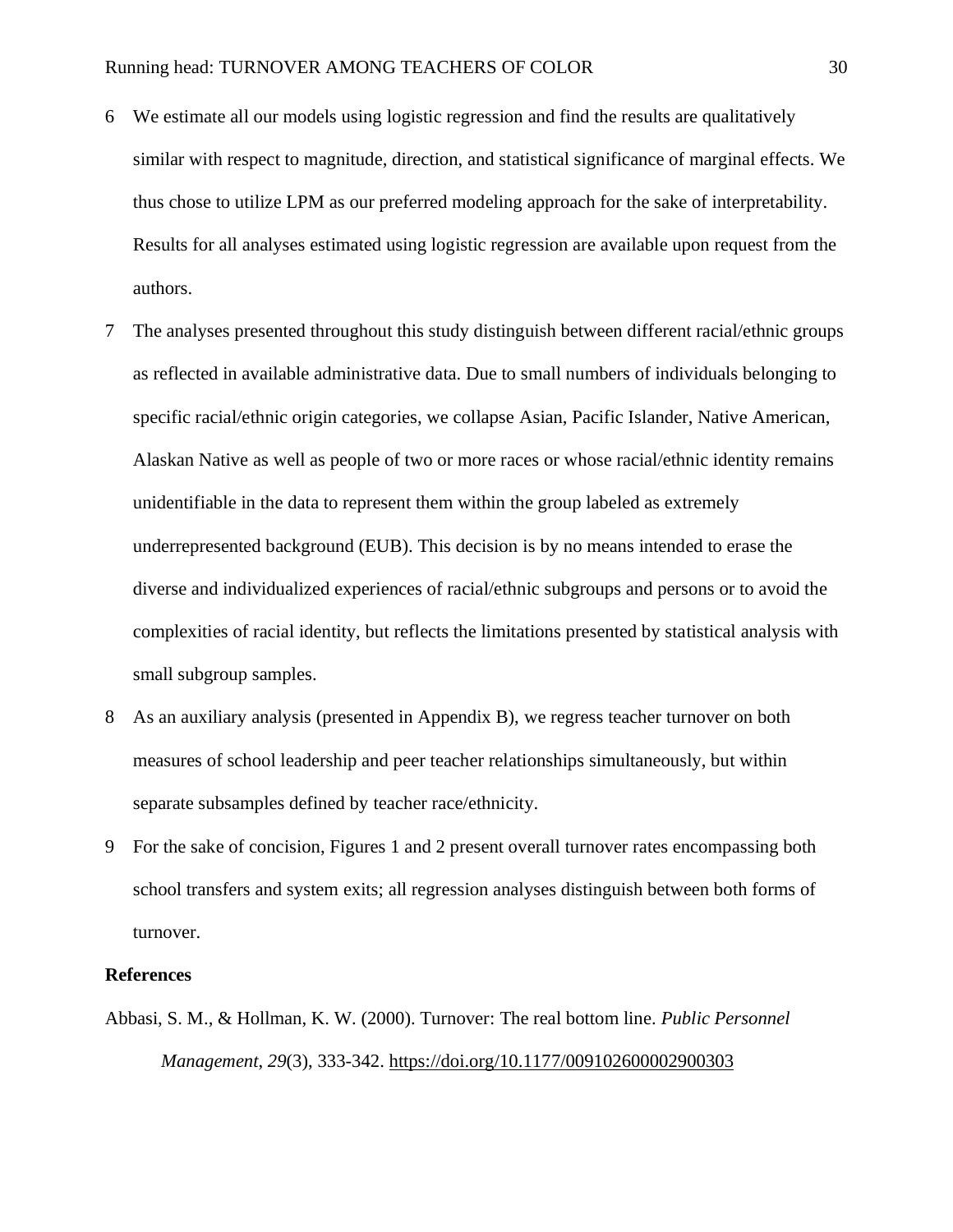Achinstein, B., Ogawa, R. T., Sexton, D., & Freitas, C. (2010). Retaining teachers of color: A pressing problem and a potential strategy for "hard-to-staff" schools. *Review of Educational Research*, *80*(1), 71-107.<https://doi.org/10.3102/0034654309355994>

- Acosta, M. M. (2018). "No time for messin' around!" Understanding Black educator urgency: Implications for the preparation of urban educators. *Urban Education, 53*(8), 981-1012. <https://doi.org/10.1177/0042085915613545>
- Ahmad, F. Z., & Boser, U. (2014). *America's leaky pipeline for teachers of color getting more teachers of color into the classroom.* Washington, D.C.: Center for American Progress.
- Balu, R., Beteille, T., & Loeb, S. (2009–2010). Examining teacher turnover: The role of school leadership. *Politique Americaine*, *15*, 55-79.

Bednar, S., & Gicheva, D. (2019). Workplace support and diversity in the market for public school teachers. *Education Finance and Policy*, *14*(2), 272-297. [https://doi.org/10.1162/edfp\\_a\\_00243](https://doi.org/10.1162/edfp_a_00243)

- Birdsall, C., Gershenson, S., & Zuniga, R. (2018). Stereotype threat, role models, and demographic mismatch in an elite professional school setting. *AccessLex Institute Research Paper*, (18- 08).<https://doi.org/10.2139/ssrn.3210628>
- Borman, G. D., & Dowling, N. M. (2008). Teacher attrition and retention: A meta-analytic and narrative review of the research. *Review of Educational Research*, *78*(3), 367-409. <https://doi.org/10.3102/0034654308321455>
- Boyd, D., Grossman, P., Ing, M., Lankford, H., Loeb, S., & Wyckoff, J. (2011). The influence of school administrators on teacher retention decisions. *American Educational Research Journal, 48*(2), 303-333. [https://doi.org/10.3102/0002831210380788](https://doi.org/10.3102%2F0002831210380788)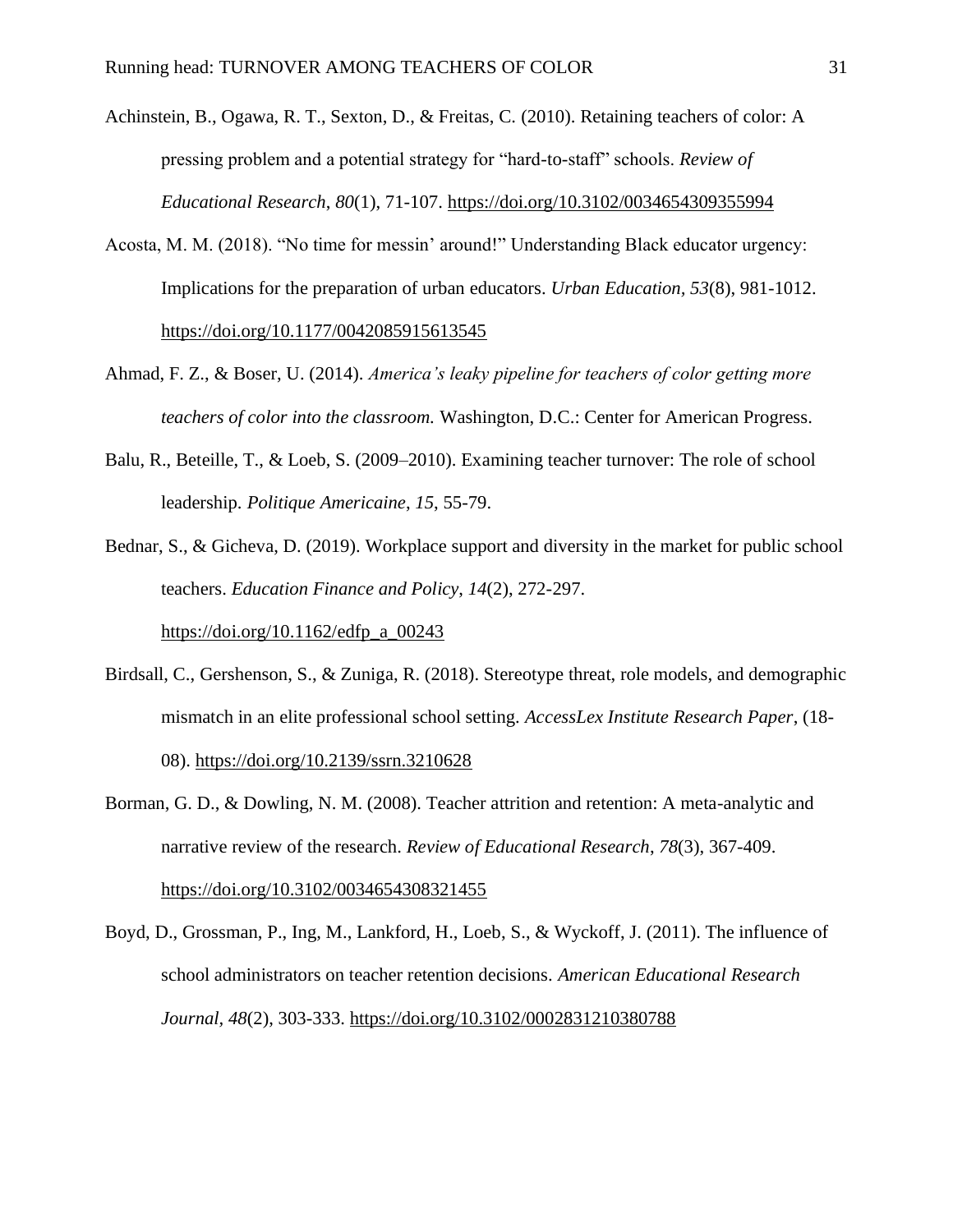- Bristol, T. J., & Shirrell, M. (2019). Who is here to help me? The work-related social networks of staff of color in two mid-sized districts. *American Educational Research Journal, 56*(3), 868-898.<https://doi.org/10.3102/0002831218804806>
- Bristol, T. J. (2020). A tale of two types of schools: An exploration of how school working conditions influence Black male teacher turnover. *Teachers College Record, 122*(3), 1-41.
- Bryk, A., & Schneider, B. (2002). Thomas Elementary School: Cultural diversity as an obstacle to trust. In *Trust in schools* (pp. 55-74). New York, NY: Russell Sage Foundation.

Byrne, D. (1971). *The attraction paradigm*. New York, NY: Academic Press.

- Cherng, H.-Y. S., & Halpin, P. F. (2016). The importance of minority teachers. *Educational Researcher*, *45*(7), 407-420.<https://doi.org/10.3102/0013189X16671718>
- D'Amico, D., Pawlewicz, R. J., Earley, P. M., & McGeehan, A. P. (2017). Where are all the black teachers? Discrimination in the teacher labor market. *Harvard Educational Review, 87*(1), 26-49.<https://doi.org/10.17763/1943-5045-87.1.26>
- de Brey, C., Musu, L., McFarland, J., Wilkinson-Flicker, S., Diliberti, M., Zhang, A., Branstetter, C., and Wang, X. (2019). *Status and trends in the education of racial and ethnic groups 2018 (NCES 2019-038).* U.S. Department of Education. Washington, DC: National Center for Education Statistics.
- Dee, T. S. (2004). Teachers, race, and student achievement in a randomized experiment. *Review of economics and statistics*, *86*(1), 195-210.<https://doi.org/10.1162/003465304323023750>
- Dee, T. S. (2005). A teacher like me: Does race, ethnicity, or gender matter? *American Economic Review*, *95*(2), 158-165.<https://doi.org/10.1257/000282805774670446>
- Dixon, R.D., Griffin, A.R., & Teoh, M. B. (2019). *If you listen, we will stay: Why teachers of color leave and how to disrupt teacher turnover*. Washington, DC: The Education Trust & Teach Plus.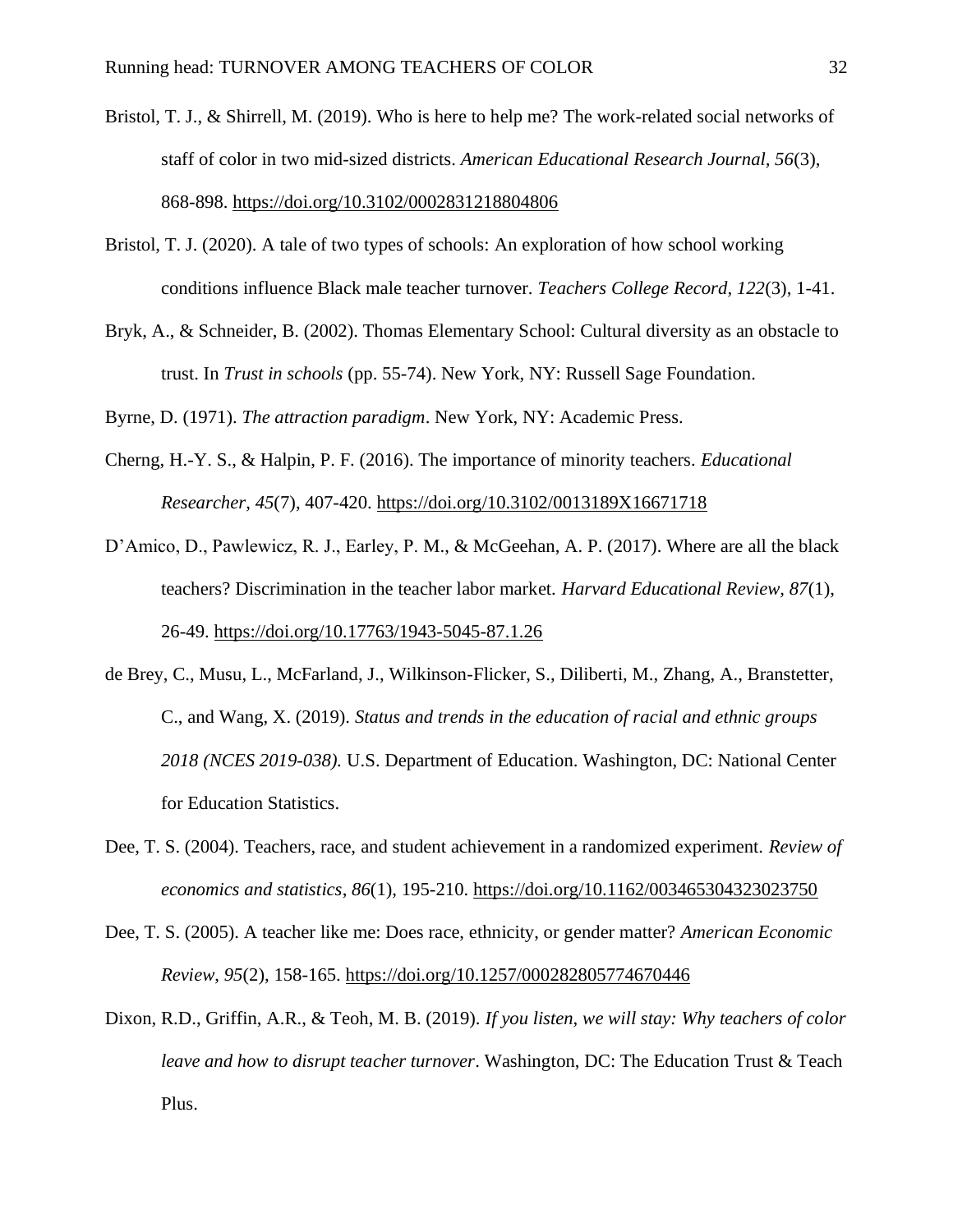- Easton-Brooks, D. (2019). *Ethnic matching: Academic success of students of color.* Rowman & Littlefield.
- Farinde, A. A., Allen, A., & Lewis, C. W. (2016). Retaining Black teachers: An examination of Black female teachers' intentions to remain in k-12 classrooms. *Equity and Excellence in Education*, *49*(1), 115-127.<https://doi.org/10.1080/10665684.2015.1120367>
- Farinde-Wu, A. A., Butler, B. R., & Allen-Handy, A. (2020). Conceptualizing a black female teacher pipeline: From recruitment to retention to retirement. *Theory Into Practice*, *59*(4), 337-347.<https://doi.org/10.1080/00405841.2020.1773160>
- Farinde-Wu, A. (2018). #Blackwomenatwork: Teaching and retention in urban schools. *The Urban Review, 50*(2), 247-266.<https://doi.org/10.1007/s11256-018-0449-x>

Ferdman, B. M. (2013). The practice of inclusion in diverse organizations. In B.M. Ferdman & B.R. Deane (Eds.), *Diversity at work: The practice of inclusion* (pp. 3-54). Jossey-Bass. <https://doi.org/10.1002/9781118764282.ch1>

- Frankenberg, E. (2009). The segregation of American teachers. *Education Policy Analysis Archives, 17*, 1-45.
- Fuller, B., Waite, A., & Irribarra, D. T. (2016). Explaining teacher turnover: School cohesion and intrinsic motivation in Los Angeles. *American Journal of Education*, *122*(4), 537-567. <https://doi.org/10.1086/687272>
- Gershenson, S., Hart, C., Hyman, J., Lindsay, C., & Papageorge, N. W. (2018). *The long-run impacts of same-race teachers* (No. w25254). National Bureau of Economic Research. <https://doi.org/10.3386/w25254>
- Gottlieb, D. (1964). Teaching and students: The views of Negro and white teachers. *Sociology of Education, 37*, 345-353. https://doi.org/10.2307/2112117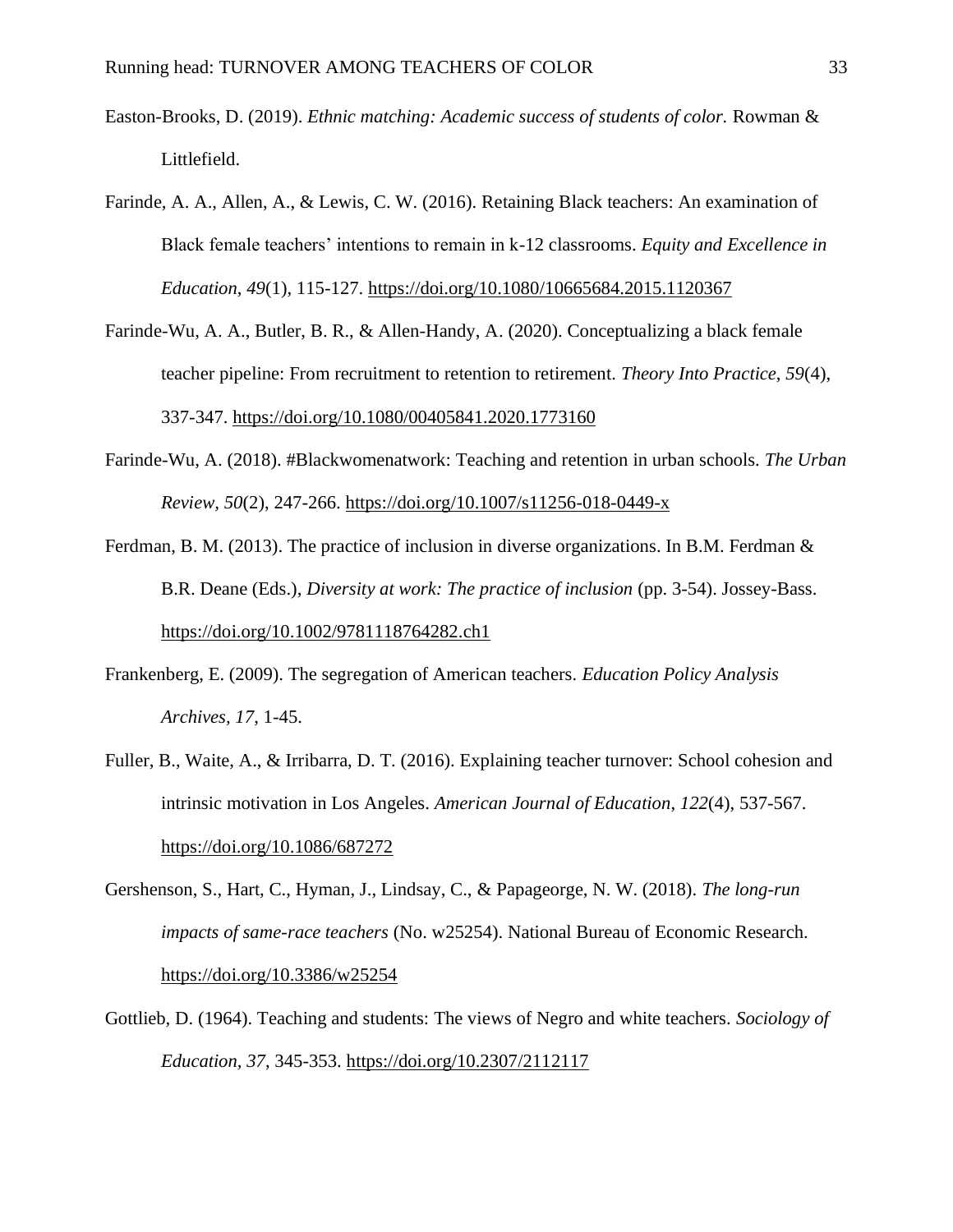- Griffin, L. B., Watson, D., & Liggett, T. (2016). "I didn't see it as a cultural thing": Supervisors of student teachers define and describe culturally responsive supervision. *Democracy and Education*, *24*(1), 1-13.
- Grissom, J. A. (2011). Can good principals keep teachers in disadvantaged schools? Linking principal effectiveness to teacher satisfaction and turnover in hard-to-staff environments. *Teachers College Record*, *113*(11), 2552-2585.
- Grissom, J. A., & Keiser, L. R. (2011). A supervisor like me: Race, representation, and the satisfaction and turnover decisions of public sector employees. *Journal of Policy Analysis and Management*, *30*(3), 557-580.<https://doi.org/10.1002/pam.20579>
- Grissom, J. A., Kern, E. C., & Rodriguez, L. A. (2015). The "representative bureaucracy" in education: Educator workforce diversity, policy outputs, and outcomes for disadvantaged students. *Educational Researcher*, *44*(3), 185-192.

[https://doi.org/10.3102/0013189X15580102](https://doi.org/10.3102%2F0013189X15580102)

- Grissom, J. A., & Redding, C., (2016). Discretion and disproportionality: Explaining the underrepresentation of high-achieving students of color in gifted programs. *AERA Open.*  <https://doi.org/10.1177/2332858415622175>
- Grissom, J. A., Rodriguez, L. A., & Kern, E. C. (2017). Teacher and principal diversity and the representation of students of color in gifted programs: Evidence from national data. *The Elementary School Journal*, *117*(3), 396-422.<https://doi.org/10.1086/690274>
- Grissom, J. A., Viano, S. L., & Selin, J. L. (2016). Understanding employee turnover in the public sector: Insights from research on teacher mobility. *Public Administration Review*, *76*(2), 241-251.<https://doi.org/10.1111/puar.12435>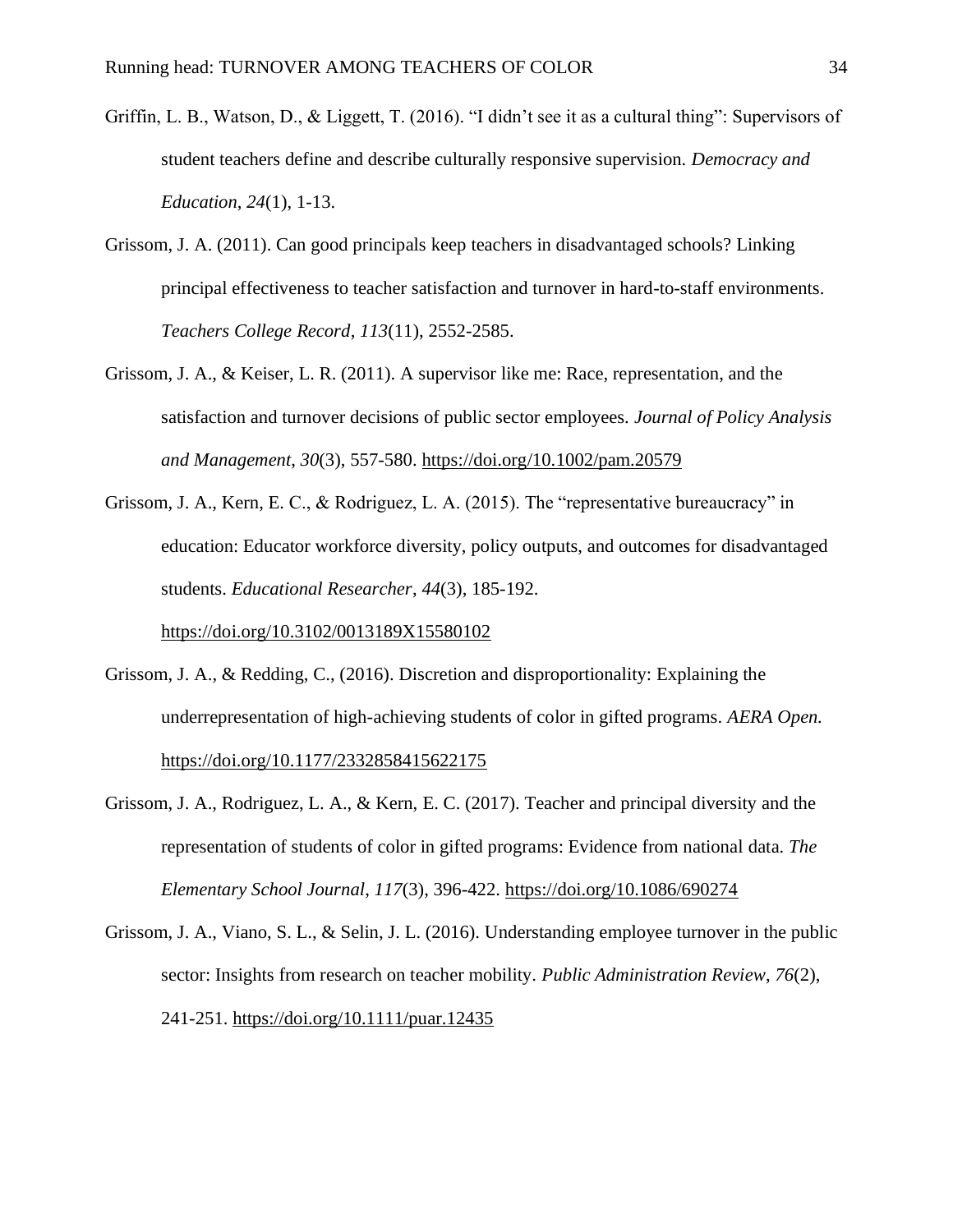- Guarino, C. M., Santibanez, L., & Daley, G. A. (2006). Teacher recruitment and retention: A review of the recent empirical literature. *Review of Educational Research*, *76*(2), 173-208. [https://doi.org/10.3102/00346543076002173](https://doi.org/10.3102%2F00346543076002173)
- Haggstrom, G., Darling-Hammond, L., & Grissmer, D. W. (1988). *Assessing Teacher Supply and Demand.* Santa Monica, CA: The RAND Corporation.
- Hart, C. M. D. (2020). An honors teacher like me: Effects of access to same-race teachers on Black students' advanced-track enrollment and performance. *Educational Evaluation and Policy Analysis*, *42*(2), 163-187.<https://doi.org/10.3102/0162373719898470>
- Holt, S. B., & Gershenson, S. (2017). The impact of demographic representation on absences and suspensions. *Policy Studies Journal*, *47*(4), 1069-1099.<https://doi.org/10.1111/psj.12229>

Ingersoll, R. M. (2001). Teacher turnover and teacher shortages: An organizational analysis. *American Educational Research Journal*, *38*(3), 499-534.

<https://doi.org/10.3102/00028312038003499>

- Ingersoll, R. M., May, H., & Collins, G. (2019). Recruitment, employment, retention and the minority teacher shortage. *Education Policy Analysis Archives, 27*(37). doi[:https://doi.org/10.14507/epaa.27.3714](https://doi.org/10.14507/epaa.27.3714)
- Johnson, L. (2006). "Making her community a better place to live": Culturally responsive urban school leadership in historical context. *Leadership and Policy in Schools*, *5*(1), 19-36. <https://doi.org/10.1080/15700760500484019>
- Khalifa, M. A., Gooden, M. A., & Davis, J. E. (2016). Culturally responsive school leadership: A synthesis of the literature. *Review of Educational Research*, *86*(4), 1272-1311[.](https://doi.org/10.3102%2F0034654316630383) <https://doi.org/10.3102/0034654316630383>
- Kohli, R. (2018). Behind school doors: The impact of hostile racial climates on urban teachers of color. *Urban Education*, *53*(3), 307-333.<https://doi.org/10.1177/0042085916636653>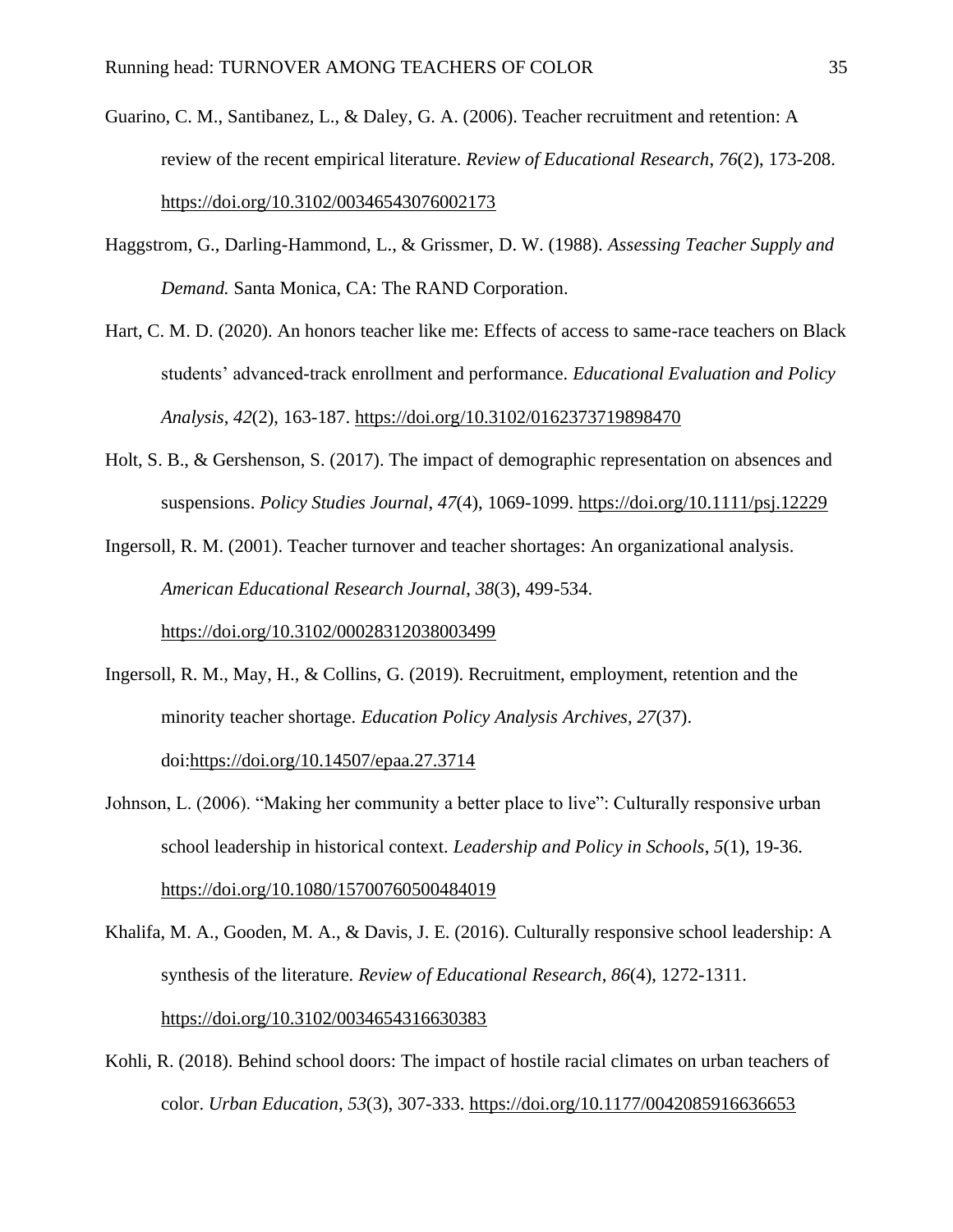Kohli, R., Pizarro, M., Garcia, L. G., Kelly, L., Espinoza, M., & Cordova, J. (2021). Critical professional development and the racial justice leadership possibilities of teachers of colour in K-12 schools. *Professional Development in Education, 47*(1), 89-101. <https://doi.org/10.1080/19415257.2020.1814387>

- Kraft, M. A., Marinell, W. H., & Yee, D. S. (2016). School organizational contexts, teacher turnover, and student achievement. *American Educational Research Journal*, *53*(5), 1411- 1449.<https://doi.org/10.3102/0002831216667478>
- Kulka-Acevedo, S. (2009). Leavers, movers, stayers: The role of workplace conditions in teacher mobility decisions. *The Journal of Educational Research, 102*(6), 443-452.

<https://doi.org/10.3200/JOER.102.6.443-452>

- Ladd, H. F. (2011). Teachers' perceptions of their working conditions: How predictive of planned and actual teacher movement? *Educational Evaluation and Policy Analysis*, *33*(2), 235- 261.<https://doi.org/10.3102/0162373711398128>
- Leonard, J. S., & Levine, D. I. (2006). The effect of diversity on turnover: A large case study. *ILR Review*, *59*(4), 547-572.<https://doi.org/10.1177/001979390605900402>
- Lindsay, C. A., & Hart, C. M. D. (2017). Exposure to same-race teachers and student disciplinary outcomes for Black students in North Carolina. *Educational Evaluation and Policy Analysis*, *39*(3), 485-510.<https://doi.org/10.3102/0162373717693109>
- Lisle-Johnson, T., & Kohli, R. (2020). Critical Black women educators: Resisting the racial and ideological marginality of K–12 teaching through critical professional development. *Theory Into Practice*, *59*(4), 348-357.<https://doi.org/10.1080/00405841.2020.1773181>
- Mueller, C. W., Finley, A., Iverson, R. D., & Price, J. L. (1999). The effects of group racial composition on job satisfaction, organizational commitment, and career commitment. *Work and Occupations, 26*, 187-219. [https://doi.org/10.1177/0730888499026002003](https://doi.org/10.1177%2F0730888499026002003)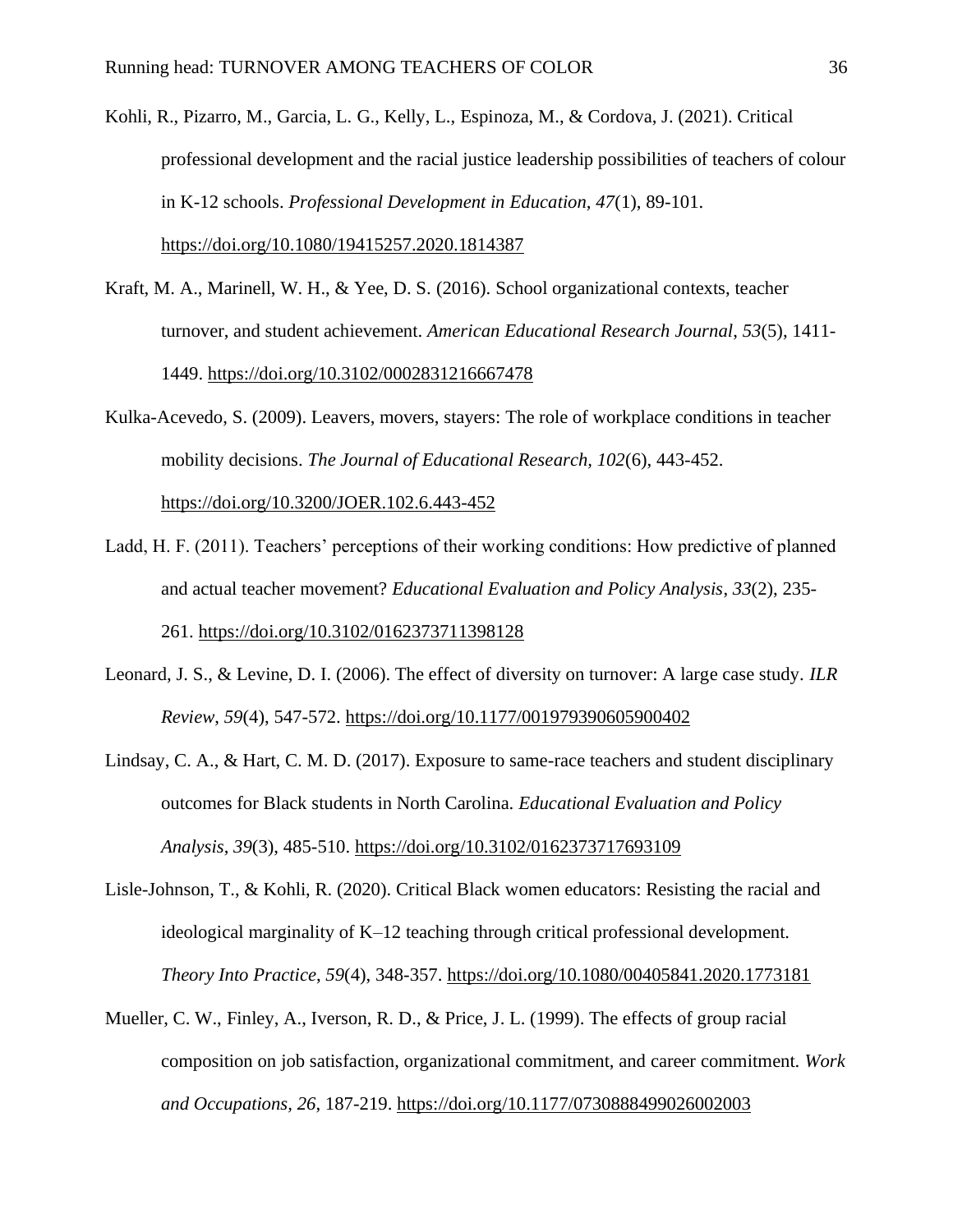Nevarez, C., Jouganatos, S., & Wood, J. L. (2019). Benefits of teacher diversity. *Journal of School Administration Research and Development*, *4*(1), 24-34.

<https://doi.org/10.32674/jsard.v4i1.1940>

- O'Reilly III, C. A., Caldwell, D. F., & Barnett, W. P. (1989). Work group demography, social integration, and turnover. *Administrative Science Quarterly*, *34*(1), 21. <https://doi.org/10.2307/2392984>
- Pfeffer, J. (1985). Organizational Demography: Implications for management. *California Management Review, 28*(1), 67-81.<https://doi.org/10.2307/41165170>
- Rasheed, D. S., Brown, J. L., Doyle, S. L., & Jennings, P. A. (2019). The effect of teacher-child race/ethnicity matching and classroom diversity on children's socioemotional and academic skills. *Child Development*, *91*(3), e597-e618.<https://doi.org/10.1111/cdev.13275>
- Renzulli, L. A., Parrott, H. M., & Beattie, I. R. (2011). Racial mismatch and school type. *Sociology of Education*, *84*(1), 23-48.<https://doi.org/10.1177/0038040710392720>
- Riordan, C. M., & Shore, L. M. (1997). Demographic diversity and employee attitudes: An empirical examination of relational demography within work units. *Journal of Applied Psychology, 82*(3), 342-358. [https://doi.org/10.1037/0021-9010.82.3.342](https://psycnet.apa.org/doi/10.1037/0021-9010.82.3.342)
- Scallon, A. M., Bristol, T. J., & Esboldt, J. (2021). Teachers' perceptions of principal leadership practices that influence teacher turnover. *Journal of Research on Leadership Education*. Advance online publication.<https://doi.org/10.1177/19427751211034214>
- Scott-Baumann, A., Gibbs, P., Elwick, A., & Maguire, K. (2019). What do we know about the implementation of equality, diversity, and inclusion in the workplace?. In *Global Diversity Management* (pp. 11-23). Springer, Cham.
- Simon, N. S., & Johnson, S. M. (2015). Teacher turnover in high-poverty schools: What we know and can do. *Teachers College Record*, *117*(3), 1-36.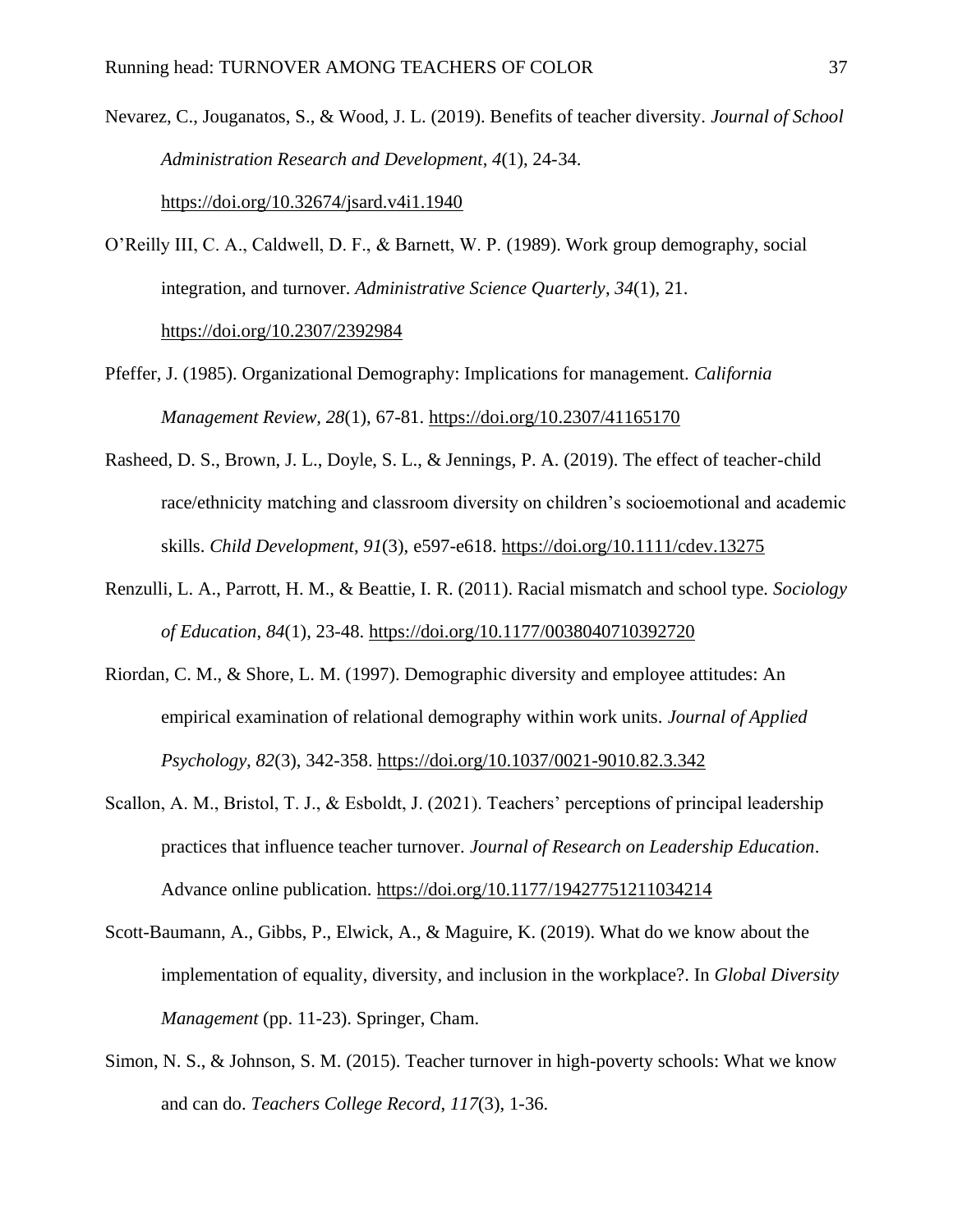- Stangor, C., Lynch, L., Duan, C., & Glas, B. (1992). Categorization of individuals on the basis of multiple social features. *Journal of Personality and Social Psychology, 62*(2), 207-218. [https://doi.org/10.1037/0022-3514.62.2.207](https://psycnet.apa.org/doi/10.1037/0022-3514.62.2.207)
- Stanley, D. A. (2021). "I want to leave ASAP": Black women teachers discuss the role of administrative support and teacher turnover. *Journal of School Leadership, 31*(3), 209-226. <https://doi.org/10.1177/1052684620904021>
- Strunk, K. O., & Robinson, J. P. (2006). Oh, won't you stay: A multilevel analysis of the difficulties in retaining qualified teachers. *Peabody Journal of Education*, *81*(4), 65-94. [https://doi.org/10.1207/s15327930pje8104\\_4](https://doi.org/10.1207/s15327930pje8104_4)
- Sun, M. (2018). Black teachers' retention and transfer patterns in North Carolina: How do patterns vary by teacher effectiveness, subject, and school conditions? *AERA Open*. <https://doi.org/10.1177/2332858418784914>
- Sutcher, L., Darling-Hammond, L., & Carver-Thomas, D. (2016). *A coming crisis in teaching? Teacher supply, demand, and shortages in the U.S.*. Palo Alto, CA: Learning Policy Institute.
- Tajfel, H. (1982). Social psychology of intergroup relations. *Annual Review of Psychology, 33*, 1- 39.<https://doi.org/10.1146/annurev.ps.33.020182.000245>
- Tsui, A. S & O'Reilly III, C. A. (1989) Beyond simple demographic effects: The importance of relational demography in superior-subordinate dyads. *Academy of Management Journal, 32*(2), 402-423.<https://doi.org/10.2307/256368>
- U.S. Department of Education, National Center for Education Statistics (2020). *Status and trends in the education of racial and ethnic groups.* Retrieved from

<https://nces.ed.gov/programs/raceindicators/>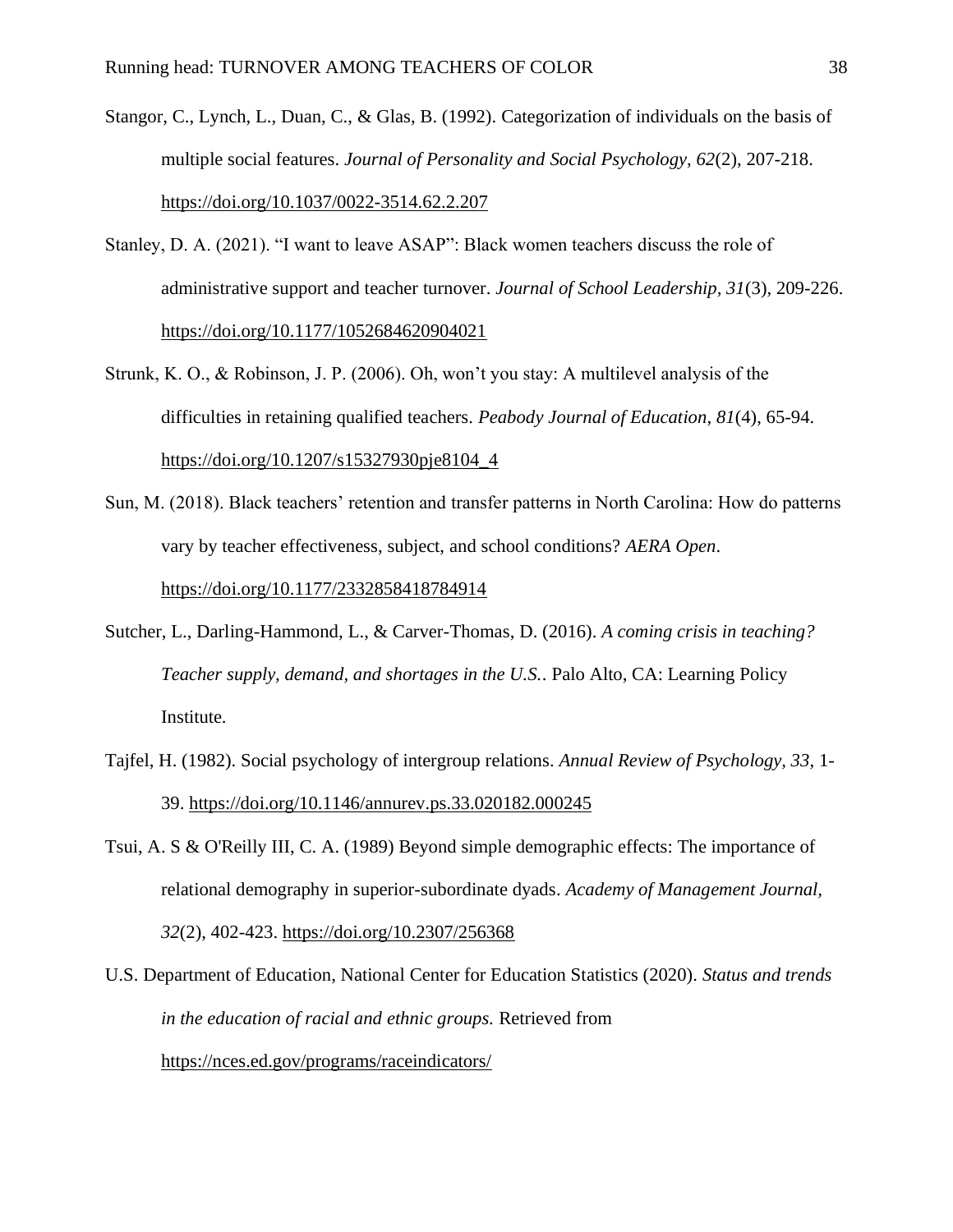- Villegas, A. M., & Irvine, J. J. (2010). Diversifying the teaching force: An examination of major arguments. *The Urban Review, 42*(3), 175-192.
- Wagner, W. G., Pfeffer, J., & O'Reilly III, C. A. (1984). Organizational demography and turnover in top-management groups. *Administrative Science Quarterly, 29*(1), 74-92. https://doi.org/ 10.2307/2393081
- Wells, A. S., Fox, L., & Cordova-Cobo, D. (2016). *How racially diverse schools and classrooms can benefit all students.* New York, NY: The Century Foundation.
- Zatzick, C. D., Elvira, M. M., & Cohen, L. E. (2003). When is more better? The effects of racial composition on voluntary turnover. *Organization Science*, *14*(5), 483-496.

<https://doi.org/10.1287/orsc.14.5.483.16768>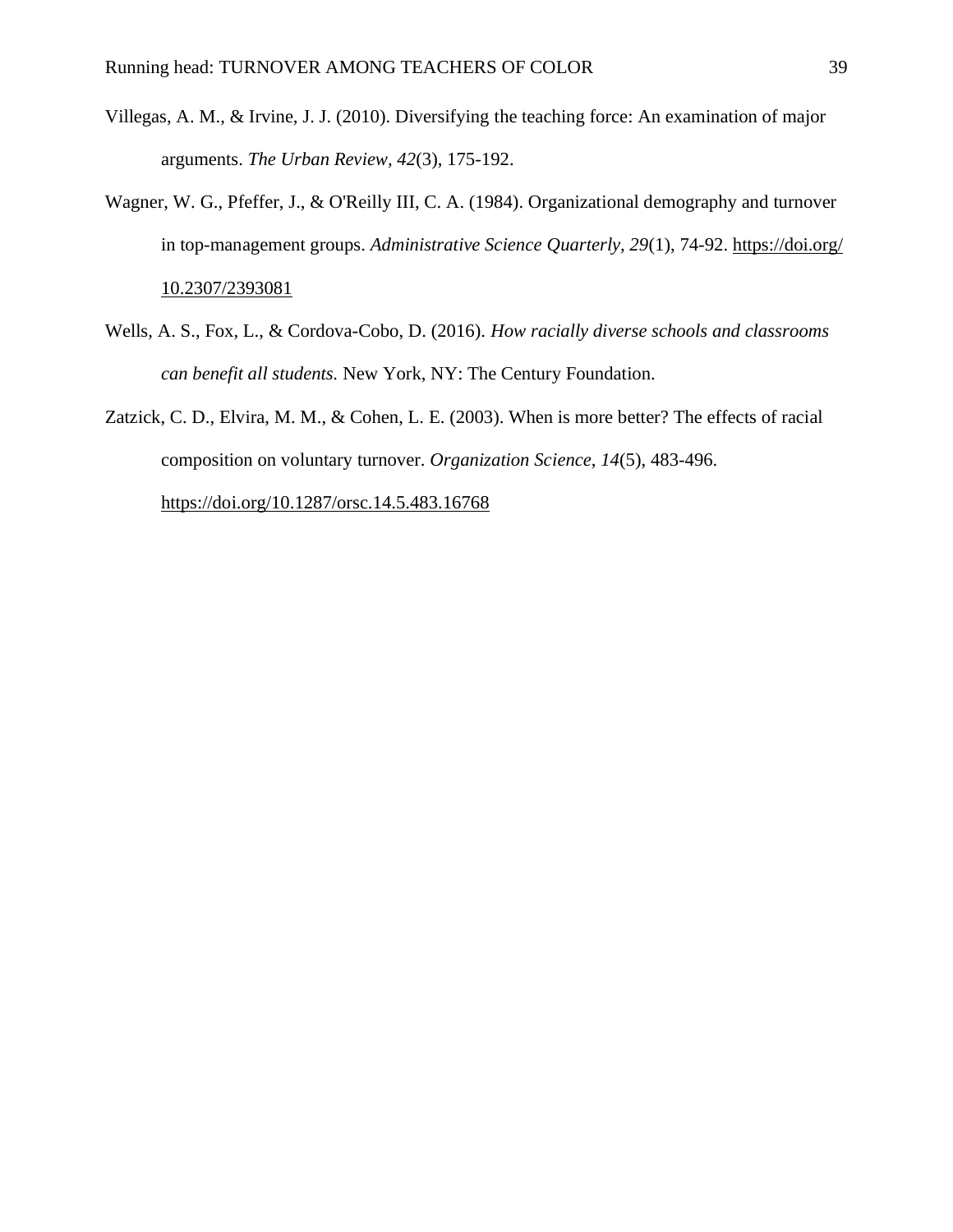

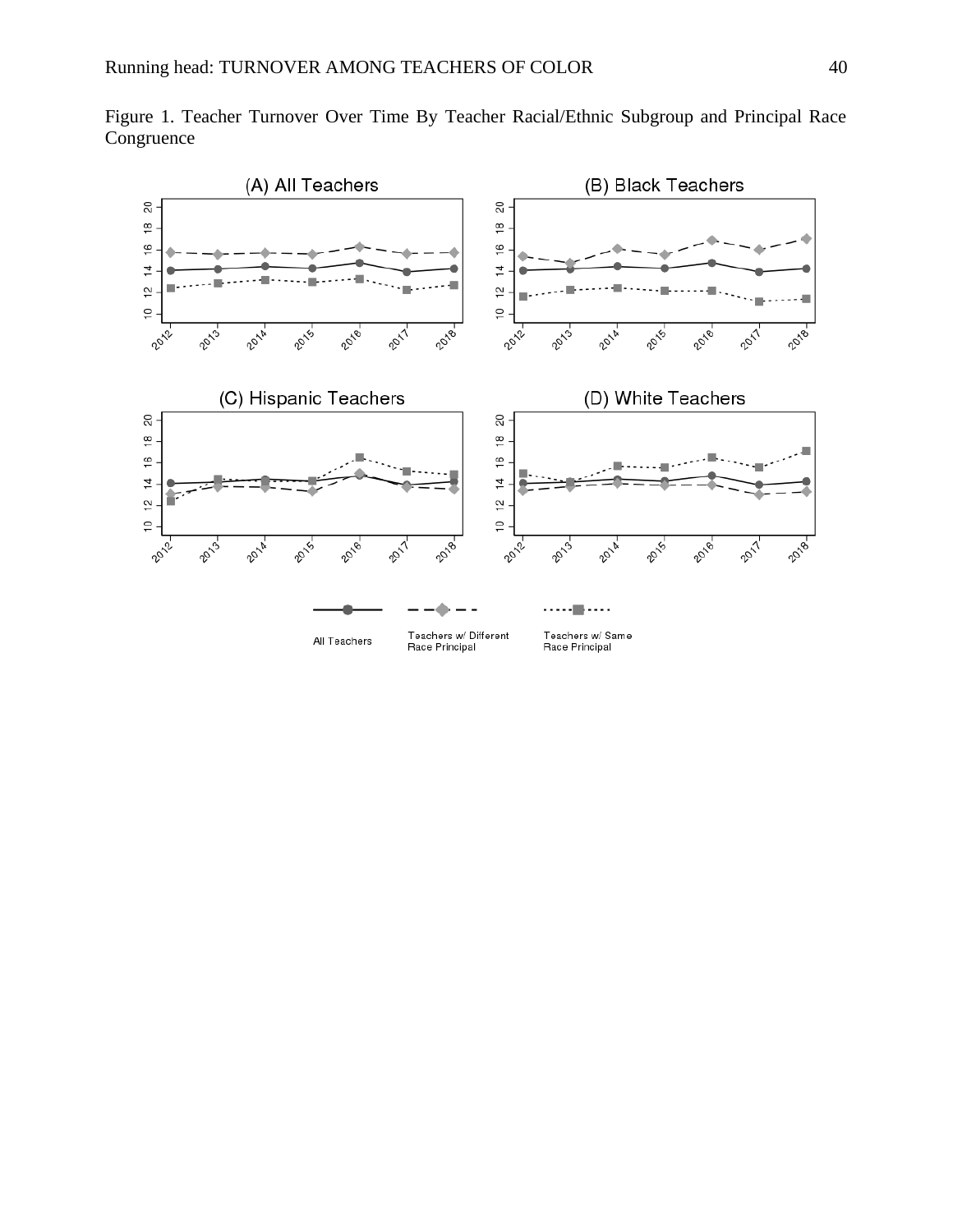

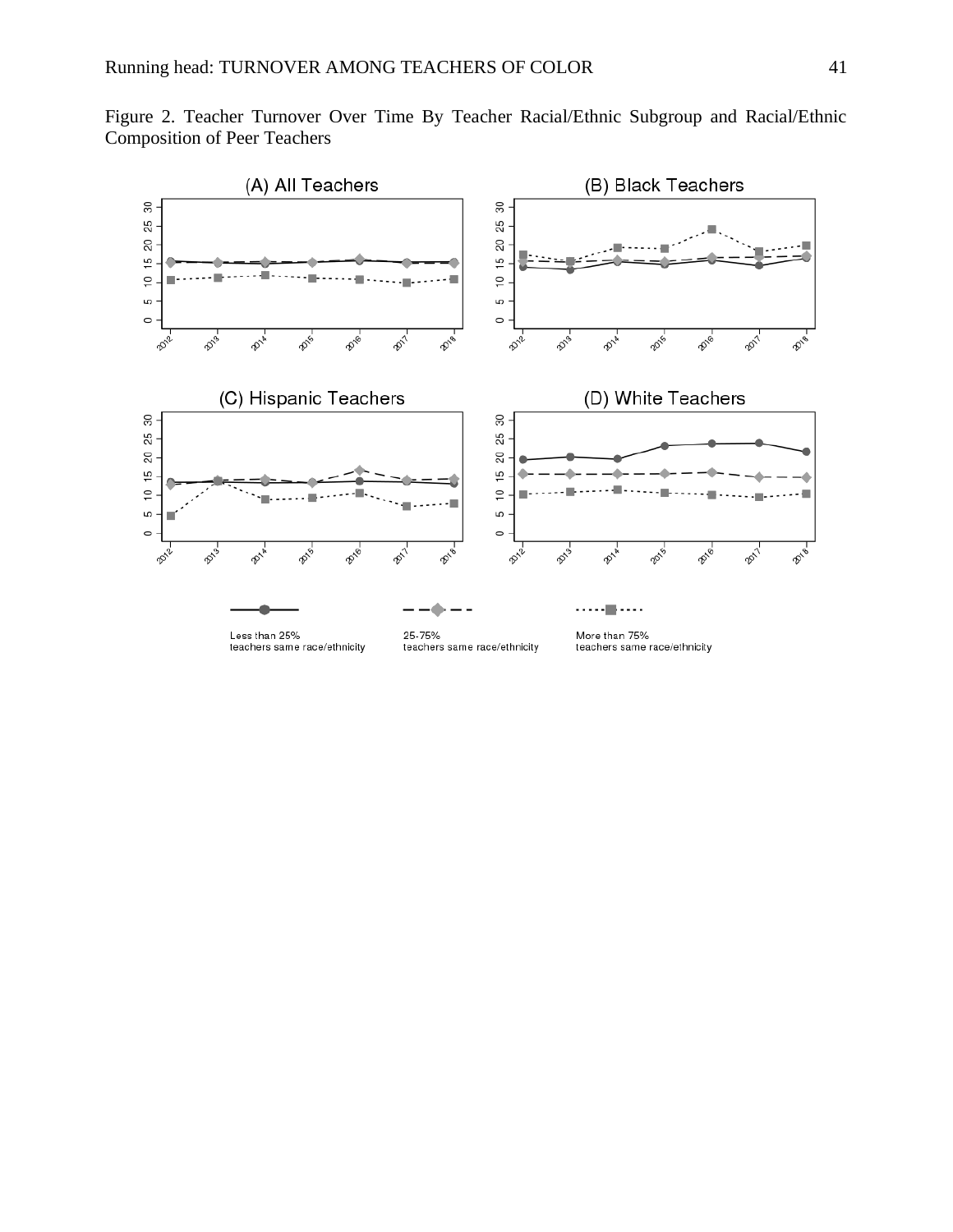|                                       |            |            | Transfer within NYC Schools |            | Exit from NYC Schools |             |             |             |
|---------------------------------------|------------|------------|-----------------------------|------------|-----------------------|-------------|-------------|-------------|
|                                       | (1)        | (2)        | (3)                         | (4)        | (5)                   | (6)         | (7)         | (8)         |
| Teacher race/ethnicity [BASE=White]   |            |            |                             |            |                       |             |             |             |
| <b>Black</b>                          | $0.015***$ | $-0.002$   | $-0.003*$                   | 0.001      | $-0.003*$             | $-0.016***$ | $-0.016***$ | $-0.017***$ |
|                                       | (0.001)    | (0.001)    | (0.001)                     | (0.002)    | (0.001)               | (0.002)     | (0.002)     | (0.002)     |
| Hispanic                              | $0.010***$ | $0.003*$   | 0.001                       | 0.002      | $-0.015***$           | $-0.022***$ | $-0.023***$ | $-0.026***$ |
|                                       | (0.001)    | (0.001)    | (0.001)                     | (0.002)    | (0.001)               | (0.001)     | (0.001)     | (0.002)     |
| <b>EUB</b>                            | $0.004***$ | 0.000      | $-0.002$                    | $-0.001$   | 0.001                 | $-0.002$    | $-0.004*$   | $-0.006**$  |
|                                       | (0.001)    | (0.001)    | (0.001)                     | (0.002)    | (0.002)               | (0.002)     | (0.002)     | (0.002)     |
| Principal race/ethnicity [BASE=White] |            |            |                             |            |                       |             |             |             |
| <b>Black</b>                          | $0.023***$ | $0.009*$   | 0.007                       | $0.011*$   | $0.011***$            | $-0.001$    | $-0.002$    | $-0.003$    |
|                                       | (0.001)    | (0.004)    | (0.004)                     | (0.004)    | (0.001)               | (0.004)     | (0.004)     | (0.004)     |
| Hispanic                              | $0.021***$ | 0.006      | 0.004                       | 0.004      | $0.013***$            | 0.006       | 0.004       | 0.002       |
|                                       | (0.001)    | (0.004)    | (0.004)                     | (0.005)    | (0.001)               | (0.004)     | (0.004)     | (0.004)     |
| <b>EUB</b>                            | $0.010***$ | 0.012      | 0.009                       | 0.011      | $0.006**$             | $-0.008$    | $-0.010$    | $-0.013*$   |
|                                       | (0.002)    | (0.007)    | (0.007)                     | (0.007)    | (0.002)               | (0.006)     | (0.006)     | (0.006)     |
| Race congruence [BASE=Different]      |            |            |                             |            |                       |             |             |             |
| Same                                  |            |            | $-0.005***$                 | $-0.002$   |                       |             | $-0.005***$ | $-0.007**$  |
|                                       |            |            | (0.001)                     | (0.002)    |                       |             | (0.001)     | (0.002)     |
| Same x Black teacher                  |            |            |                             | $-0.010**$ |                       |             |             | 0.002       |
|                                       |            |            |                             | (0.004)    |                       |             |             | (0.004)     |
| Same x Hispanic teacher               |            |            |                             | 0.000      |                       |             |             | 0.007       |
|                                       |            |            |                             | (0.004)    |                       |             |             | (0.005)     |
| Same x Teacher from an EUB            |            |            |                             | $-0.001$   |                       |             |             | 0.014       |
|                                       |            |            |                             | (0.005)    |                       |             |             | (0.008)     |
| Constant                              | $0.085***$ | $0.069***$ | $0.073***$                  | $0.070***$ | $0.126***$            | $0.148***$  | $0.152***$  | $0.154***$  |
|                                       | (0.003)    | (0.020)    | (0.020)                     | (0.020)    | (0.003)               | (0.024)     | (0.024)     | (0.025)     |
| School controls                       |            | X          | X                           | X          |                       | X           | X           | X           |
| School fixed effects                  |            | X          | X                           | X          |                       | X           | X           | X           |
| Year fixed effects                    | X          | X          | X                           | X          | X                     | $\mathbf X$ | X           | X           |
| Obs. (teacher-year)                   | 455,975    | 455,975    | 455,975                     | 455,975    | 455,975               | 455,975     | 455,975     | 455,975     |

Table 1. Regression estimates predicting teacher turnover and relationship with teacher race, principal race, and teacher-principal race congruence

*Notes.* Robust standard errors reported in parentheses. "EUB" = "Extremely Underrepresented Background'' includes individuals who identify as Asian, Pacific Islander, Native American, Alaskan Native as well as individuals of two or more races or whose racial/ethnic identity remains unidentifiable in the administrative data. All models include vectors of mean-centered individual teacher characteristics, principal characteristics. Models 2, 3, 5, and 6 also include mean-centered school-level averaged teacher characteristics and other time-varying school characteristics. Individual and averaged teacher characteristics not shown include covariates for teacher gender, race, experience, highest degree attained, age, and salary; principal characteristics not shown include covariates for principal gender and experience; other time-varying school-level characteristics include covariates for student enrollment (logged), pupil-teacher ratio, and average student gender, race, free/reduced-price lunch status, special education status, limited English proficiency status, attendance rate, and a survey-based measure of school behavioral climate.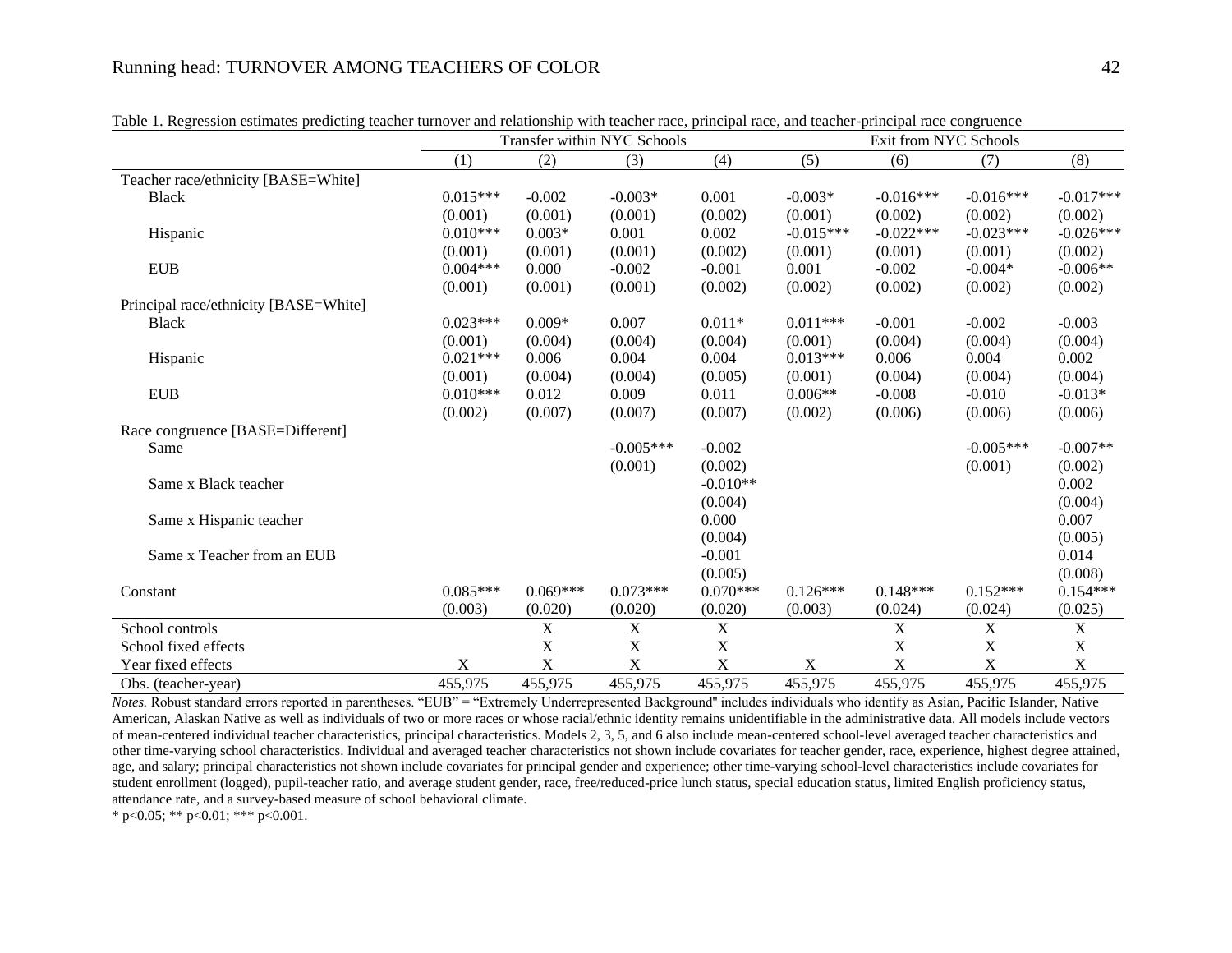|                                                     | Transfer within NYC Schools |             | Exit from NYC Schools |             |
|-----------------------------------------------------|-----------------------------|-------------|-----------------------|-------------|
|                                                     | (1)                         | (2)         | (3)                   | (4)         |
| Teacher race/ethnicity [BASE=White]                 |                             |             |                       |             |
| <b>Black</b>                                        | $-0.008***$                 | $-0.012***$ | $-0.022***$           | $-0.020***$ |
|                                                     | (0.001)                     | (0.002)     | (0.002)               | (0.002)     |
| Hispanic                                            | $-0.006***$                 | $-0.002$    | $-0.031***$           | $-0.029***$ |
|                                                     | (0.001)                     | (0.003)     | (0.002)               | (0.003)     |
| <b>EUB</b>                                          | $-0.011***$                 | $-0.012*$   | $-0.015***$           | $-0.024***$ |
|                                                     | (0.002)                     | (0.005)     | (0.002)               | (0.006)     |
| Percent teachers who are Black                      | $-0.007$                    | 0.006       | $-0.014$              | $-0.021$    |
|                                                     | (0.022)                     | (0.022)     | (0.017)               | (0.018)     |
| Percent teachers who are Hispanic                   | 0.027                       | 0.030       | $-0.023$              | $-0.019$    |
|                                                     | (0.027)                     | (0.028)     | (0.020)               | (0.020)     |
| Percent teachers who are from an EUB                | $-0.047$                    | $-0.041$    | 0.010                 | 0.009       |
|                                                     | (0.026)                     | (0.026)     | (0.019)               | (0.020)     |
| Percentage same-race teachers                       | $-0.023***$                 | $-0.011*$   | $-0.026***$           | $-0.034***$ |
|                                                     | (0.002)                     | (0.005)     | (0.003)               | (0.006)     |
| Percentage same-race teachers x Black teacher       |                             | $-0.035***$ |                       | 0.019       |
|                                                     |                             | (0.010)     |                       | (0.011)     |
| Percentage same-race teachers x Hispanic teacher    |                             | $-0.002$    |                       | 0.018       |
|                                                     |                             | (0.011)     |                       | (0.014)     |
| Percentage same-race teachers x Teacher from an EUB |                             | $-0.015$    |                       | $-0.013$    |
|                                                     |                             | (0.015)     |                       | (0.017)     |
| Constant                                            | $0.072***$                  | $0.071***$  | $0.153***$            | $0.154***$  |
|                                                     | (0.020)                     | (0.020)     | (0.024)               | (0.024)     |
| School fixed effects                                | X                           | X           | X                     | X           |
| Year fixed effects                                  | X                           | X           | X                     | X           |
| Obs. (teacher-year)                                 | 455,975                     | 455,975     | 455,975               | 455,975     |

Table 2. Regression estimates predicting teacher turnover and relationship with teacher race and composition of same-race teachers

*Notes.* Robust standard errors reported in parentheses. "EUB" = "Extremely Underrepresented Background'' includes individuals who identify as Asian, Pacific Islander, Native American, Alaskan Native as well as individuals of two or more races or whose racial/ethnic identity remains unidentifiable in the administrative data. All models include vectors of mean-centered individual and time-varying average teacher characteristics at the school level, principal characteristics, and other time-varying school characteristics. Individual and averaged teacher characteristics not shown include covariates for teacher gender, race, experience, highest degree attained, age, and salary; principal characteristics not shown include covariates for principal gender and experience; other time-varying school-level characteristics include covariates for student enrollment (logged), pupil-teacher ratio, and average student gender, race, free/reduced-price lunch status, special education status, limited English proficiency status, attendance rate, and a survey-based measure of school behavioral climate.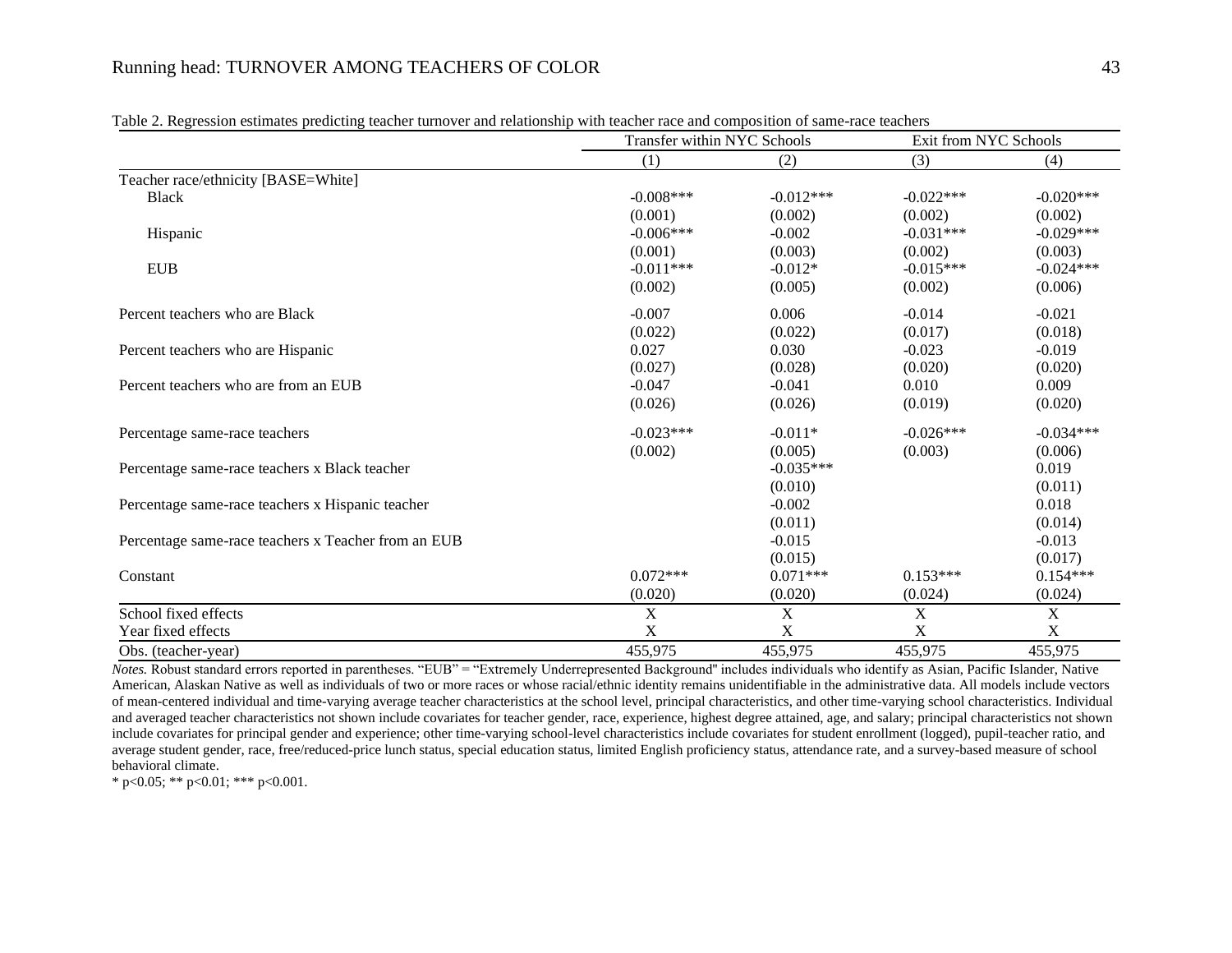| raoie 5. Regression estimates predicting teacher tamo rer and relationship with effective senoof leadership | Transfer within NYC Schools |             |             | Exit from NYC Schools     |  |
|-------------------------------------------------------------------------------------------------------------|-----------------------------|-------------|-------------|---------------------------|--|
|                                                                                                             | (1)                         | (2)         | (3)         | (4)                       |  |
| Teacher race/ethnicity [BASE=White]                                                                         |                             |             |             |                           |  |
| <b>Black</b>                                                                                                | $-0.002$                    | $-0.002$    | $-0.016***$ | $-0.016***$               |  |
|                                                                                                             | (0.001)                     | (0.001)     | (0.002)     | (0.002)                   |  |
| Hispanic                                                                                                    | $0.003*$                    | $0.003*$    | $-0.022***$ | $-0.022***$               |  |
|                                                                                                             | (0.001)                     | (0.001)     | (0.001)     | (0.001)                   |  |
| <b>EUB</b>                                                                                                  | 0.001                       | 0.001       | $-0.002$    | $-0.002$                  |  |
|                                                                                                             | (0.001)                     | (0.001)     | (0.002)     | (0.002)                   |  |
| Effective school leadership                                                                                 | $-0.012***$                 | $-0.012***$ | $-0.005***$ | $-0.005***$               |  |
|                                                                                                             | (0.001)                     | (0.001)     | (0.001)     | (0.001)                   |  |
| Effective school leadership x Black teacher                                                                 |                             | 0.001       |             | $-0.001$                  |  |
|                                                                                                             |                             | (0.001)     |             | (0.002)                   |  |
| Effective school leadership x Hispanic teacher                                                              |                             | 0.001       |             | 0.002                     |  |
|                                                                                                             |                             | (0.001)     |             | (0.001)                   |  |
| Effective school leadership x Teacher from an EUB                                                           |                             | $-0.002$    |             | $-0.002$                  |  |
|                                                                                                             |                             | (0.001)     |             | (0.002)                   |  |
| Constant                                                                                                    | $0.055***$                  | $0.055***$  | $0.143***$  | $0.143***$                |  |
|                                                                                                             | (0.011)                     | (0.011)     | (0.026)     | (0.026)                   |  |
| School fixed effects                                                                                        | X                           | X           | X           | $\boldsymbol{\mathrm{X}}$ |  |
| Year fixed effects                                                                                          | $\mathbf X$                 | X           | $\mathbf X$ | $\mathbf X$               |  |
| Obs. (teacher-year)                                                                                         | 453,296                     | 453,296     | 453,296     | 453,296                   |  |

Table 3. Regression estimates predicting teacher turnover and relationship with effective school leadership

*Notes*. Robust standard errors reported in parentheses. "EUB" = "Extremely Underrepresented Background" includes individuals who identify as Asian, Pacific Islander, Native American, Alaskan Native as well as individuals of two or more races or whose racial/ethnic identity remains unidentifiable in the administrative data. All models include vectors of mean-centered individual and time-varying average teacher characteristics at the school level, principal characteristics, and other time-varying school characteristics. Individual and averaged teacher characteristics not shown include covariates for teacher gender, race, experience, highest degree attained, age, and salary; principal characteristics not shown include covariates for principal gender and experience; other time-varying school-level characteristics include covariates for student enrollment (logged), pupil-teacher ratio, and average student gender, race, free/reduced-price lunch status, special education status, limited English proficiency status, attendance rate, and a survey-based measure of school behavioral climate.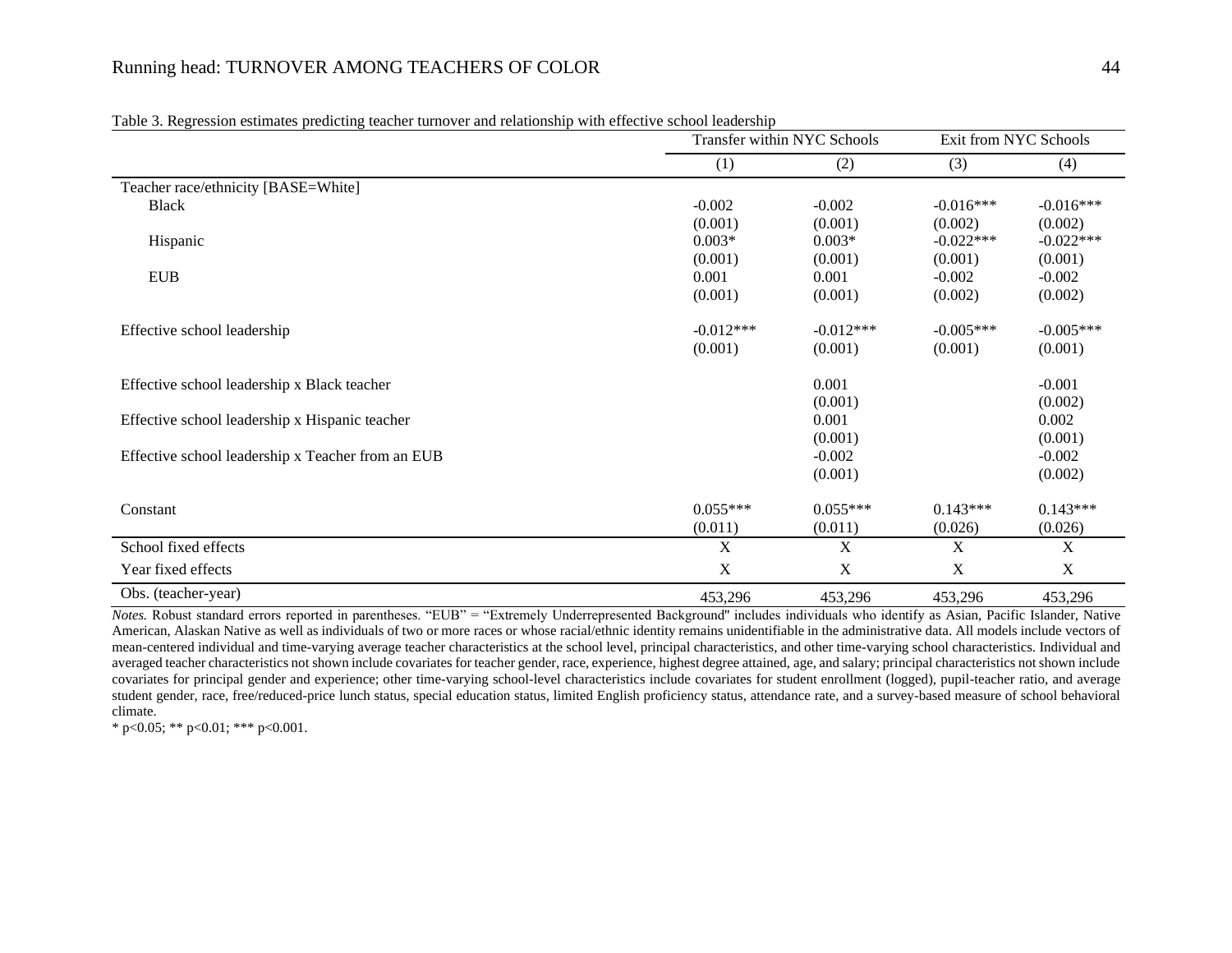|                                             | Transfer within NYC Schools |             | Exit from NYC Schools |             |
|---------------------------------------------|-----------------------------|-------------|-----------------------|-------------|
|                                             | (1)                         | (2)         | (3)                   | (4)         |
| Teacher race/ethnicity [BASE=White]         |                             |             |                       |             |
| <b>Black</b>                                | $-0.002$                    | $-0.002$    | $-0.016***$           | $-0.016***$ |
|                                             | (0.001)                     | (0.001)     | (0.002)               | (0.002)     |
| Hispanic                                    | $0.003*$                    | $0.003*$    | $-0.022***$           | $-0.022***$ |
|                                             | (0.001)                     | (0.001)     | (0.001)               | (0.001)     |
| <b>EUB</b>                                  | 0.001                       | 0.001       | $-0.002$              | $-0.002$    |
|                                             | (0.001)                     | (0.001)     | (0.002)               | (0.002)     |
| Teacher relationships                       | $-0.006***$                 | $-0.007***$ | $-0.004***$           | $-0.005***$ |
|                                             | (0.001)                     | (0.001)     | (0.001)               | (0.001)     |
| Teacher relationships x Black teacher       |                             | $0.003*$    |                       | 0.002       |
|                                             |                             | (0.002)     |                       | (0.002)     |
| Teacher relationships x Hispanic teacher    |                             | 0.002       |                       | $0.004*$    |
|                                             |                             | (0.002)     |                       | (0.002)     |
| Teacher relationships x Teacher from an EUB |                             | $-0.001$    |                       | $-0.001$    |
|                                             |                             | (0.002)     |                       | (0.002)     |
| Constant                                    | $0.054***$                  | $0.054***$  | $0.142***$            | $0.142***$  |
|                                             | (0.013)                     | (0.013)     | (0.027)               | (0.027)     |
| School fixed effects                        | $\mathbf X$                 | $\mathbf X$ | $\mathbf X$           | $\mathbf X$ |
| Year fixed effects                          | X                           | X           | X                     | $\mathbf X$ |
| Obs. (teacher-year)                         | 453,296                     | 453,296     | 453,296               | 453,296     |

Table 4. Regression estimates predicting teacher turnover and relationship with peer teacher relationships

*Notes.* Robust standard errors reported in parentheses. "EUB" = "Extremely Underrepresented Background'' includes individuals who identify as Asian, Pacific Islander, Native American, Alaskan Native as well as individuals of two or more races or whose racial/ethnic identity remains unidentifiable in the administrative data. All models include vectors of mean-centered individual and time-varying average teacher characteristics at the school level, principal characteristics, and other time-varying school characteristics. Individual and averaged teacher characteristics not shown include covariates for teacher gender, race, experience, highest degree attained, age, and salary; principal characteristics not shown include covariates for principal gender and experience; other time-varying school-level characteristics include covariates for student enrollment (logged), pupil-teacher ratio, and average student gender, race, free/reduced-price lunch status, special education status, limited English proficiency status, attendance rate, and a survey-based measure of school behavioral climate.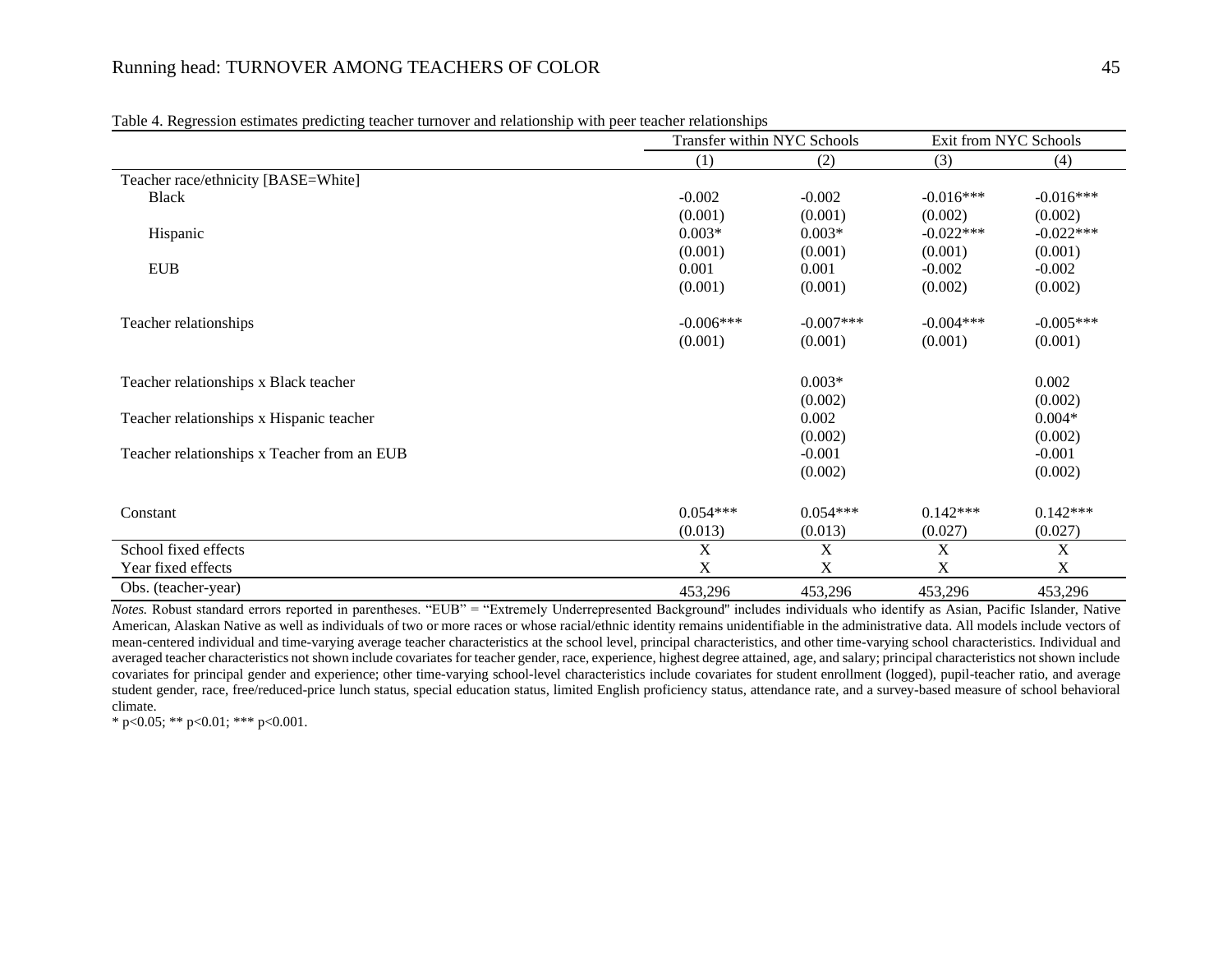## **Appendix A**

## **Supplementary Figures and Tables**

Figure A.1. Probability Density Function of School Context Measures



*Notes.* Graph displays probability density functions of standardized measures of "Effective School Leadership" and percent of teachers who agree that teachers in their school trust each other (i.e., "Teacher Relationships") in a school-by-year data set (n = 11,238). The underlying unit of measurement is based on teachers' responses to the NYC School Survey on a Likert scale.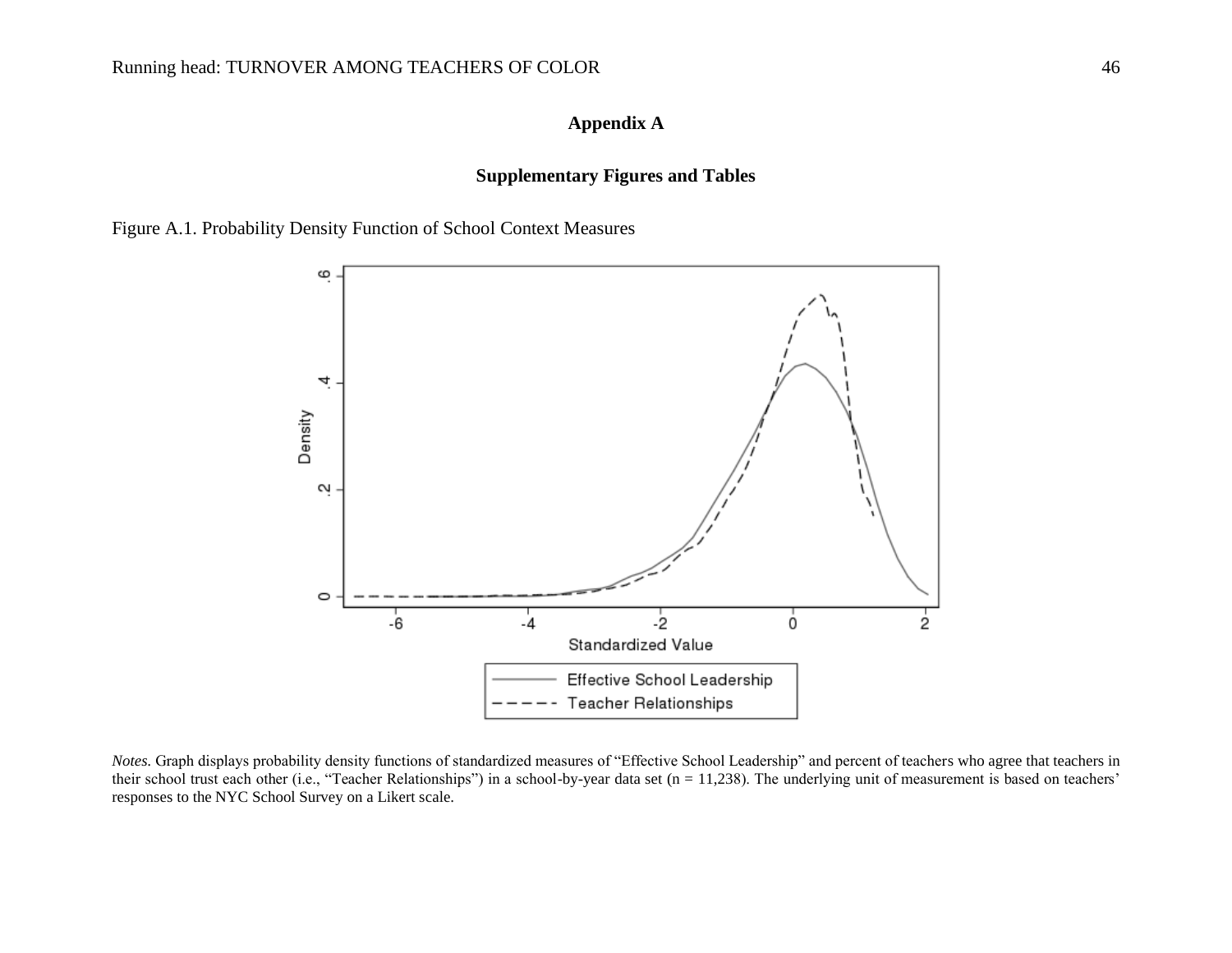

## Figure A.2. Correlations Between School Context Measures and School Characteristics

*Notes.* Graph displays correlation values between school characteristics and unstandardized measure of "Effective School Leadership" as well as school characteristics and percent of teachers who agree that teachers in their school trust each other (i.e., "Teacher Relationships") in a school-by-year dataset ( $n = 11,238$ ).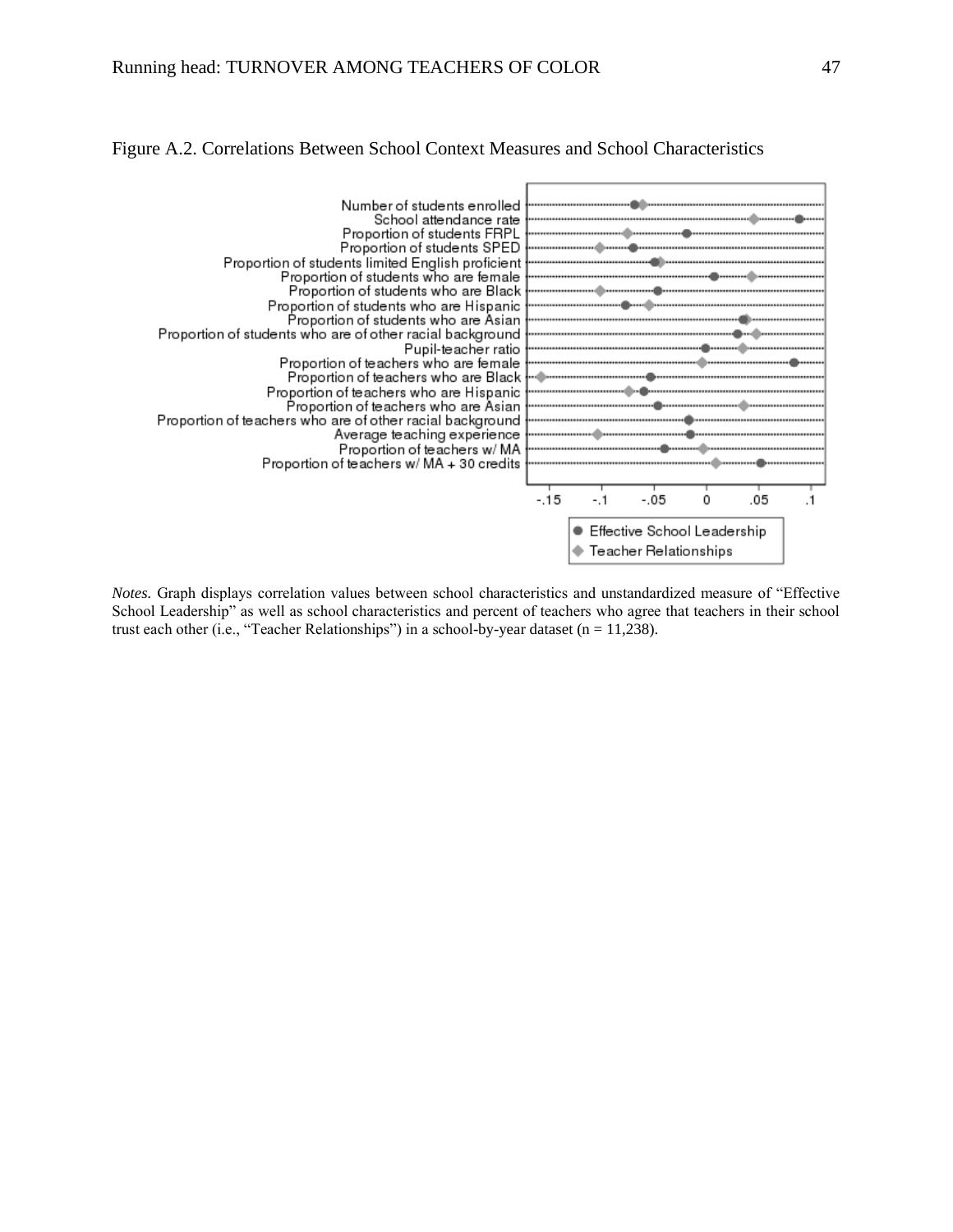| Year | n      | Average | $25th$ Percentile | $75th$ Percentile |
|------|--------|---------|-------------------|-------------------|
| 2012 | 61,980 | 83      | 77                |                   |
| 2013 | 62,785 | 83      | 77                | 97                |
| 2014 | 63,857 | 82      | 74                | 97                |
| 2015 | 65,361 | 81      | 74                | 98                |
| 2016 | 66,480 | 82      | 75                | 97                |
| 2017 | 67,424 | 83      | 77                | 97                |
| 2018 | 68,088 | 83      | 76                |                   |

Table A.1. Teacher response rates to the New York City Department of Education School Survey

*Notes.* "Average" is the overall response rate for the indicated year. "Percentiles" indicate school-level response rates for schools at the 25th and 75th percentile of the school response rate distribution.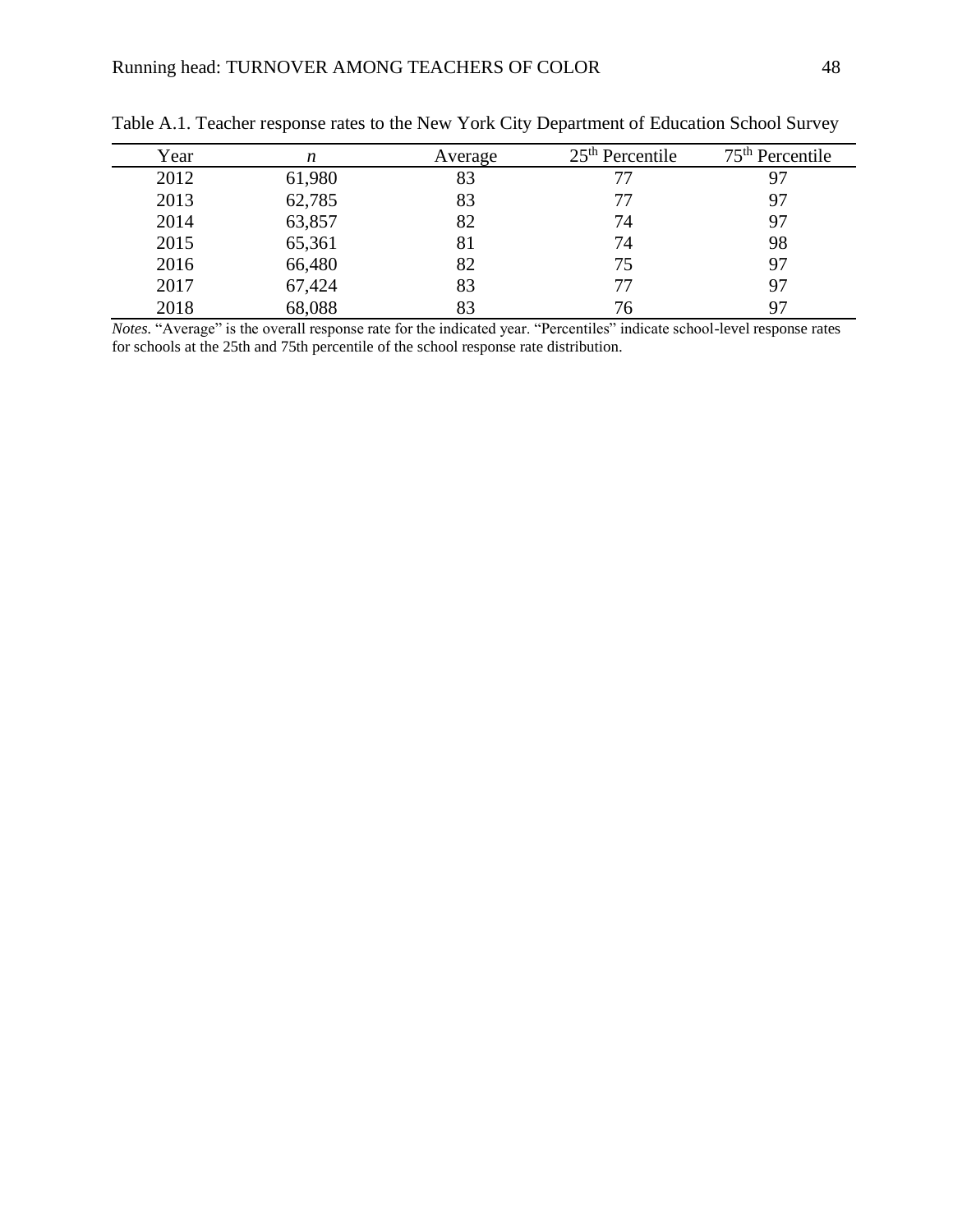|                                  |         | Teacher Racial/Ethnic Subgroup |                          |          |        |                   |  |  |  |
|----------------------------------|---------|--------------------------------|--------------------------|----------|--------|-------------------|--|--|--|
|                                  | All     | White                          | Black                    | Hispanic | Asian  | PI/NA/AN/M/U      |  |  |  |
| Race/ethnicity                   |         |                                |                          |          |        |                   |  |  |  |
| White                            | 58.56   |                                |                          |          |        |                   |  |  |  |
| <b>Black</b>                     | 17.28   |                                |                          |          |        |                   |  |  |  |
| Hispanic                         | 14.53   |                                | $\overline{\phantom{0}}$ |          |        |                   |  |  |  |
| Asian                            | 6.27    | $\overline{\phantom{0}}$       | $\qquad \qquad$          |          |        |                   |  |  |  |
| PI/NA/AN/M/U                     | 3.37    | $\overline{\phantom{0}}$       |                          |          |        | $\qquad \qquad -$ |  |  |  |
| Female                           | 77.78   | 76.82                          | 80.14                    | 79.53    | 76.73  | 76.92             |  |  |  |
| Teaching experience              |         |                                |                          |          |        |                   |  |  |  |
| Less than 2 years                | 7.46    | 7.36                           | 5.33                     | 5.65     | 9.92   | 23.32             |  |  |  |
| $2-3$ years                      | 11.41   | 11.21                          | 7.92                     | 10.82    | 14.25  | 30.05             |  |  |  |
| $4-10$ years                     | 32.03   | 33.40                          | 26.05                    | 30.89    | 35.92  | 36.48             |  |  |  |
| $11-20$ years                    | 36.37   | 35.72                          | 44.75                    | 38.47    | 31.83  | 4.18              |  |  |  |
| More than 20 years               | 12.74   | 12.32                          | 15.95                    | 14.17    | 8.08   | 5.97              |  |  |  |
| Highest level of education       |         |                                |                          |          |        |                   |  |  |  |
| Bachelor's degree                | 7.32    | 6.52                           | 8.28                     | 8.25     | 8.10   | 11.11             |  |  |  |
| Master's degree                  | 10.30   | 9.15                           | 9.28                     | 12.12    | 11.89  | 25.28             |  |  |  |
| Master's degree plus 30 credits  | 82.38   | 84.33                          | 82.44                    | 79.63    | 80.01  | 63.61             |  |  |  |
| Age                              | 41.99   | 41.44                          | 45.65                    | 42.36    | 40.15  | 34.46             |  |  |  |
| Salary $(\$)$                    | 71,637  | 71,576                         | 74,677                   | 72,067   | 69,423 | 58,851            |  |  |  |
| Principal of same race/ethnicity | 50.21   | 62.31                          | 50.11                    | 29.84    | 8.62   | 5.37              |  |  |  |
| Teacher-year obs.                | 455,975 | 267,028                        | 78,775                   | 66,241   | 28,573 | 15,358            |  |  |  |
| Unique teachers obs.             | 100,076 | 58,310                         | 16,941                   | 13,319   | 6,548  | 4,958             |  |  |  |

Table A.2. Sample means of teacher characteristics, overall and by teacher race/ethnicity

*Notes*. Based on authors' calculations using New York City Department of Education administrative data between the 2011–12 to 2017–18 academic years. "PI" = Pacific Islander; "NA" = Native American; "AN" = Alaskan Native; "M" = Multiracial; "U" = Unidentifiable racial/ethnic background. See table A.2 for teacher-level sample means of the full set of available school characteristics.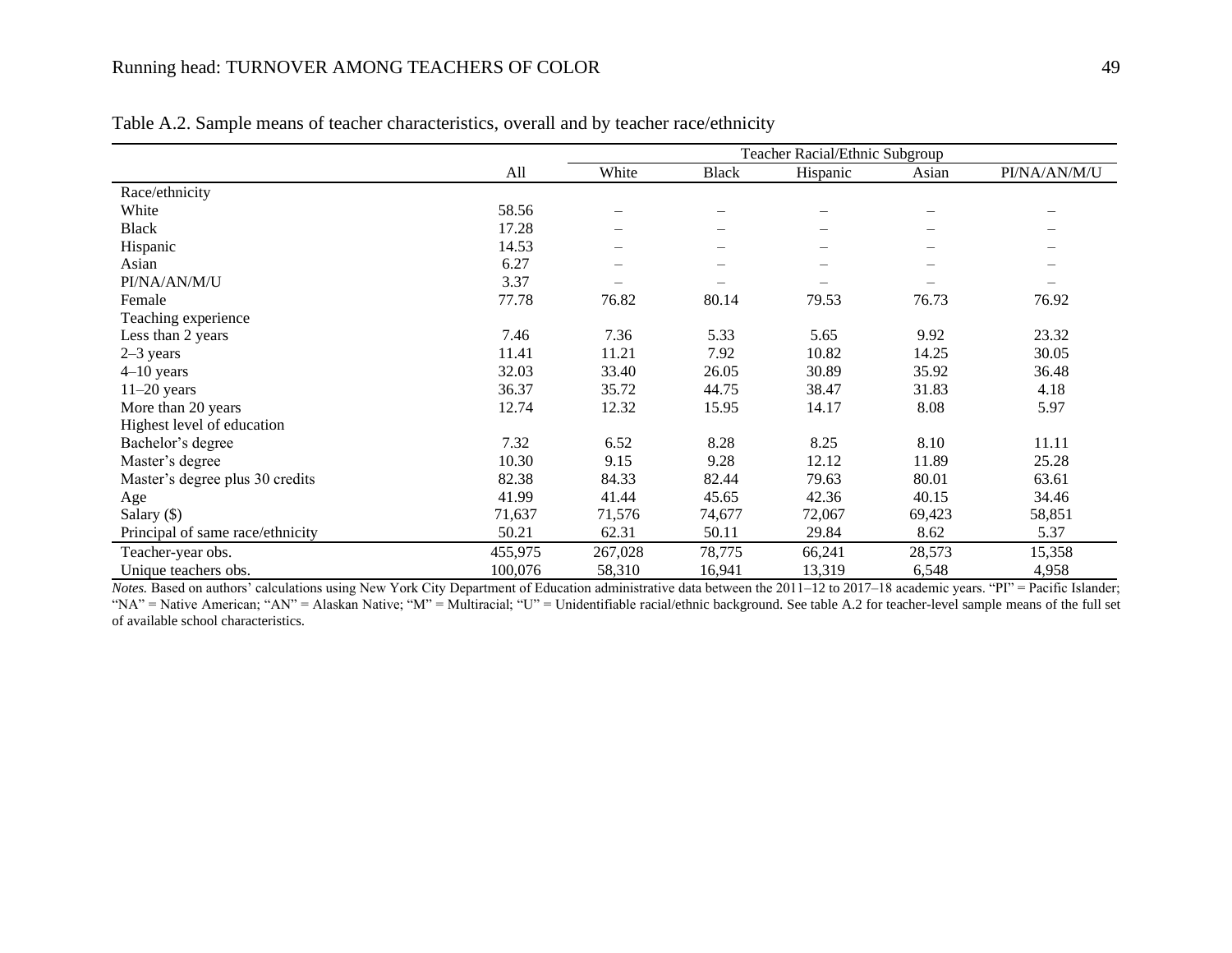|                                                            | All     | White   | <b>Black</b> | Hispanic | Asian   | PI/NA/AN/M/U |
|------------------------------------------------------------|---------|---------|--------------|----------|---------|--------------|
| <b>Principal Characteristics</b>                           |         |         |              |          |         |              |
| Principal is Black                                         | 22.73   | 15.54   | 50.11        | 21.15    | 18.79   | 21.64        |
| Principal is Hispanic                                      | 16.71   | 14.54   | 13.21        | 29.84    | 14.53   | 19.66        |
| Principal is Asian                                         | 3.07    | 2.90    | 1.81         | 2.75     | 8.62    | 3.54         |
| Principal is PI/NA/AN/M/U                                  | 5.02    | 4.71    | 5.58         | 5.00     | 6.14    | 5.37         |
| Principal is female                                        | 66.92   | 66.49   | 67.70        | 68.21    | 65.65   | 67.06        |
| Principal has less than 2 years experience                 | 8.65    | 8.37    | 9.47         | 9.12     | 8.08    | 8.35         |
| Principal has 2-3 years experience                         | 16.89   | 16.47   | 17.80        | 17.73    | 16.20   | 17.11        |
| Principal has 4-10 years experience                        | 46.86   | 47.84   | 44.85        | 45.65    | 45.70   | 47.55        |
| Principal has 11-20 years experience                       | 20.83   | 20.74   | 21.14        | 20.97    | 21.01   | 19.72        |
| Principal has more than 20 years                           | 6.77    | 6.58    | 6.74         | 6.53     | 9.01    | 7.27         |
| <b>School-Level Teacher Characteristics</b>                |         |         |              |          |         |              |
| Share of teachers who are Black                            | 0.17    | 0.12    | 0.38         | 0.16     | 0.14    | 0.17         |
| Share of teachers who are Hispanic                         | 0.15    | 0.12    | 0.14         | 0.26     | 0.13    | 0.16         |
| Share of teachers who are Asian                            | 0.06    | 0.06    | 0.05         | 0.05     | 0.14    | 0.06         |
| Share of teachers who are PI/NA/AN/M/U                     | 0.03    | 0.03    | 0.03         | 0.04     | 0.03    | 0.07         |
| Share of teachers who are female                           | 0.78    | 0.79    | 0.76         | 0.78     | 0.75    | 0.76         |
| Average teacher experience                                 | 10.87   | 10.89   | 11.26        | 10.72    | 10.57   | 9.89         |
| Share of teachers with Master's/more advanced degree       | 0.93    | 0.93    | 0.92         | 0.92     | 0.93    | 0.92         |
| <b>School-Level Student Characteristics</b>                |         |         |              |          |         |              |
| Share of students who are Black                            | 0.08    | 0.07    | 0.16         | 0.07     | 0.07    | 0.08         |
| Share of students who are Hispanic                         | 0.14    | 0.13    | 0.12         | 0.19     | 0.12    | 0.15         |
| Share of students who are Asian                            | 0.05    | 0.06    | 0.02         | 0.03     | 0.09    | 0.05         |
| Share of students who are PI/NA/AN/M/U                     | 0.01    | 0.01    | 0.01         | 0.00     | 0.01    | 0.01         |
| Share of students eligible for free or reduced-price lunch | 0.82    | 0.80    | 0.86         | 0.86     | 0.81    | 0.83         |
| Share of students receiving special education services     | 0.18    | 0.18    | 0.20         | 0.19     | 0.16    | 0.19         |
| Share of students with limited English proficiency         | 0.15    | 0.14    | 0.12         | 0.21     | 0.18    | 0.17         |
| <b>Other School Characteristics</b>                        |         |         |              |          |         |              |
| Student enrollment                                         | 946.23  | 1019.78 | 721.93       | 877.67   | 1078.85 | 868.22       |
| Pupil-teacher ratio                                        | 15.13   | 15.32   | 14.64        | 14.71    | 15.99   | 14.68        |
| Attendance rate                                            | 0.91    | 0.92    | 0.90         | 0.91     | 0.91    | 0.91         |
| Share teachers who agree:                                  |         |         |              |          |         |              |
| "At this school, order/discipline are maintained"          | 0.78    | 0.80    | 0.73         | 0.77     | 0.79    | 0.77         |
| Teacher-year obs.                                          | 455,975 | 267,028 | 78,775       | 66,241   | 28,573  | 15,358       |
| Unique teachers obs.                                       | 100,076 | 58,310  | 16,941       | 13,319   | 6,548   | 4,958        |

Table A.3. Teacher-level sample means of school characteristics, overall and by teacher race/ethnicity

*Notes.* Based on authors' calculations using New York City Department of Education administrative data between the 2011–12 to 2017–18 academic years. "PI" = Pacific Islander; "NA" = Native American; "AN" = Alaskan Native; "M" = Multiracial; "U" = Unidentifiable racial/ethnic background.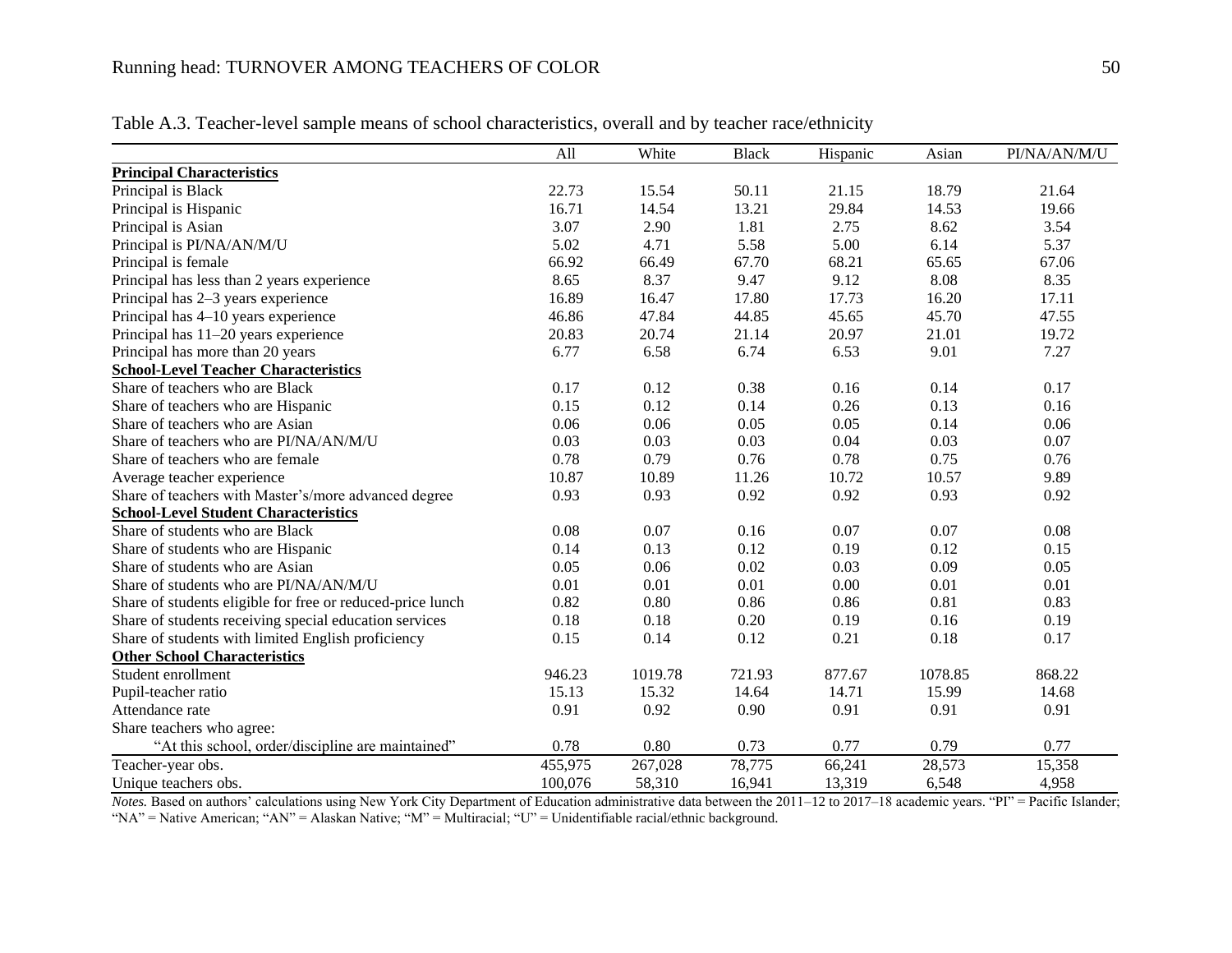|                                    |                                                                             | <b>Effective School</b> |
|------------------------------------|-----------------------------------------------------------------------------|-------------------------|
|                                    |                                                                             | Leadership              |
| Eigenvalue                         |                                                                             | 4.23                    |
| Percent of variation explained     |                                                                             | 84.58                   |
| Conceptual Factor                  | Survey Item                                                                 |                         |
| <b>Effective School Leadership</b> | School leaders communicate a clear vision for this school                   | 0.93                    |
|                                    | The principal is an effective manager who makes the school run smoothly     | 0.92                    |
|                                    | The principal understands how children learn                                | 0.93                    |
|                                    | The principal knows what's going on in my classroom                         | 0.92                    |
|                                    | The principal participates in instructional planning with teams of teachers | 0.89                    |
| <b>Teacher Relationships</b>       | Teachers in the school trust each other                                     |                         |

Table A.4. School context measures and factor loadings

*Notes.* Loadings produced using varimax rotation following factor analysis. Resulting factors are orthogonal (pairwise uncorrelated) across teachers within years.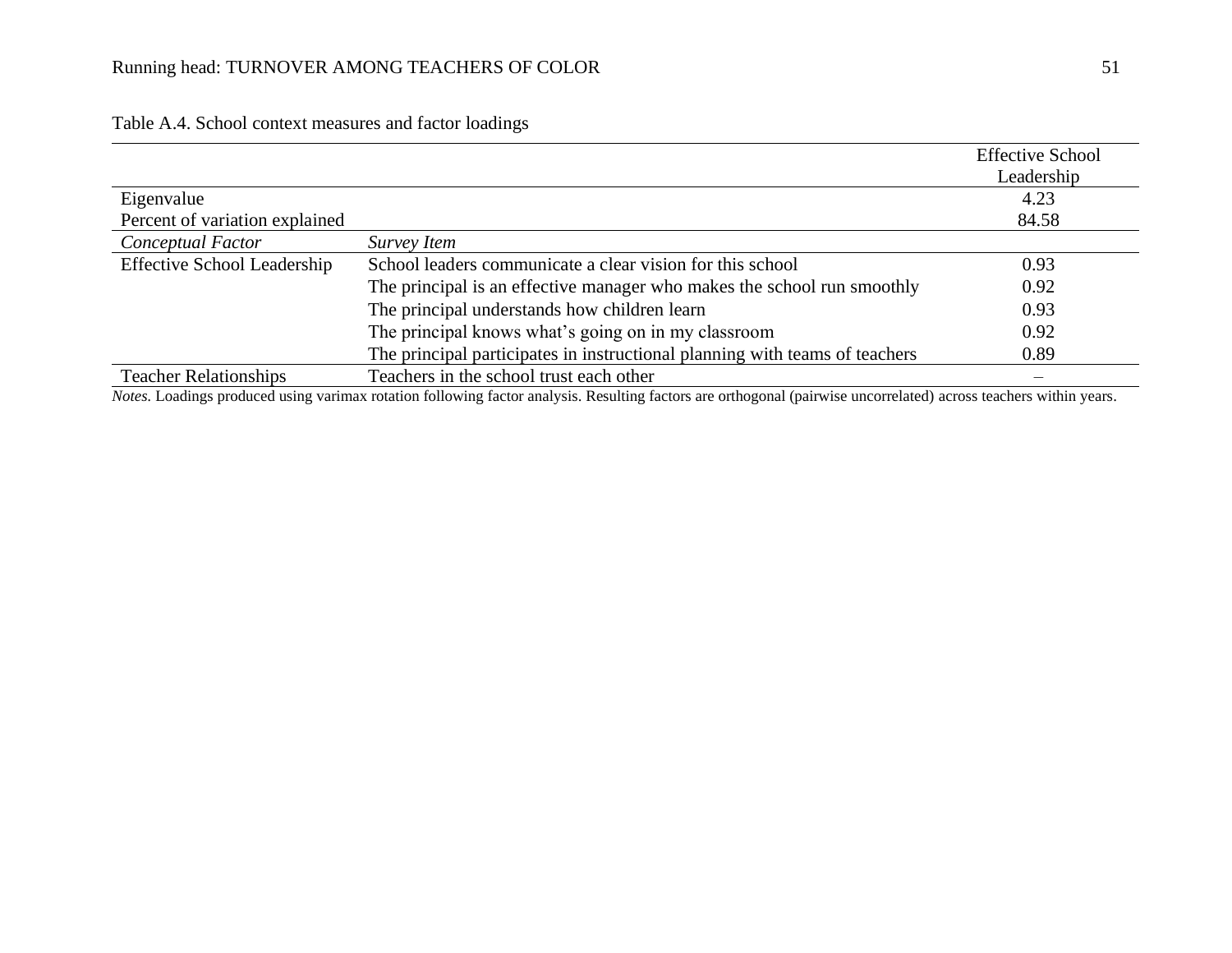## **Appendix B**

## **Modeling Link Between School Leadership, Peer Teacher Relationships, and Teacher Turnover Separately by Teacher Race/Ethnicity**

As an auxiliary approach, we estimated models simultaneously predicting the relationship between both measures for effective school leadership and teacher relationships and teacher turnover, but within subsamples defined by teacher racial/ethnic background. As shown in Table B.1, effective leadership significantly predicts a lower likelihood of turnover for teachers across all racial/ethnic groups, with the exception of exits for Hispanic teachers and teachers of extremely underrepresented racial/ethnic backgrounds. We find that, on average, a 1-SD increase in the effective school leadership measure is associated with a decline in teacher transfer rates across all subgroups between 0.9 to 1.2 percentage points. Notably, effective leadership more strongly predicts declines in transfer for Hispanic teachers—column (5). Conversely, more positive peer relationships do not consistently significantly predict declines in teacher turnover when controlling for effective school leadership. White teachers—column (1)—and teachers of an extremely underrepresented racial/ethnic background—column (8)—were the only subgroups to display significant declines in turnover in the presence of more positive teacher relationships.